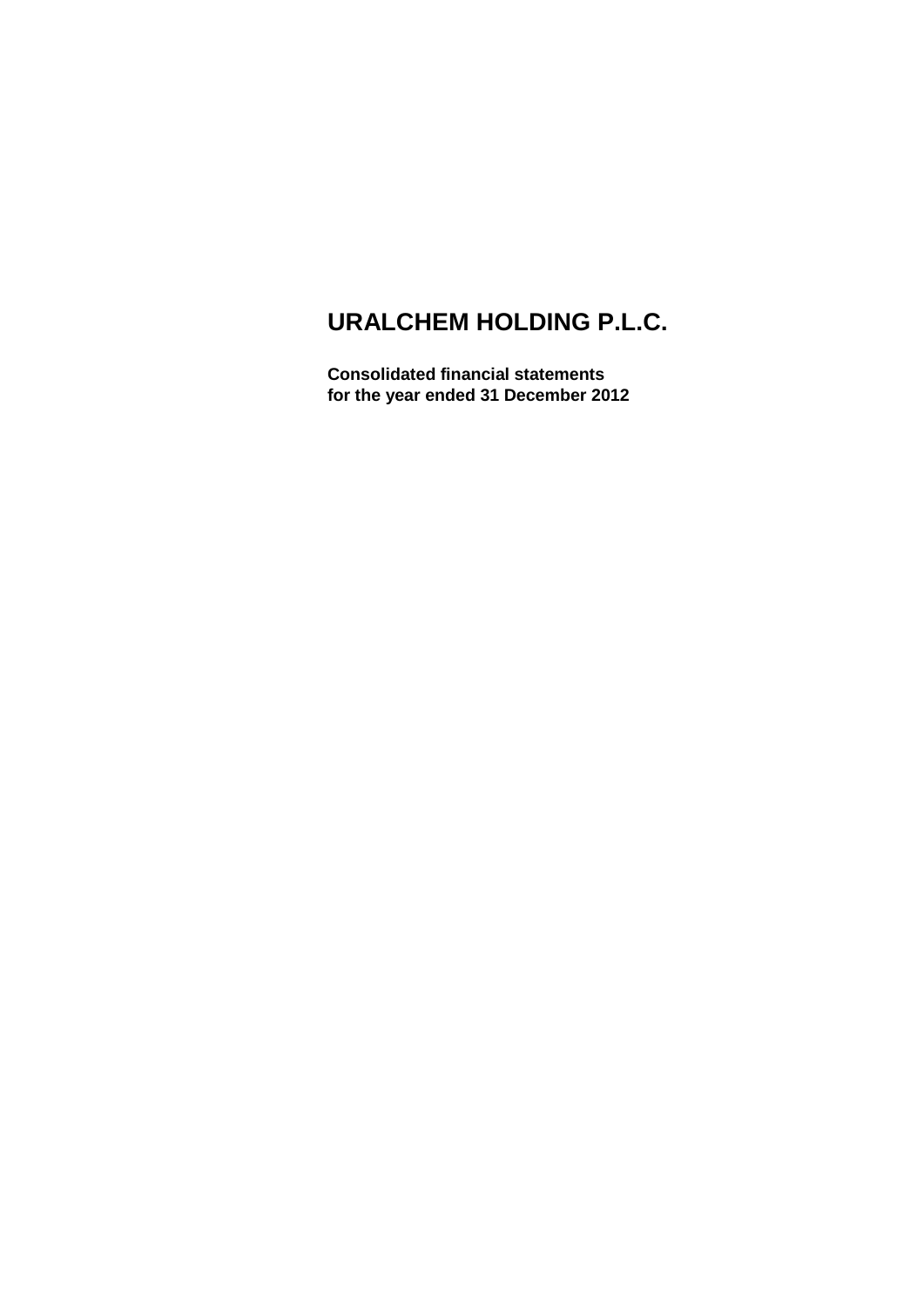# **TABLE OF CONTENTS**

# **Page**

| Statement of management's responsibilities for the preparation and approval of |  |
|--------------------------------------------------------------------------------|--|
|                                                                                |  |
| Consolidated financial statements for the year ended 31 December 2012:         |  |
|                                                                                |  |
|                                                                                |  |
|                                                                                |  |
|                                                                                |  |
|                                                                                |  |
|                                                                                |  |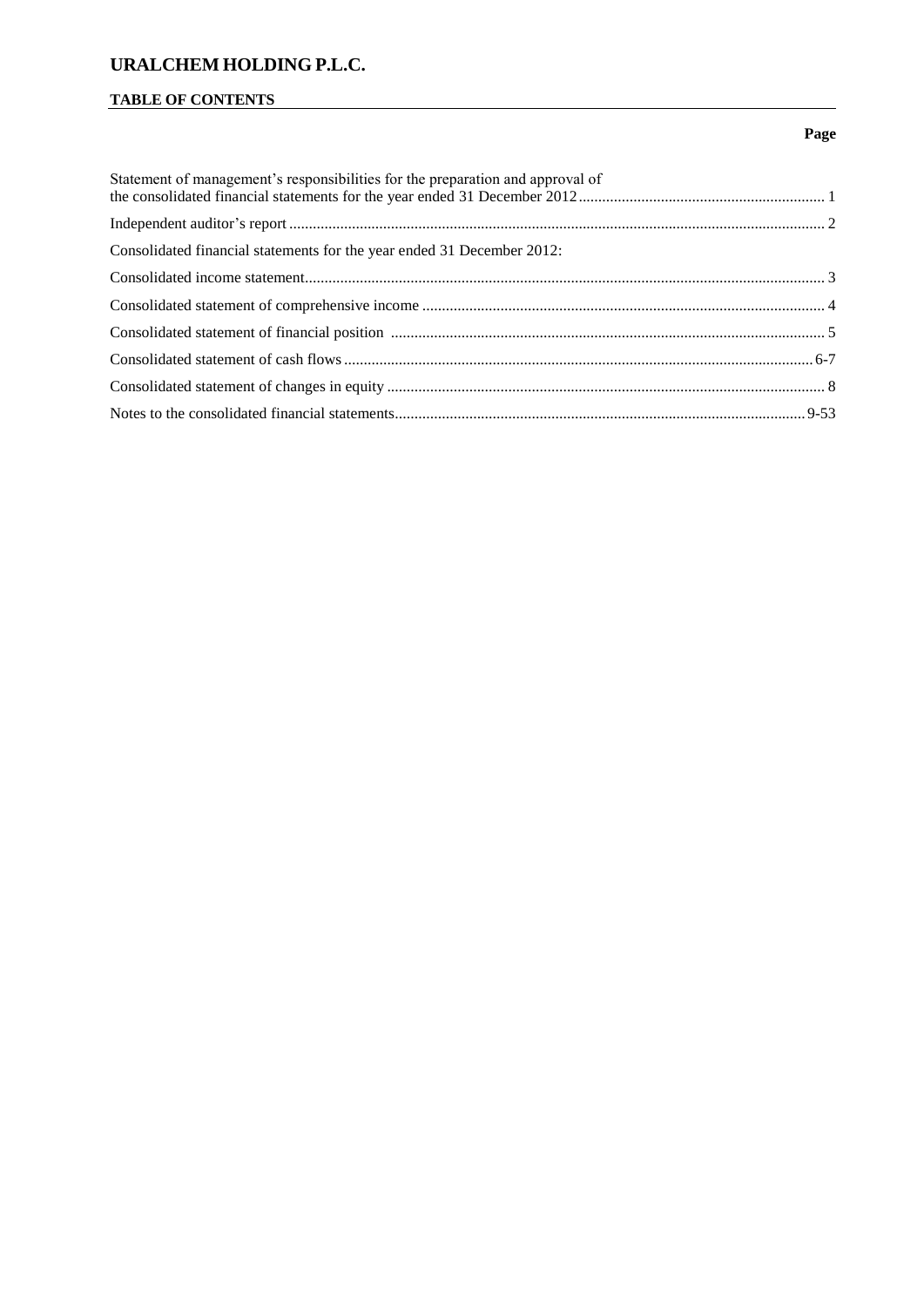#### **STATEMENT OF MANAGEMENT'S RESPONSIBILITIES FOR THE PREPARATION AND APPROVAL OF THE CONSOLIDATED FINANCIAL STATEMENTS FOR THE YEAR ENDED 31 DECEMBER 2012**

The following statement, which should be read in conjunction with the independent auditor's report set out on page 2, is made with a view to distinguishing the respective responsibilities of management and those of the independent auditor in relation to the consolidated financial statements of UralChem Holding P.L.C. and its subsidiaries (together, the "Group").

Management is responsible for the preparation of consolidated financial statements that present fairly the financial position of the Group as at 31 December 2012, the results of its operations, cash flows and changes in equity for the year ended 31 December 2012, in accordance with International Financial Reporting Standards ("IFRS").

In preparing the consolidated financial statements, management is responsible for:

- selecting suitable accounting principles and applying them consistently;
- making judgements and estimates that are reasonable and prudent;
- stating whether IFRS have been followed, subject to any material departures disclosed and explained in the consolidated financial statements; and
- preparing the consolidated financial statements on a going concern basis, unless it is inappropriate to presume that the Group will continue in business for the foreseeable future.

Management, within its competencies, is also responsible for:

designing, implementing and maintaining an effective system of internal controls, throughout the Group;

\_\_\_\_\_\_\_\_\_\_\_\_\_\_\_\_\_\_\_\_\_\_\_\_\_ \_\_\_\_\_\_\_\_\_\_\_\_\_\_\_\_\_\_\_\_\_\_\_\_\_

- maintaining statutory accounting records in compliance with local legislation and accounting standards in the respective jurisdictions in which the Group operates;
- taking steps to safeguard the assets of the Group; and
- detecting and preventing fraud and other irregularities.

The consolidated financial statements for the year ended 31 December 2012 were approved and signed on 1 March 2013 by:

Director Director **Director** 

Victor N. Zorkin Charalambos Meivatzis

Limassol, Cyprus 1 March 2013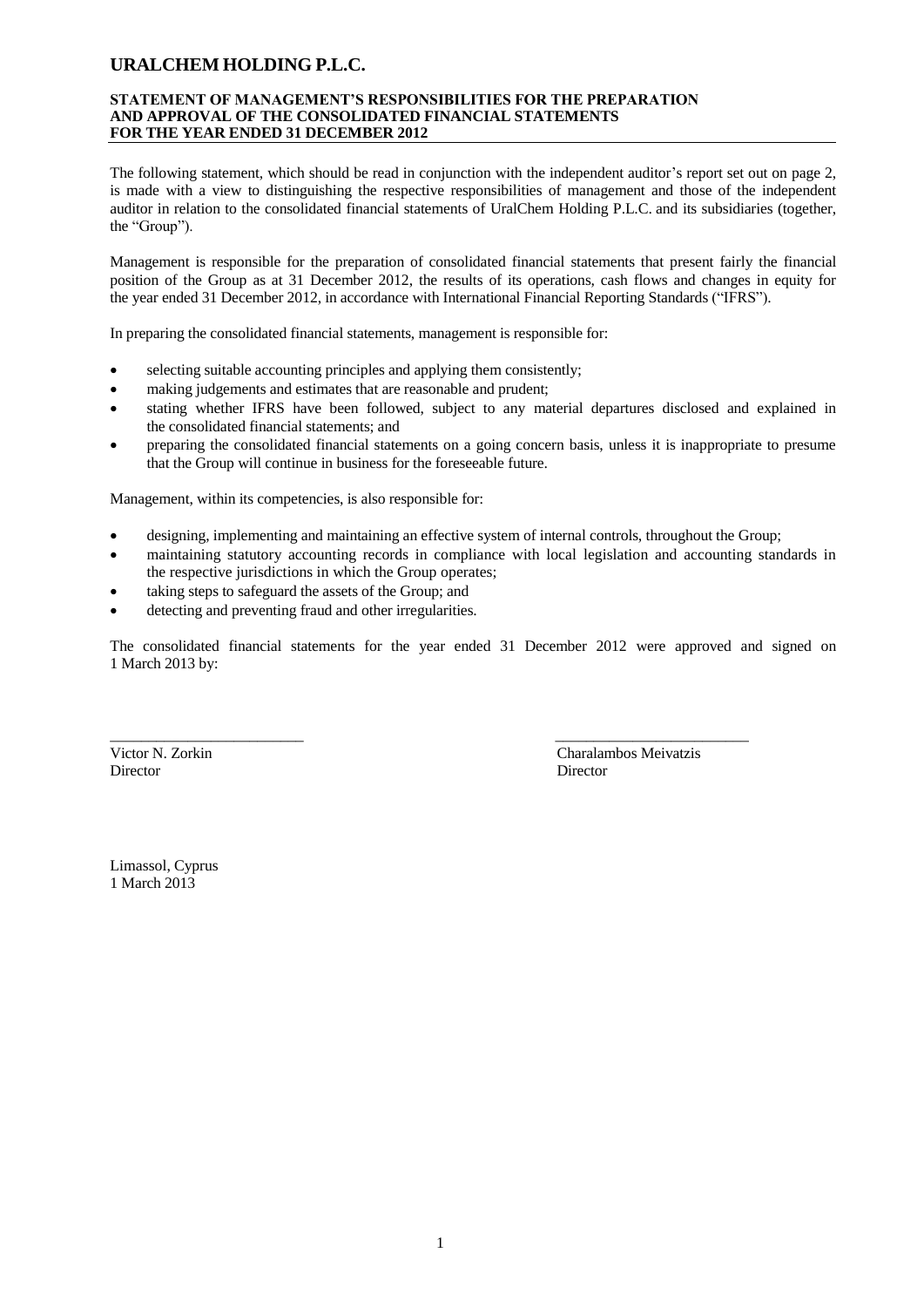# Deloitte.

**7AO Deloitte & Touche CIS** 5 Lesnaya Street Moscow. 125047 Russia

Tel: +7 (495) 787 06 00 Fax: +7 (495) 787 06 01 www.deloitte.ru

#### **INDEPENDENT AUDITOR'S REPORT**

#### **To the Shareholders of UralChem Holding P.L.C.:**

We have audited the accompanying consolidated financial statements of UralChem Holding P.L.C. and its subsidiaries (together, "the Group"), which comprise the consolidated statement of financial position as at 31 December 2012, consolidated income statement and consolidated statement of comprehensive income, consolidated statement of cash flows and consolidated statement of changes in equity for the year then ended and a summary of significant accounting policies and other explanatory information.

#### **Management's Responsibility for the Consolidated Financial Statements**

Management is responsible for the preparation and fair presentation of these consolidated financial statements in accordance with International Financial Reporting Standards, and for such internal control as management determines is necessary to enable the preparation of consolidated financial statements that are free from material misstatement, whether due to fraud or error.

### **Auditor's Responsibility**

Our responsibility is to express an opinion on these consolidated financial statements based on our audit. We conducted our audit in accordance with International Standards on Auditing. Those standards require that we comply with ethical requirements and plan and perform the audit to obtain reasonable assurance about whether the consolidated financial statements are free from material misstatement.

An audit involves performing procedures to obtain audit evidence about the amounts and disclosures in the consolidated financial statements. The procedures selected depend on the auditor's judgment, including the assessment of the risks of material misstatement of the consolidated financial statements, whether due to fraud or error. In making those risk assessments, the auditor considers internal control relevant to the entity's preparation and fair presentation of the consolidated financial statements in order to design audit procedures that are appropriate in the circumstances, but not for the purpose of expressing an opinion on the effectiveness of the entity's internal control. An audit also includes evaluating the appropriateness of accounting policies used and the reasonableness of accounting estimates made by management, as well as evaluating the overall presentation of the consolidated financial statements.

We believe that the audit evidence we have obtained is sufficient and appropriate to provide a basis for our audit opinion.

#### **Opinion**

In our opinion, the consolidated financial statements present fairly, in all material respects, the financial position of the Group as at 31 December 2012, and its financial performance and cash flows for the year then ended in accordance with International Financial Reporting Standards.

Moscow, Russia 5 March 2013

Deloitte refers to one or more of Deloitte Touche Tohmatsu Limited, a UK private company limited by quarantee, and its network of member firms, each of which is a legally separate and independent entity. Please see www.deloitte.com/about for a detailed description of the legal structure of Deloitte Touche Tohmatsu Limited and its member firms. Please see www.deloitte.com/ru/about for a detailed description of the legal structure of Deloitte CIS.

C 2013 ZAO Deloitte & Touche CIS. All rights reserved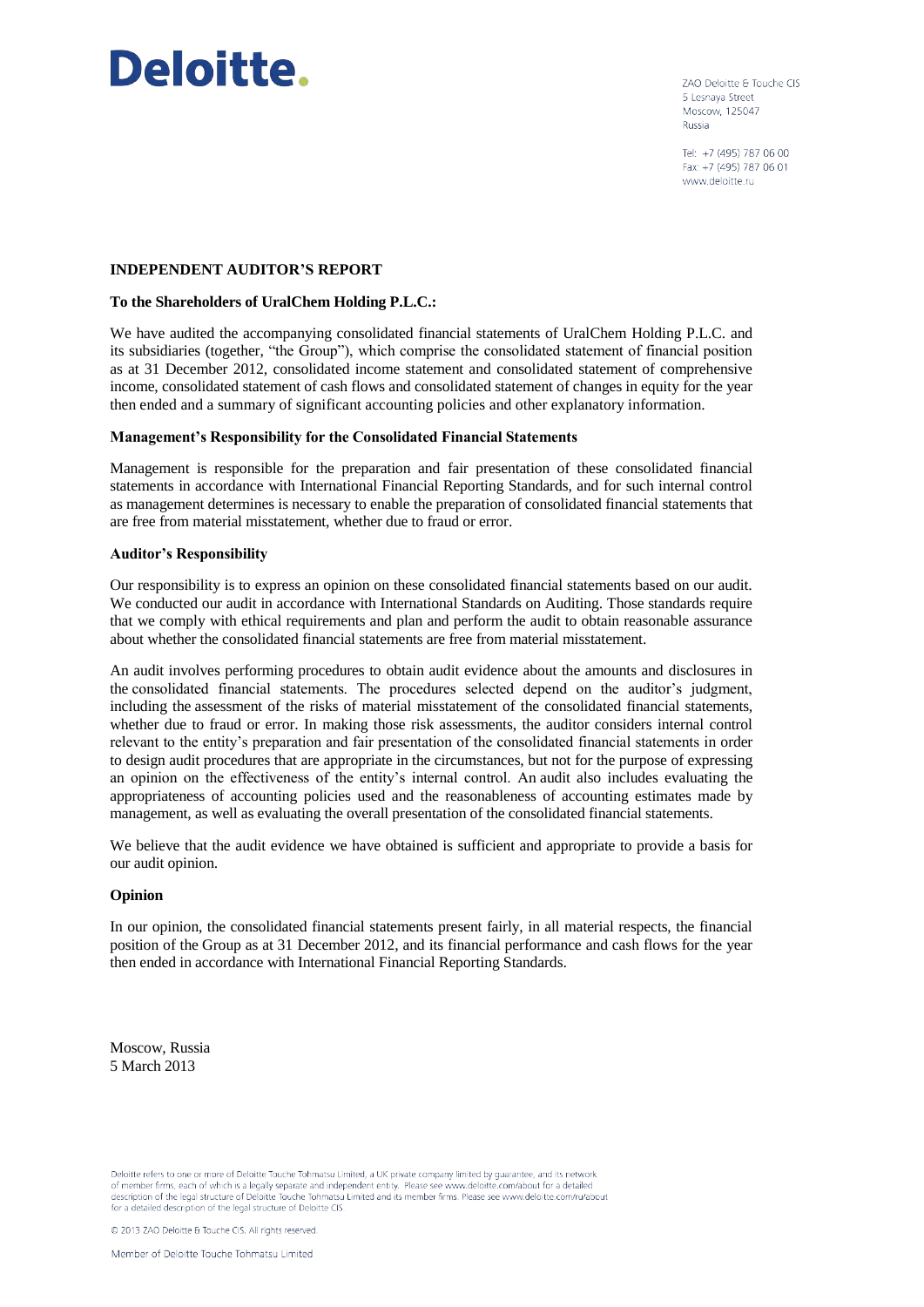### **CONSOLIDATED INCOME STATEMENT FOR THE YEAR ENDED 31 DECEMBER 2012**

All amounts are in thousands of US Dollars unless otherwise stated

|                                                            | <b>Notes</b> | <b>Year ended</b><br>31 December 2012 | <b>Year ended</b><br>31 December 2011 |
|------------------------------------------------------------|--------------|---------------------------------------|---------------------------------------|
| <b>Revenue</b>                                             |              |                                       |                                       |
| Sales of goods                                             | 7            | 2,332,980                             | 1,998,436                             |
| Other sales                                                | 8            | 89,659                                | 81,880                                |
| <b>Total revenue</b>                                       |              | 2,422,639                             | 2,080,316                             |
| Cost of sales                                              | 9            | (1,022,919)                           | (867, 967)                            |
| <b>Gross profit</b>                                        |              | 1,399,720                             | 1,212,349                             |
| Selling and distribution expenses                          | 10           | (497, 681)                            | (443, 286)                            |
| General and administrative expenses                        | 11           | (135, 639)                            | (119,371)                             |
| Other operating income                                     | 12           | 7,817                                 | 16,440                                |
| Other operating expenses                                   | 12           | (40, 426)                             | (6,752)                               |
| <b>Operating profit</b>                                    |              | 733,791                               | 659,380                               |
| Interest and other finance income                          | 13           | 12,918                                | 3,289                                 |
| Interest and other finance expense                         | 14           | (77, 673)                             | (115, 346)                            |
| Gain from change in fair value of previously held interest | 5            | 153,458                               |                                       |
| Impairment of goodwill                                     | 17           | (76, 450)                             |                                       |
| Share of profit of associates                              | 18           | 293                                   | 49,541                                |
| Foreign exchange gain/(loss) from financing activities     |              | 56,454                                | (38, 957)                             |
| Profit before tax                                          |              | 802,791                               | 557,907                               |
| Income tax expense                                         | 15           | (137, 846)                            | (113,261)                             |
| Profit for the year                                        |              | 664,945                               | 444,646                               |
| Attributable to:                                           |              |                                       |                                       |
| Shareholders of the Company                                |              | 656,960                               | 439,997                               |
| Non-controlling interests                                  |              | 7,985                                 | 4,649                                 |
|                                                            |              | 664,945                               | 444,646                               |
| <b>Earnings per share</b>                                  |              |                                       |                                       |
|                                                            |              |                                       |                                       |
| Weighted average number of ordinary shares                 |              |                                       |                                       |
| in issue during the year                                   |              | 175,467,368                           | 175,000,001                           |
| Basic and diluted earnings per share                       |              |                                       |                                       |
| (US dollars per share)                                     |              | 3.7                                   | 2.5                                   |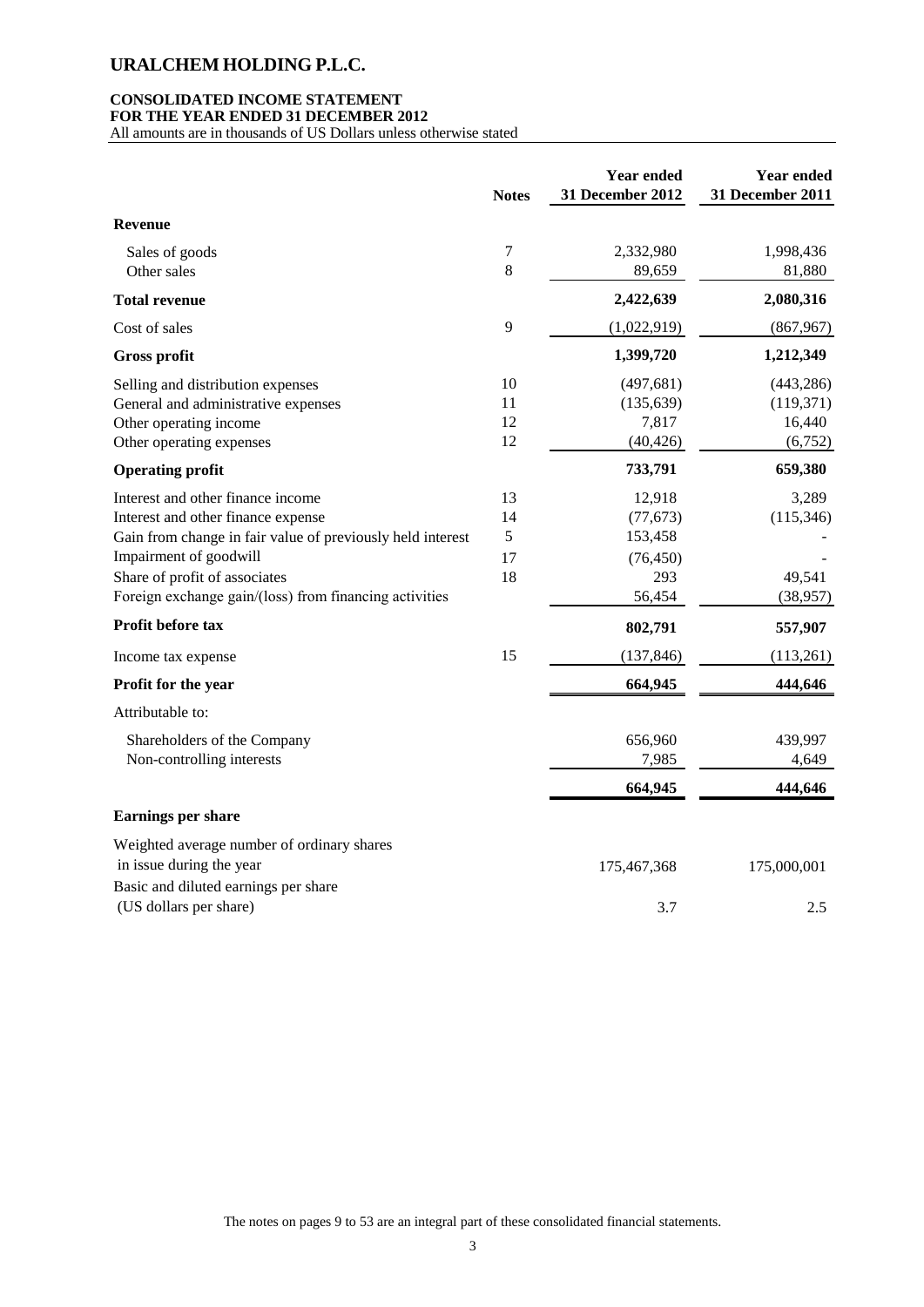### **CONSOLIDATED STATEMENT OF COMPREHENSIVE INCOME FOR THE YEAR ENDED 31 DECEMBER 2012**

All amounts are in thousands of US Dollars unless otherwise stated

|                                                                                      | <b>Year ended</b><br>31 December 2012 | <b>Year ended</b><br>31 December 2011 |
|--------------------------------------------------------------------------------------|---------------------------------------|---------------------------------------|
| <b>Profit for the year</b>                                                           | 664,945                               | 444,646                               |
| Other comprehensive income/(loss):<br>Effect of translation to presentation currency | 40.493                                | (33,899)                              |
| Other comprehensive income/(loss)                                                    | 40,493                                | (33,899)                              |
| Total comprehensive income for the year                                              | 705,438                               | 410,747                               |
| Total comprehensive income<br>for the year attributable to:                          |                                       |                                       |
| Shareholders of the Company                                                          | 695,700                               | 404,630                               |
| Non-controlling interests                                                            | 9,738                                 | 6,117                                 |
|                                                                                      | 705,438                               | 410,747                               |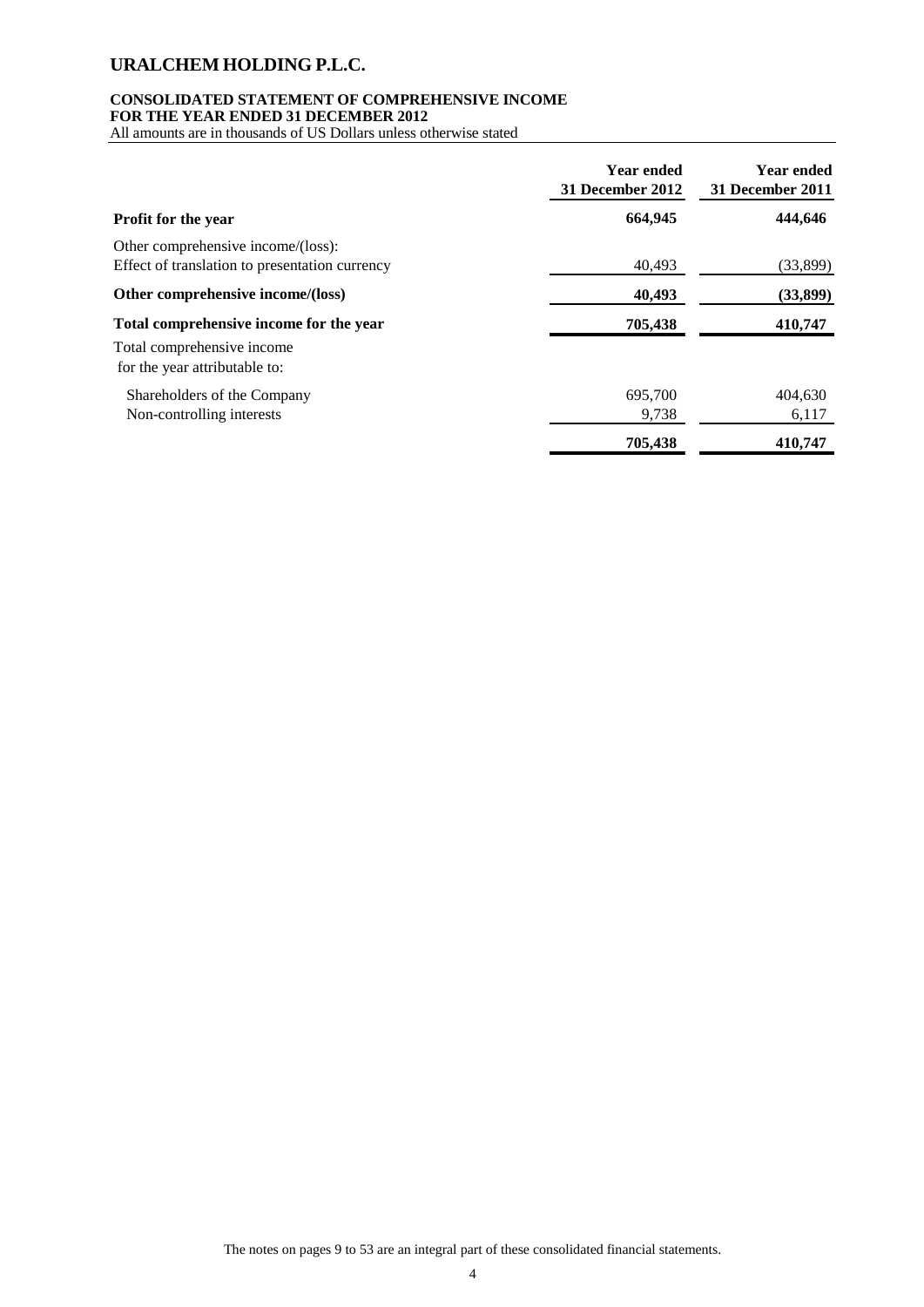### **CONSOLIDATED STATEMENT OF FINANCIAL POSITION**

**AS AT 31 DECEMBER 2012**

All amounts are in thousands of US Dollars unless otherwise stated

|                                            | <b>Notes</b> | 31 December 2012 | 31 December 2011 |
|--------------------------------------------|--------------|------------------|------------------|
| <b>ASSETS</b>                              |              |                  |                  |
| <b>Non-current assets</b>                  |              |                  |                  |
| Property, plant and equipment              | 16           | 992,111          | 619,194          |
| Goodwill                                   | 17           | 345,751          | 158,852          |
| Intangible assets                          |              | 9,561            | 14,216           |
| Investments in associates                  | 18           | 11,198           | 87,669           |
| Inventories                                | 19           | 36,652           | 36,427           |
| Available-for-sale investments             | 20           | 171,576          | 167,110          |
| Other financial assets                     | 21           | 7,311            | 91               |
| Deferred tax assets                        | 31           | 26,258           | 51,466           |
| Long-term advances paid                    | 24           |                  | 27,448           |
|                                            |              | 1,600,418        | 1,162,473        |
| <b>Current</b> assets                      |              |                  |                  |
| Inventories                                | 19           | 143,447          | 107,374          |
| Trade and other receivables                | 23           | 95,146           | 88,804           |
| Advances paid and prepaid expenses         | 24           | 44,864           | 41,049           |
| Income tax receivable                      |              | 7,350            | 6,644            |
| Other taxes receivable                     | 25           | 79,006           | 83,265           |
| Other financial assets                     | 21           | 27,135           | 6,908            |
| Cash and cash equivalents                  | 26           | 177,617          | 252,566          |
| Assets held for sale                       | 22           |                  | 6,163            |
|                                            |              | 574,565          | 592,773          |
| <b>TOTAL ASSETS</b>                        |              | 2,174,983        | 1,755,246        |
| <b>EQUITY AND LIABILITIES</b>              |              |                  |                  |
| <b>Capital and reserves</b>                |              |                  |                  |
| Share capital                              | 27           | 1,377            | 1,373            |
| Additional paid-in capital                 |              | 165,632          | 165,632          |
| Foreign currency translation reserve       |              | (66, 488)        | (105, 228)       |
| Retained earnings                          |              | 812,761          | 251,363          |
| <b>Equity attributable to shareholders</b> |              |                  |                  |
| of the Company                             |              | 913,282          | 313,140          |
| Non-controlling interests                  |              | 10,729           | 10,842           |
|                                            |              |                  |                  |
| <b>Total equity</b>                        |              | 924,011          | 323,982          |
| <b>Non-current liabilities</b>             |              |                  |                  |
| Loans and borrowings                       | 28           | 850,132          | 791,968          |
| Obligations under finance leases           | 29           | 48,044           | 40,384           |
| Retirement benefit obligations             | 30           | 13,254           | 8,374            |
| Deferred tax liabilities                   | 31           | 74,756           | 50,553           |
|                                            |              | 986,186          | 891,279          |
| <b>Current liabilities</b>                 |              |                  |                  |
| Loans and borrowings                       | 28           | 91,569           | 338,275          |
| Obligations under finance leases           | 29           | 17,627           | 12,788           |
| Trade and other payables                   | 32           | 74,839           | 117,905          |
| Advances received                          |              | 46,344           | 59,243           |
| Income tax payable                         |              | 26,171           | 6,714            |
| Other taxes payable                        | 33           | 8,236            | 5,060            |
|                                            |              | 264,786          | 539,985          |
| <b>Total liabilities</b>                   |              | 1,250,972        | 1,431,264        |
| TOTAL EQUITY AND LIABILITIES               |              | 2,174,983        | 1,755,246        |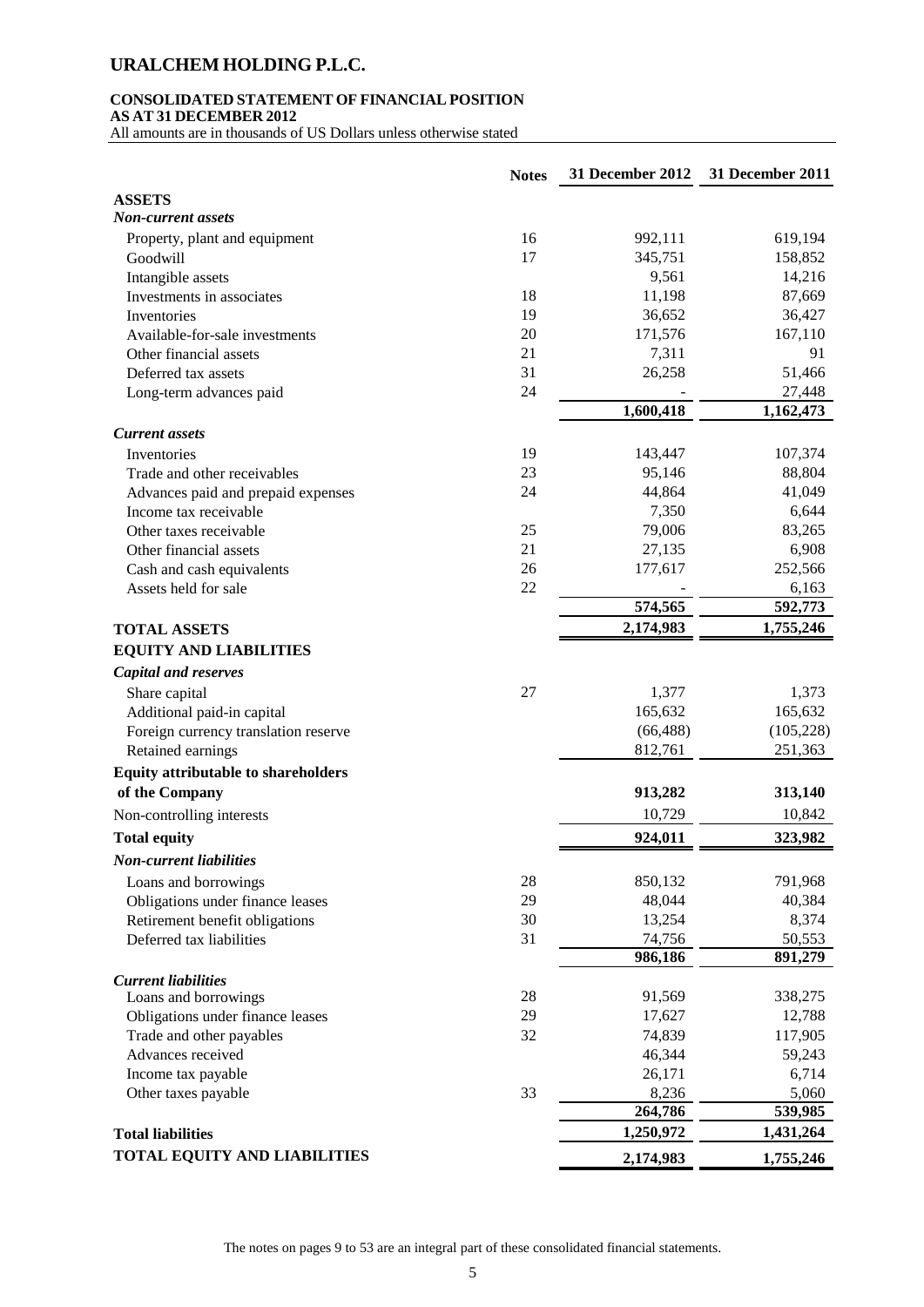### **CONSOLIDATED STATEMENT OF CASH FLOWS FOR THE YEAR ENDED 31 DECEMBER 2012**

All amounts are in thousands of US Dollars unless otherwise stated

|                                                            | <b>Year ended</b><br>31 December 2012 | <b>Year ended</b><br>31 December 2011 |
|------------------------------------------------------------|---------------------------------------|---------------------------------------|
| <b>Operating activities</b>                                |                                       |                                       |
| <b>Profit before tax</b>                                   | 802,791                               | 557,907                               |
| Adjustments for:                                           |                                       |                                       |
| Depreciation of property, plant and equipment              | 102,243                               | 87,809                                |
| Amortisation of intangible assets                          | 2,505                                 | 2,918                                 |
| Gain from change in fair value of previously held interest | (153, 458)                            |                                       |
| Loss on impairment of goodwill                             | 76,450                                |                                       |
| Change in provisions and allowances                        | 12,130                                | 2,451                                 |
| Write-down of inventory to net realisable value            | 1,327                                 | 3,311                                 |
| Loss on disposal of property, plant and equipment          | 10,132                                | 3,225                                 |
| Foreign exchange (gain)/loss, net                          | (39, 846)                             | 34,010                                |
| Share of profit of associates                              | (293)                                 | (49, 541)                             |
| Interest income                                            | (12,918)                              | (3,289)                               |
| Interest expense                                           | 77,673                                | 115,066                               |
| Other financial expenses                                   |                                       | 280                                   |
| Other operating expense/(income)                           | 401                                   | (588)                                 |
| Operating cash flows before working capital changes        | 879,137                               | 753,559                               |
| Change in inventories                                      | (3,441)                               | (12,981)                              |
| Change in trade and other receivables                      | 881                                   | 1,197                                 |
| Change in advances paid and prepaid expenses               | 639                                   | 6,260                                 |
| Change in other taxes receivable                           | 11,682                                | (33,526)                              |
| Change in retirement benefit obligations                   | 15                                    | 198                                   |
| Change in trade and other payables                         | (22, 636)                             | (8,104)                               |
| Change in advances received                                | (19, 865)                             | 6,473                                 |
| Change in other taxes payable                              | 1,358                                 | 176                                   |
| Cash generated from operations                             | 847,770                               | 713,252                               |
| Interest paid                                              | (70, 790)                             | (99,710)                              |
| Income tax paid                                            | (108, 106)                            | (90, 543)                             |
| Net cash generated from operating activities               | 668,874                               | 522,999                               |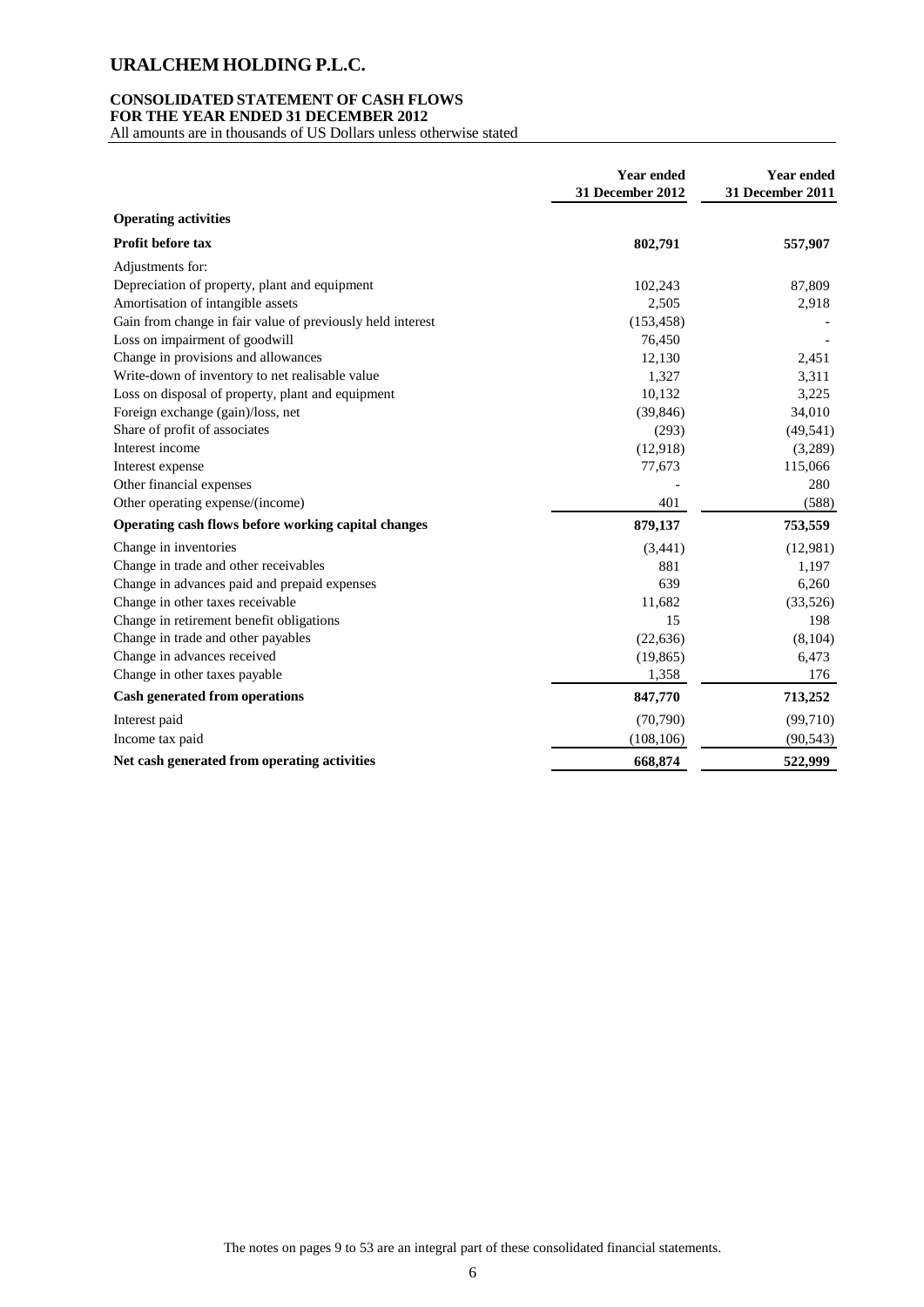### **CONSOLIDATED STATEMENT OF CASH FLOWS FOR THE YEAR ENDED 31 DECEMBER 2012 (CONTINUED)**

All amounts are in thousands of US Dollars unless otherwise stated

|                                                           | <b>Year ended</b><br>31 December 2012 | <b>Year ended</b><br>31 December 2011 |
|-----------------------------------------------------------|---------------------------------------|---------------------------------------|
| <b>Investing activities</b>                               |                                       |                                       |
| Acquisition of subsidiary, net of cash acquired           | (199, 114)                            | (28,300)                              |
| Repayment for the subsidiary to parent company            | (29, 460)                             |                                       |
| Decrease in available-for-sale investments                | 7,960                                 |                                       |
| Proceeds from disposal of subsidiaries                    | 383                                   | 1,413                                 |
| Payments for acquisition of property, plant and equipment | (161, 232)                            | (102, 182)                            |
| Proceeds from sale of property, plant and equipment       | 4,678                                 | 12,515                                |
| Payments for acquisition of intangible assets             | (3,150)                               | (7,026)                               |
| Loans issued                                              | (139, 922)                            | (1,103)                               |
| Proceeds from repayment of loans issued                   | 117,901                               | 815                                   |
| Dividends received                                        | 8,792                                 | 1,758                                 |
| Dividends received from associates                        | 167                                   | 65,069                                |
| Interest received                                         | 3,327                                 | 487                                   |
| Net cash used in investing activities                     | (389, 670)                            | (56, 554)                             |
| <b>Financing activities</b>                               |                                       |                                       |
| Proceeds from short-term loans and borrowings             | 95,107                                | 231,790                               |
| Proceeds from long-term loans and borrowings              | 247,549                               | 68,163                                |
| Repayment of short-term loans and borrowings              | (544, 408)                            | (520, 071)                            |
| Repayment of long-term loans and borrowings               | (1,015)                               | (3,125)                               |
| Increase of ownership in subsidiaries                     | (74, 726)                             | (31, 398)                             |
| Repayment of principal amounts of finance leases          | (10,902)                              | (7, 548)                              |
| Dividends paid to the shareholders                        | (63, 194)                             |                                       |
| Distribution of dividends received from associate         |                                       |                                       |
| to the parent company                                     | (13, 174)                             | (15,778)                              |
| Proceeds from issue of shares                             | 4                                     | 13,410                                |
| Proceeds from issue of shares by a subsidiary             |                                       | 8,206                                 |
| Net cash used in financing activities                     | (364, 759)                            | (256, 351)                            |
| Net (decrease)/increase in cash and cash equivalents      | (85, 555)                             | 210,094                               |
| Cash and cash equivalents at the beginning of the year    | 252,566                               | 46,410                                |
| Effect of exchange rate changes on the balance            |                                       |                                       |
| of cash held in foreign currencies                        | 10,606                                | (3,938)                               |
| Cash and cash equivalents at the end of the year          | 177,617                               | 252,566                               |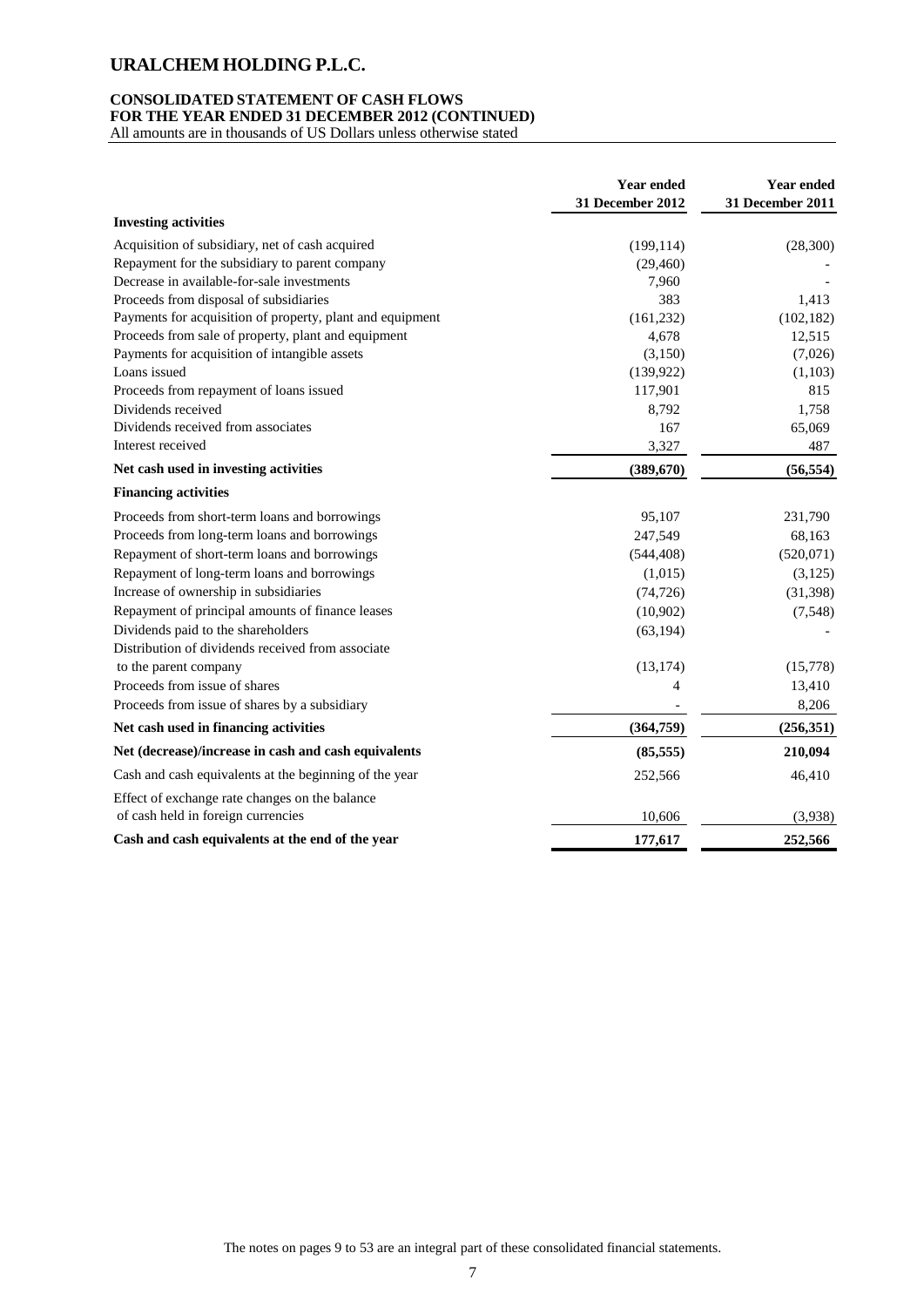### **CONSOLIDATED STATEMENT OF CHANGES IN EQUITY FOR THE YEAR ENDED 31 DECEMBER 2012**

All amounts are in thousands of US Dollars unless otherwise stated

|                                                                                                                |                       |               | <b>Attributable to shareholders of the Company</b> |                                               |                                                                  |                     |                                  |                      |
|----------------------------------------------------------------------------------------------------------------|-----------------------|---------------|----------------------------------------------------|-----------------------------------------------|------------------------------------------------------------------|---------------------|----------------------------------|----------------------|
|                                                                                                                | <b>Notes</b>          | Share capital | <b>Additional</b><br>paid-in capital               | Foreign<br>currency<br>translation<br>reserve | <b>Retained</b><br>earnings/<br><i>(accumulated)</i><br>deficit) | <b>Total</b>        | Non-<br>controlling<br>interests | <b>Total</b>         |
| <b>Balance as at 1 January 2011</b>                                                                            |                       | 1,373         | 152,223                                            | (69, 862)                                     | (181, 175)                                                       | (97, 441)           | 33,639                           | (63, 802)            |
| Profit for the year<br>Other comprehensive (loss)/income                                                       |                       |               |                                                    | (35, 366)                                     | 439,997                                                          | 439,997<br>(35,366) | 4,649<br>1,468                   | 444,646<br>(33,898)  |
| Total comprehensive (loss)/income for the year                                                                 |                       |               |                                                    | (35,366)                                      | 439,997                                                          | 404,631             | 6,117                            | 410,748              |
| Issue of shares<br>Unpaid portion of the contribution from                                                     |                       |               | 22,349                                             |                                               |                                                                  | 22,349              |                                  | 22,349               |
| the parent company<br>Increase of ownership in subsidiaries<br>Increase in non-controlling interests due to    | 5                     |               | (8,940)                                            |                                               | 5,715                                                            | (8,940)<br>5,715    | (37, 113)                        | (8,940)<br>(31, 398) |
| additional share issue by a subsidiary<br>Distribution of dividends received from                              |                       |               |                                                    |                                               |                                                                  |                     | 8,199                            | 8,199                |
| the associate to the shareholders                                                                              | 34                    |               |                                                    |                                               | (13, 174)                                                        | (13, 174)           |                                  | (13, 174)            |
| <b>Balance as at 31 December 2011</b>                                                                          |                       | 1,373         | 165,632                                            | (105, 228)                                    | 251,363                                                          | 313,140             | 10,842                           | 323,982              |
| <b>Dividends</b>                                                                                               | 34                    |               |                                                    |                                               | (63, 194)                                                        | (63, 194)           |                                  | (63, 194)            |
| Profit for the year<br>Other comprehensive income                                                              |                       |               |                                                    | 38,740                                        | 656,960                                                          | 656,960<br>38,740   | 7,985<br>1,753                   | 664,945<br>40,493    |
| Total comprehensive income for the year                                                                        |                       |               |                                                    | 38,740                                        | 656,960                                                          | 695,700             | 9,738                            | 705,438              |
| Issue of shares<br>Obtaining control over a previously held associate<br>Increase of ownership in subsidiaries | 27<br>$\sqrt{5}$<br>5 |               |                                                    |                                               | (32, 368)                                                        | 4<br>(32,368)       | 32,507<br>(42, 358)              | 32,507<br>(74, 726)  |
| <b>Balance as at 31 December 2012</b>                                                                          |                       | 1,377         | 165,632                                            | (66, 488)                                     | 812,761                                                          | 913,282             | 10,729                           | 924,011              |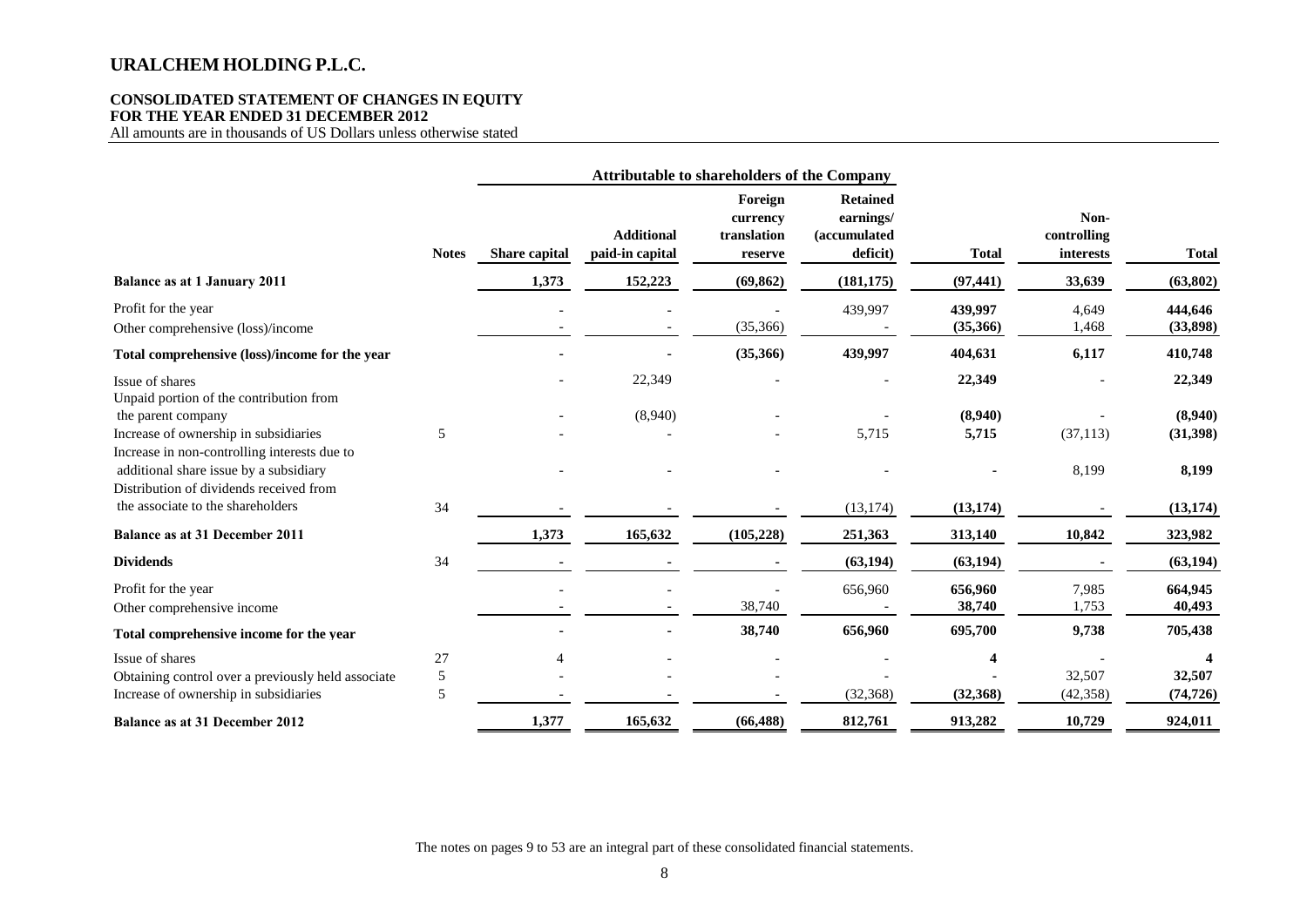#### **NOTES TO THE CONSOLIDATED FINANCIAL STATEMENTS FOR THE YEAR ENDED 31 DECEMBER 2012** All amounts are in thousands of US Dollars unless otherwise stated

#### **1. GENERAL INFORMATION**

#### **Organisation**

UralChem Holding P.L.C. ("the Company") is a public limited company which was incorporated in Cyprus on 4 May 2006.

As at 31 December 2012, the Company was 95.2% owned by CI-Chemical Invest Limited ("the parent company"), incorporated in Cyprus. The remaining 4.8% of the Company's shares were held by management. The principal beneficial shareholder of the Company is Mr. Dmitry A. Mazepin. The Company's main office is located at office 249, 28th Oktovriou Street, Lophitis Business Center, 1st floor, Office 101, P.C. Limassol 3035, Cyprus.

#### **Principal business activities**

\_\_\_\_\_\_\_\_\_\_\_\_\_\_\_\_\_\_\_\_\_\_\_\_\_

The principal business activities of the Group are the production and distribution of mineral fertilisers. The main products of the Group are nitrogen based, phosphate based and complex fertilisers. The major production facilities of the Group are located in the Moscow, Perm and Kirov regions of the Russian Federation.

The principal business activities of the Group's major operating entities and effective ownership of the Group are presented below:

|                                                          |                                           |                 | <b>Effective ownership as at</b> | 31 December, % |
|----------------------------------------------------------|-------------------------------------------|-----------------|----------------------------------|----------------|
| <b>Subsidiaries</b>                                      | <b>Principal activity</b>                 | <b>Location</b> | 2012                             | 2011           |
| UralChem OJSC                                            | Holding company                           | Russia          | 100.0                            | 100.0          |
| <b>KCCW Mineral Fertiliser Plant OJSC</b>                | Production of mineral<br>fertilisers      | Russia          | 100.0                            | 100.0          |
| Mineral Fertilisers OJSC <sup>1</sup>                    | Production of mineral<br>fertilisers      | Russia          | 100.0                            | 46.5           |
| Voskresensk Mineral Fertilisers OJSC                     | Production of mineral<br>fertilisers      | Russia          | 100.0                            | 100.0          |
| Trading house UralChem LLC                               | Sales and marketing                       | Russia          | 100.0                            | 100.0          |
| <b>SIA UralChem Trading</b><br>Upravleniye Avtomobilnogo | Sales and marketing<br>Transportation and | Latvia          | 100.0                            | 100.0          |
| Transporta LLC                                           | logistics                                 | Russia          | 100.0                            | 100.0          |
| UralChem Freight Limited                                 | Investment company<br>Transportation and  | Cyprus          | 100.0                            | 100.0          |
| UralChem Trans LLC                                       | logistics<br>Transportation and           | Russia          | 100.0                            | 100.0          |
| SIA Riga Fertiliser Terminal                             | logistics                                 | Latvia          | 51.0                             | 51.0           |
| Remontno-Mekhanichesky Zavod LLC                         | Industrial services                       | Russia          | 100.0                            | 100.0          |
| Energosnabzhayuschaya Organizatsiya LLC                  | Industrial services                       | Russia          | 100.0                            | 100.0          |

<sup>1</sup> During the year ended 31 December 2012, the Group acquired an additional 53.5% of Mineral Fertilisers OJSC's shares increasing its ownership to 100%.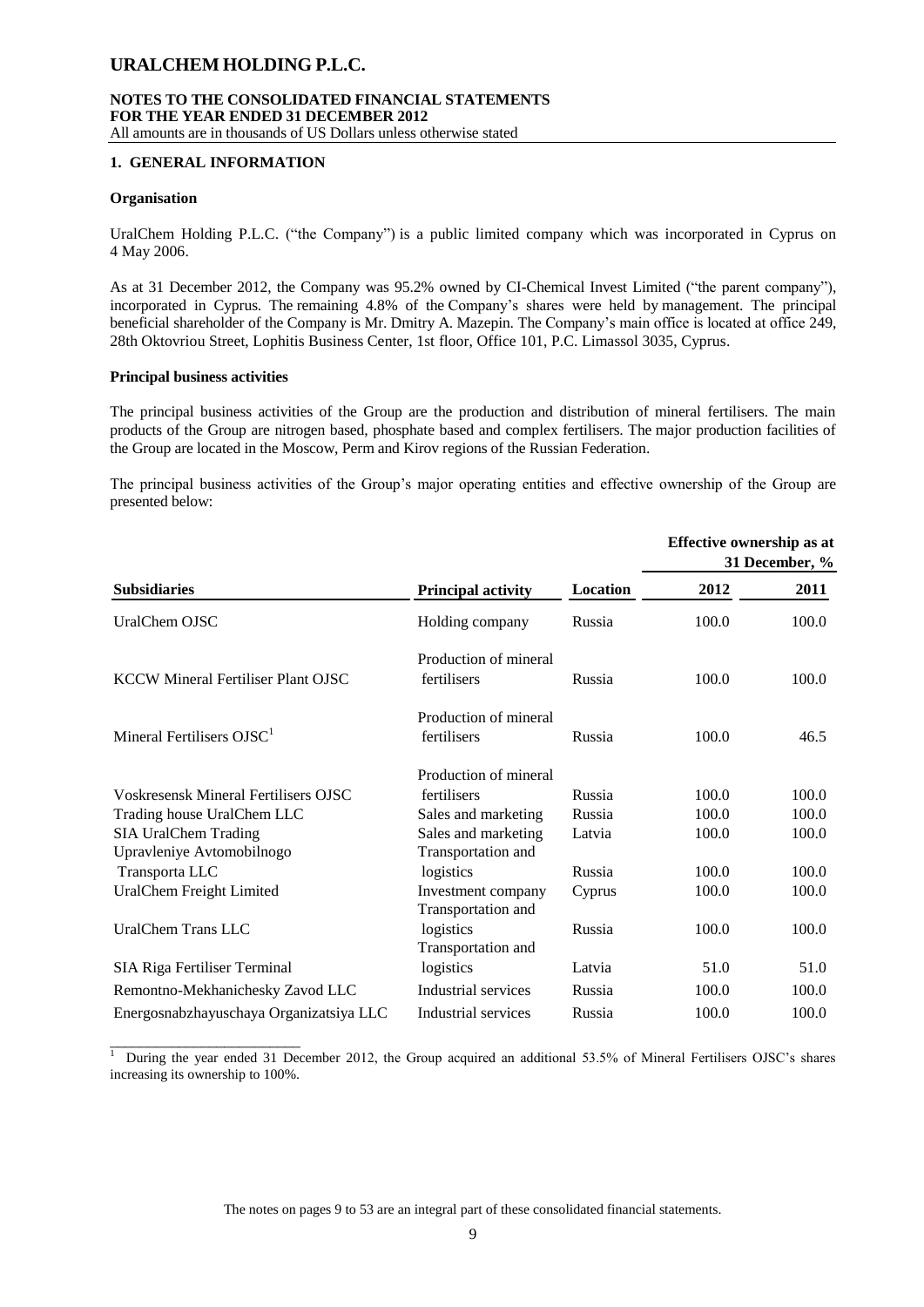#### **NOTES TO THE CONSOLIDATED FINANCIAL STATEMENTS FOR THE YEAR ENDED 31 DECEMBER 2012** All amounts are in thousands of US Dollars unless otherwise stated

### **2. ADOPTION OF NEW AND REVISED STANDARDS**

#### **Standards and Interpretations effective in the current period**

The Group has adopted all revised and new Standards and Interpretations issued by the International Accounting Standards Board and International Financial Reporting Interpretations Committee that are mandatory for adoption in the annual periods beginning on 1 January 2012.

#### **Standards and Interpretations adopted with no material effect on the consolidated financial statements**

IAS 12 Income Taxes ( limited scope amendment on recovery of underlying assets ) IFRS 7 Financial Instruments (amendments enhancing disclosures about transfers of financial assets)

#### **Standards and Interpretations in issue but not yet adopted**

At the date of authorisation of these consolidated financial statements, the following Standards and Interpretations were in issue but not yet effective:

**Effective for annual** 

| <b>Standards and Interpretations</b>                                               | periods beginning on<br>or after |
|------------------------------------------------------------------------------------|----------------------------------|
| IFRS 7 Financial Instruments (amendments)                                          | 1 January 2013                   |
| <b>IFRS 9 Financial Instruments – Classification and Measurement</b>               | 1 January 2015                   |
| <b>IFRS 10 Consolidated Financial Statements</b>                                   | 1 January 2013                   |
| <b>IFRS</b> 11 Joint Arrangements                                                  | 1 January 2013                   |
| IFRS 12 Disclosure of Interests in Other Entities                                  | 1 January 2013                   |
| <b>IFRS</b> 13 Fair Value Measurement                                              | 1 January 2013                   |
| IAS 1 Presentation of Financial Statements (amendments)                            | 1 January 2013                   |
| IAS 16 Property, Plant and Equipment (amendments)                                  | 1 January 2013                   |
| IAS 27 Consolidated and Separate Financial Statements                              | 1 January 2013                   |
| IAS 28 Investments in Associates                                                   | 1 January 2013                   |
| IAS 32 Financial Instruments (amendments relating to presentation of tax effect of |                                  |
| equity distributions)                                                              | 1 January 2013                   |
| IAS 32 Financial Instruments (amendments relating to the offsetting of assets and  |                                  |
| liabilities)                                                                       | 1 January 2014                   |

IFRS 9 requires all recognised financial assets that are within the scope of IAS 39 Financial Instruments: Recognition and Measurement to be subsequently measured at amortised cost or fair value. Specifically, debt investments that are held within a business model whose objective is to collect the contractual cash flows, and that have contractual cash flows that are solely payments of principal and interest on the principal outstanding are generally measured at amortised cost at the end of subsequent accounting periods. All other debt investments and equity investments are measured at their fair values at the end of subsequent accounting periods.

The most significant effect of IFRS 9 regarding the classification and measurement of financial liabilities relates to the accounting for changes in fair value of a financial liability (designated as at fair value through profit or loss) attributable to changes in the credit risk of that liability. Specifically, under IFRS 9, for financial liabilities that are designated as at fair value through profit or loss, the amount of change in the fair value of the financial liability that is attributable to changes in the credit risk of that liability is recognised in other comprehensive income, unless the recognition of the effects of changes in the liability's credit risk in other comprehensive income would create or enlarge an accounting mismatch in profit or loss. Changes in fair value attributable to a financial liability's credit risk are not subsequently reclassified to profit or loss. Previously, under IAS 39, the entire amount of the change in the fair value of the financial liability designated as at fair value through profit or loss was recognised in profit or loss.

The Group management anticipate that IFRS 9 will be adopted in the Group's consolidated financial statements for the annual period beginning 1 January 2015. The Group is currently assessing the impact of the standard on its consolidated financial statements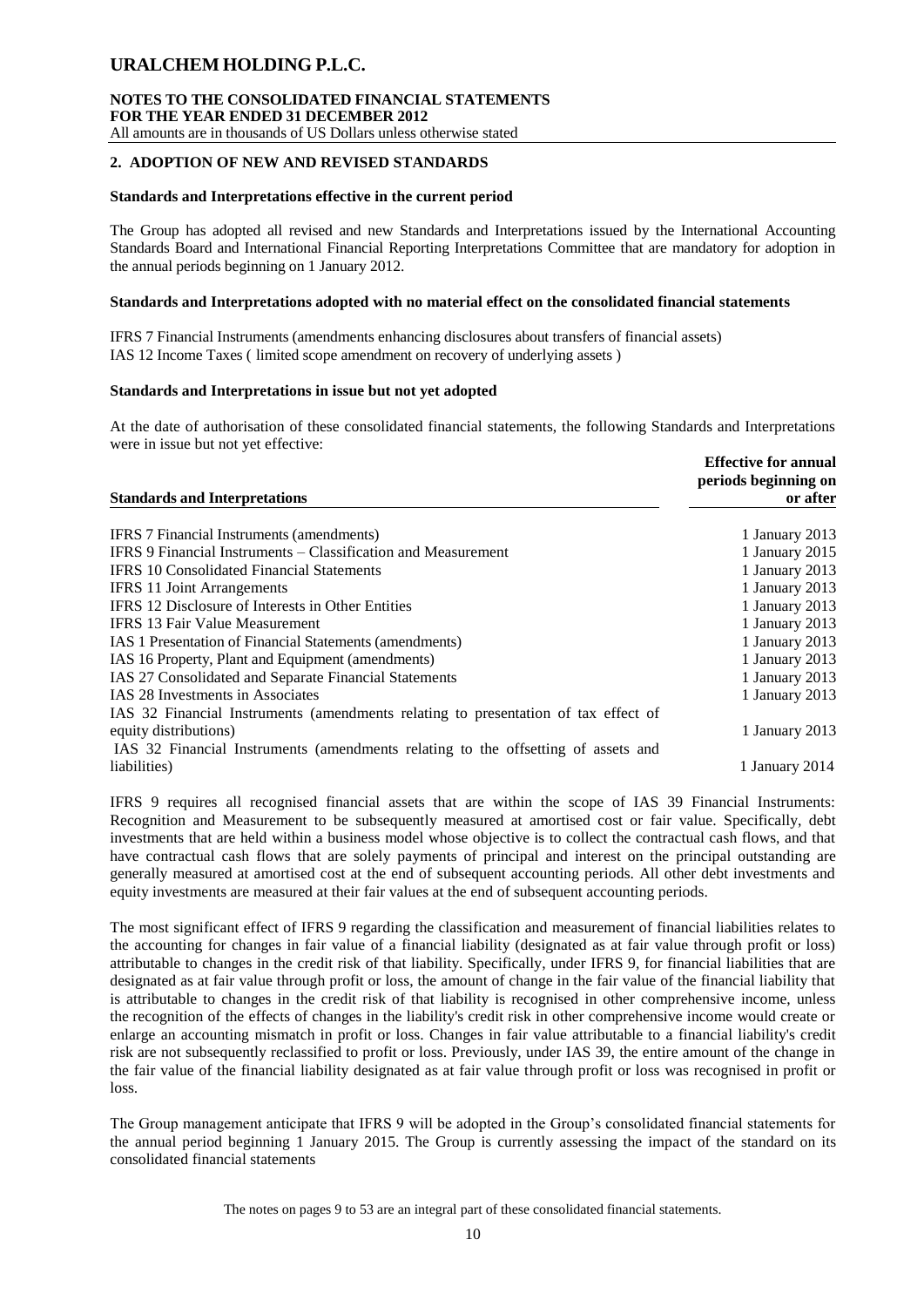# **NOTES TO THE CONSOLIDATED FINANCIAL STATEMENTS FOR THE YEAR ENDED 31 DECEMBER 2012**

All amounts are in thousands of US Dollars unless otherwise stated

IFRS 10 Consolidated Financial Statements – replaces all of the guidance on control and consolidation in IAS 27 and SIC-12 by introducing a single consolidation model for all entities based on control, irrespective of the nature of the investee (i.e. whether an entity is controlled through voting rights or through other contractual arrangements as is common in special purpose entities). Under IFRS 10, the single definition of control, accompanied by extensive application guidance, is based on whether an investor has:

- power over the investee;
- exposure, or rights, to variable returns from its involvement with the investee; and
- the ability to use its power over the investee to affect the amount of the returns.

IFRS 12 Disclosure of Interests in Other Entities – requires enhanced disclosures about both consolidated and unconsolidated entities in which an entity has involvement, so that financial statement users are able to evaluate the nature, risks and financial effects associated with the entity's interests in subsidiaries, associates, joint arrangements and unconsolidated structured entities. Thus, IFRS 12 sets out the required disclosures for entities reporting under the two new standards, IFRS 10 and IFRS 11 and replaces the disclosure requirements currently found in IAS 28.

IFRS 13 Fair Value Measurement – aims to improve consistency and reduce complexity by providing a precise definition of fair value and a single source of fair value measurement and disclosure requirements to use across IFRSs. The Standard:

- defines fair value;
- sets out in a single IFRS a framework for measuring fair value;
- requires disclosures about fair value measurements.

IFRS 13 applies when another IFRS requires or permits fair value measurements or disclosures about fair value measurements (and measurements, such as fair value less costs to sell, based on fair value or disclosures about those measurements), except for share-based payment transactions within the scope of [IFRS 2](http://iasplus.com/standard/ifrs02.htm) Share-based Payment, leasing transactions within the scope of [IAS 17](http://iasplus.com/standard/ias17.htm) Leases, and measurements that have some similarities to fair value but that are not fair value, such as net realizable value in [IAS 2](http://iasplus.com/standard/ias02.htm) Inventories or value in use in [IAS 36](http://iasplus.com/standard/ias36.htm) Impairment of Assets. The Group is currently assessing the impact of the amended standard on its consolidated financial statements.

Amendments to IAS 1 Presentation of Financial Statements revise the way other comprehensive income is presented. The Group does not expect this amendment to have a material effect on its financial position or results of operations.

Amendments to IAS 1 Presentation of Financial Statements clarify the requirements for comparative information. The Group does not expect this amendment to have a material effect on its financial position or results of operations.

The amendments to IAS 16 clarify that spare parts, stand-by equipment and servicing equipment should be classified as property, plant and equipment when they meet the definition of property, plant and equipment in IAS 16 and as inventory otherwise. The directors do not anticipate that the amendments to IAS 16 will have a significant effect on the Group's consolidated financial statements.

Amendments to IAS 27 (2011) Separate Financial Statements include the provisions on separate financial statements that are left almost unchanged after the control provisions of IAS 27 have been replaced with the new IFRS 10.

IAS 28 Investments in Associates and Joint Ventures – now includes the requirements for joint ventures, as well as associates, to be equity accounted following the issue of IFRS 11.

The Group intends to adopt this package of standards as of 1 January 2013 and is currently assessing the impact of adoption.

The amendments to IAS 32 effective for annual periods beginning on or after 1 January 2014 clarify existing application issues relating to the offset of financial assets and financial liabilities requirements. Specifically, the amendments clarify the meaning of 'currently has a legally enforceable right of set-off' and 'simultaneous realisation and settlement'.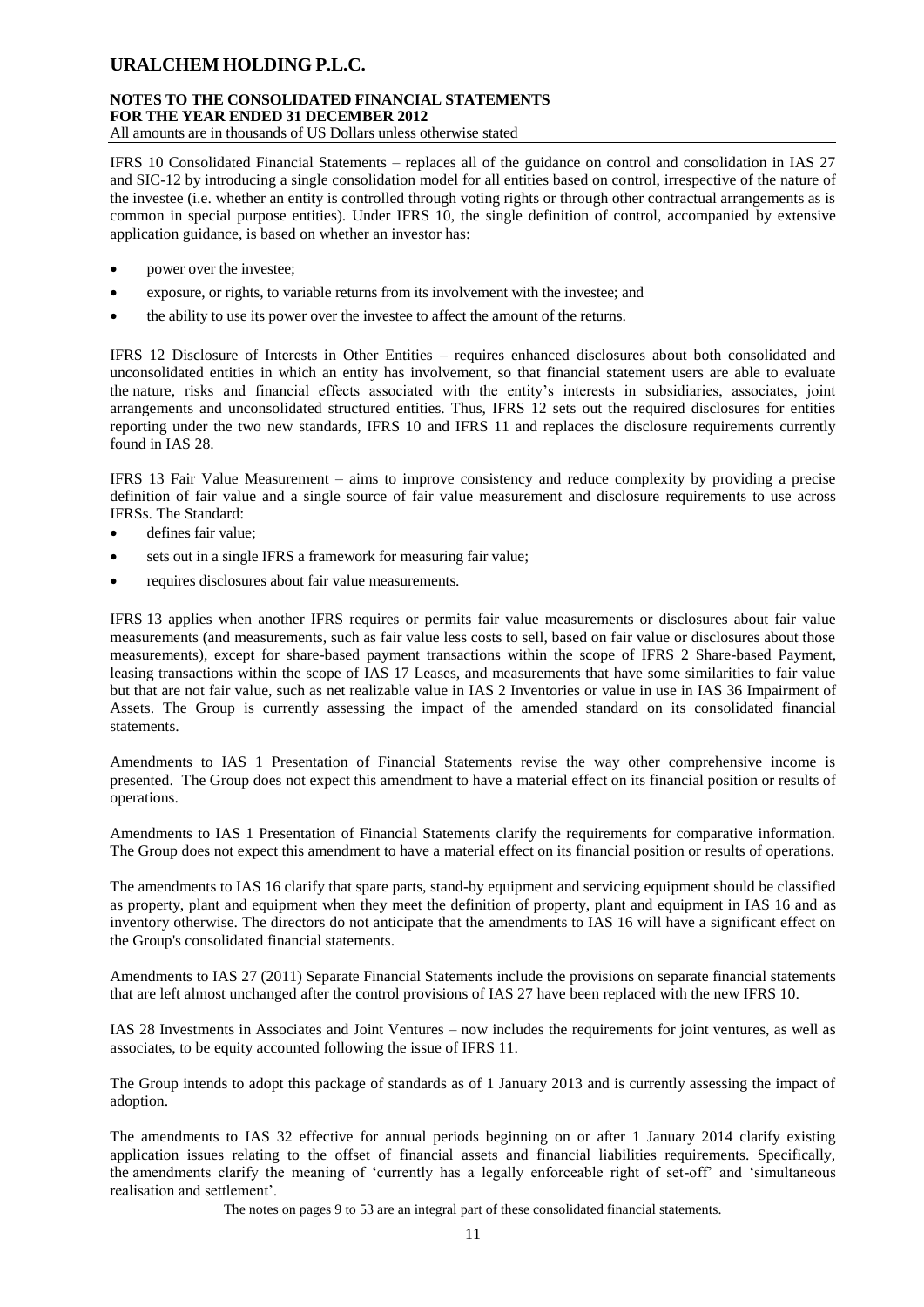#### **NOTES TO THE CONSOLIDATED FINANCIAL STATEMENTS FOR THE YEAR ENDED 31 DECEMBER 2012** All amounts are in thousands of US Dollars unless otherwise stated

The amendments to IFRS 7 require entities to disclose information about rights of offset and related arrangements (such as collateral posting requirements) for financial instruments under an enforceable master netting agreement or similar arrangement.

The amendments to IFRS 7 are effective for annual periods beginning on or after 1 January 2013 and interim periods within those annual periods. The disclosures should be provided retrospectively for all comparative periods. However, the amendments to IAS 32 are not effective until annual periods beginning on or after 1 January 2014, with retrospective application required.

The directors anticipate that the application of these amendments to IAS 32 and IFRS 7 may result in more disclosures being made with regard to offsetting financial assets and financial liabilities in the future.

The amendments to IAS 32 effective for annual periods beginning on or after 1 January 2013 clarify that income tax relating to distributions to holders of an equity instrument and to transaction costs of an equity transaction should be accounted for in accordance with IAS 12 Income Taxes. The directors anticipate that the amendments to IAS 32 will have no effect on the Group's consolidated financial statements as the Group has already adopted this treatment.

The Group is considering the impact of these amendments on the consolidated financial statements and the timing of their application.

# **3. SIGNIFICANT ACCOUNTING POLICIES**

### **Statement of compliance**

The consolidated financial statements of the Group have been prepared in accordance with International Financial Reporting Standards.

### **Basis of preparation**

The consolidated financial statements have been prepared on the historical cost basis.

### **Basis of consolidation**

The consolidated financial statements incorporate financial statements of the Company and entities controlled by the Company (its subsidiaries). Control is achieved where the Company has the power to govern the financial and operating policies of an entity so as to obtain benefits from its activities.

The results of subsidiaries acquired or disposed of during the year are included in the consolidated income statement from the effective date of acquisition and up to the effective date of disposal, as appropriate. Total comprehensive income of subsidiaries is attributed to the owners of the Company and to the non-controlling interests even if this results in the non-controlling interests having a deficit balance.

All intra-group transactions, balances, income and expenses are eliminated in full on consolidation.

Changes in the Group's ownership interests in subsidiaries that do not result in the Group losing control over the subsidiaries are accounted for as equity transactions. The carrying amounts of the Group's interests and the noncontrolling interests are adjusted to reflect the changes in their relative interests in the subsidiaries. Difference, if any, between the amount by which the non-controlling interests are adjusted and the fair value of the consideration paid or received is recognised directly in retained earnings and attributed to shareholders of the Company.

When the Group loses control of a subsidiary, the profit or loss on disposal is calculated as the difference between: the aggregate of the fair value of the consideration received and the fair value of any retained interest; and the previous carrying amount of the assets (including goodwill, if any) and liabilities of the subsidiary and any noncontrolling interests.

The fair value of any investment retained in the former subsidiary at the date when control is lost is regarded as the fair value on initial recognition for subsequent accounting under IAS 39 Financial Instruments: Recognition and Measurement or, when applicable, the cost on initial recognition of an investment in an associate or a jointly controlled entity.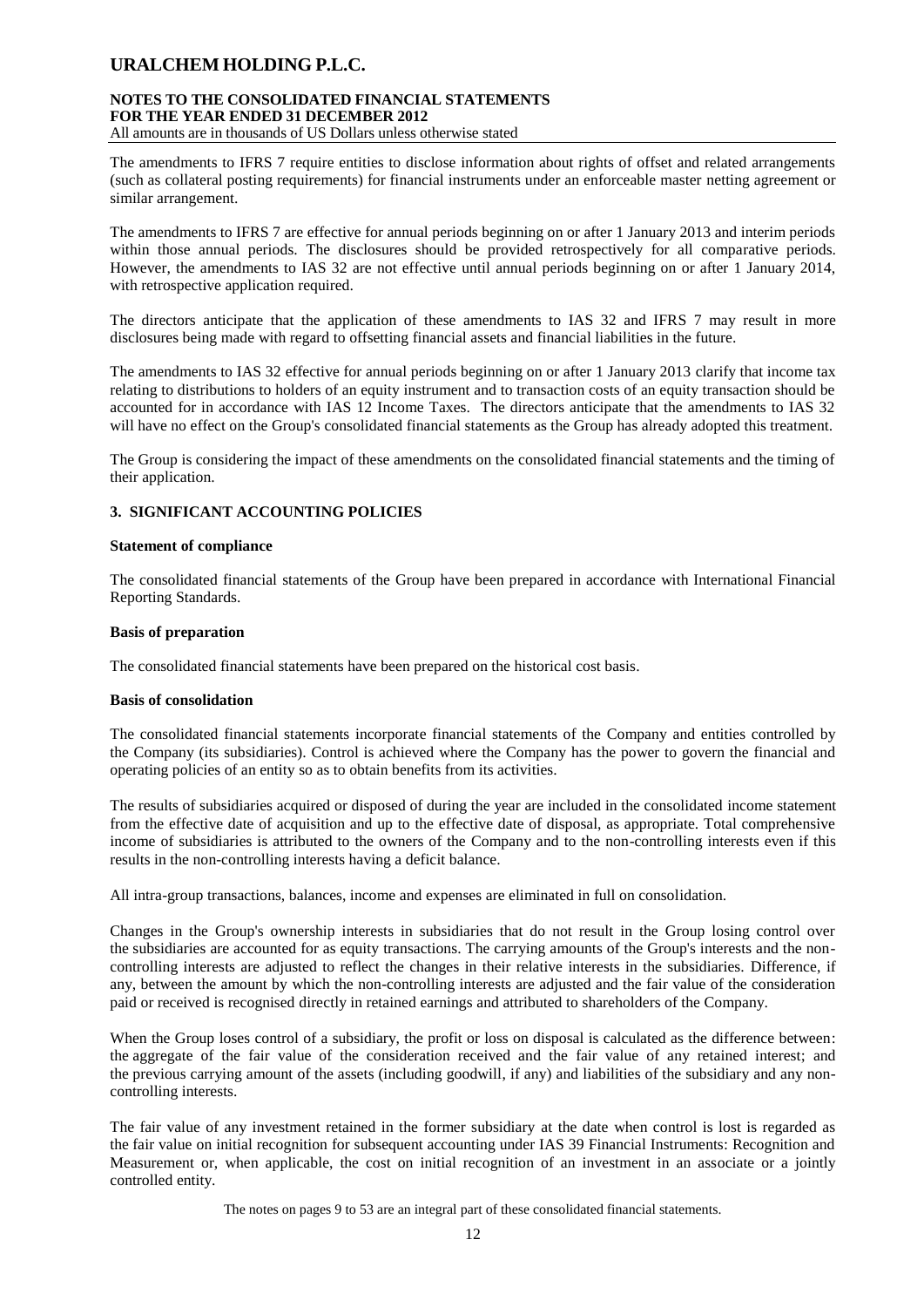# **NOTES TO THE CONSOLIDATED FINANCIAL STATEMENTS FOR THE YEAR ENDED 31 DECEMBER 2012**

All amounts are in thousands of US Dollars unless otherwise stated

### **Business combination**

Acquisitions of subsidiaries and businesses, other than acquisitions from entities under common control, are accounted for using the purchase method. The consideration transferred in a business combination is measured at fair value, which is calculated as the sum of the acquisition date fair values of the assets transferred by the Group, liabilities incurred by the Group to the former owners of the acquiree and the equity interests issued by the Group in exchange for control of the acquiree. Acquisition-related costs are generally recognised in the income statement as incurred.

At the acquisition date, the identifiable assets acquired and the liabilities assumed are recognised at their fair value, except that:

- deferred tax assets or liabilities and liabilities or assets related to employee benefit arrangements are recognised and measured in accordance with IAS 12 Income Taxes and IAS 19 Employee Benefits respectively;
- liabilities or equity instruments related to share-based payment arrangements of the acquiree or share-based payment arrangements of the Group entered into to replace share-based payment arrangements of the acquiree are measured in accordance with IFRS 2 Share-based Payment at the acquisition date; and
- assets that are classified as held for sale in accordance with IFRS 5 Non-current Assets Held for Sale and Discontinued Operations are measured in accordance with that standard.

Non-controlling interests that are present ownership interests and entitle their holders to a proportionate share of the entity's net assets in the event of liquidation may be initially measured either at fair value or at the noncontrolling interests' proportionate share of the recognised amounts of the acquiree's identifiable net assets. The choice of measurement basis is made on a transaction-by-transaction basis. Total comprehensive income is attributable to non-controlling interests even if this results in the non-controlling interests having a deficit balance.

When a business combination is achieved in stages, the Group's previously held equity interest in the acquiree is remeasured to fair value at the acquisition date (i.e. the date when the Group obtains control) and the resulting gain or loss, if any, is recognised in profit or loss. Amounts arising from interests in the acquiree prior to the acquisition date that have previously been recognised in other comprehensive income are reclassified to income statement where such treatment would be appropriate if those interests were disposed of.

If the initial accounting for a business combination is incomplete by the end of the reporting period in which the combination occurs, the Group reports provisional amounts for the items for which the accounting is incomplete. Those provisional amounts are adjusted during the measurement period (see above), or additional assets or liabilities are recognised, to reflect new information obtained about facts and circumstances that existed at the acquisition date that, if known, would have affected the amounts recognised at that date.

### **Common control transactions**

The assets and liabilities of subsidiaries acquired from entities under common control are recorded at the carrying values recognised by the transferor. Any difference between the carrying value of the net assets of subsidiaries acquired, and the consideration paid by the Group is accounted for as an adjustment to shareholders' equity. The net assets of the subsidiaries and the results of their operations are recognised retrospectively from the date on which control over the subsidiaries was obtained by the transferor.

The cost of assets acquired from entities under common control is measured as the carrying value of the asset given up by the transferor at the date of the transaction. Any difference between the carrying value of the assets acquired, and the consideration paid by the Group is accounted for as an adjustment to shareholders' equity.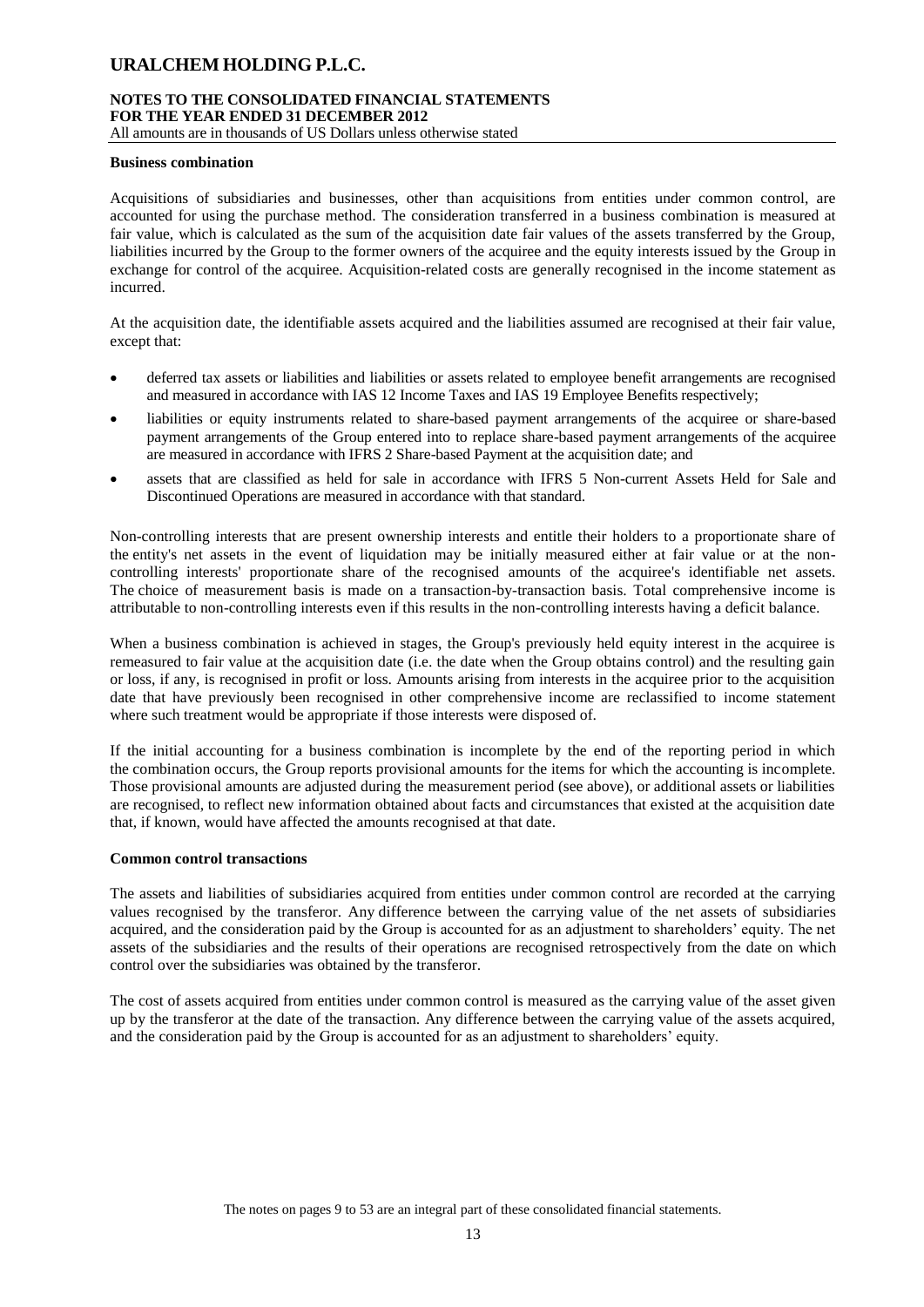# **NOTES TO THE CONSOLIDATED FINANCIAL STATEMENTS FOR THE YEAR ENDED 31 DECEMBER 2012**

All amounts are in thousands of US Dollars unless otherwise stated

### **Foreign currencies**

The individual financial statements of each Group entity are presented in the currency of the primary economic environment in which the entity operates (its functional currency), which reflects the economic substance of its operations. The functional currency of the Company and other subsidiaries, registered in Cyprus, is the US Dollar ("USD") or the Euro ("EUR"), the functional currency of all subsidiaries registered in the Russian Federation is the Russian Rouble ("RUR") and the functional currency of subsidiaries registered in the European Union is EUR and Latvian lats ("LVL").

In preparing the financial statements of each individual group entity, transactions in currencies other than the entity's functional currency (foreign currencies) are recorded at the rates of exchange prevailing at the dates of the transactions. At the end of each reporting date, monetary items denominated in foreign currencies are retranslated at the rates prevailing at that date. Non-monetary items carried at fair value that are denominated in foreign currencies are recalculated at the rates prevailing at the date when the fair value was determined. Non-monetary items that are measured in terms of historical cost in a foreign currency are not recalculated.

Exchange differences are recognised in profit or loss in the period in which they arise, except for:

- exchange differences on foreign currency borrowings relating to assets under construction for future productive use, which are included in the cost of those assets where they are regarded as an adjustment to interest costs on those foreign currency borrowings; and
- exchange differences on monetary items receivable from or payable to a foreign operation for which settlement is neither planned nor likely to occur (therefore forming part of the net investment in the foreign operation), which are recognised initially in other comprehensive income and reclassified from equity to profit or loss on repayment of the monetary items.

Management of the Group has chosen to present consolidated financial statements in USD for the convenience of the users of these consolidated financial statements.

The translation from functional currency into presentation currency is performed as follows:

- assets and liabilities are expressed in USD using exchange rates prevailing at the reporting date;
- income and expense items are translated at exchange rates that approximate the exchange rates at the dates of the transactions, unless exchange rates fluctuated significantly during that period, in which case the exchange rates at the dates of the transactions are used;
- exchange differences arising, if any, are recognised in other comprehensive income and accumulated in equity; and
- in the consolidated statement of cash flows, cash balances at the beginning and end of each period presented are translated at exchange rates at the respective dates. All cash flows are translated at exchange rates that approximate the exchange rates at the dates of the transactions, unless exchange rates fluctuated significantly during that period, in which case the exchange rates at the dates of the transactions are used. Resulting exchange differences, if any, are presented as effect of exchange rate changes on the balance of cash held in foreign currencies.

#### **Goodwill**

Goodwill arising on acquisition is recognised as an asset and is carried at cost as established at the date of acquisition of the business less accumulated impairment losses, if any.

Goodwill is measured as the excess of the sum of the consideration transferred, the amount of any non-controlling interests in the acquiree, and the fair value of the acquirer's previously held equity interest in the acquiree (if any) over the net of the acquisition date amounts of the identifiable assets acquired and the liabilities assumed. If, after reassessment, the net of the acquisition date amounts of the identifiable assets acquired and liabilities assumed exceeds the sum of the consideration transferred, the amount of any non-controlling interests in the acquiree and the fair value of the acquirer's previously held interest in the acquiree (if any), the excess is recognised immediately in profit or loss as a bargain purchase gain.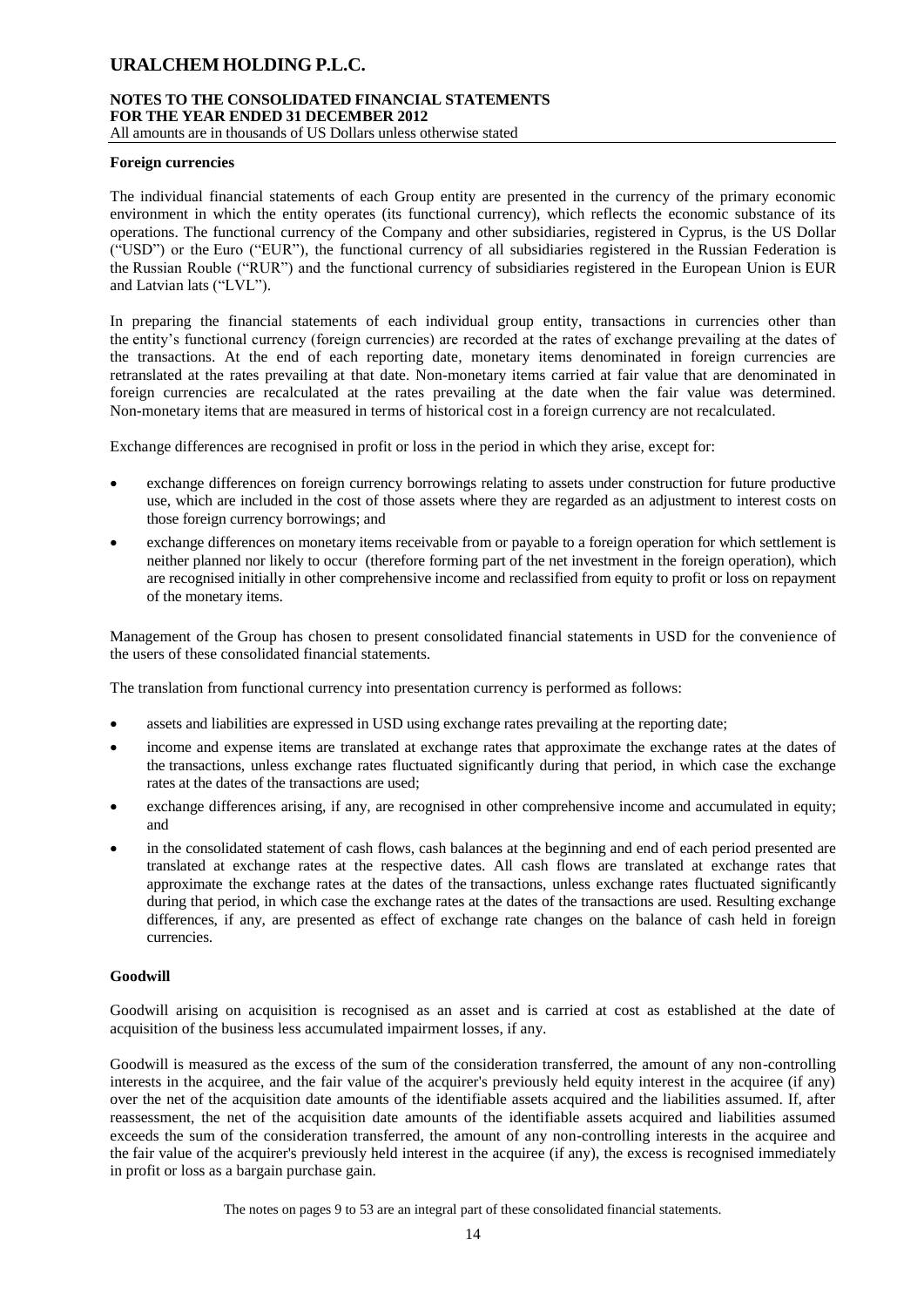#### **NOTES TO THE CONSOLIDATED FINANCIAL STATEMENTS FOR THE YEAR ENDED 31 DECEMBER 2012** All amounts are in thousands of US Dollars unless otherwise stated

Goodwill is not amortised but is reviewed for impairment at least annually. For the purpose of impairment testing, goodwill is allocated to each of the Group's cash-generating units expected to benefit from the synergies of the combination. Cash-generating units to which goodwill has been allocated are tested for impairment annually, or more frequently when there is an indication that the unit may be impaired. If the recoverable amount of the cashgenerating unit is less than the carrying amount of the unit, the impairment loss is allocated first to reduce the carrying amount of any goodwill allocated to the unit and then to the other assets of the unit pro-rata on the basis of the carrying amount of each asset in the unit. An impairment loss recognised for goodwill is not reversed in a subsequent period.

On disposal of a subsidiary, the attributable amount of goodwill is included in the determination of the gain or loss on disposal.

#### **Investments in associates**

An associate is an entity over which the Group has significant influence and that is neither a subsidiary nor an interest in a joint venture. Significant influence is the power to participate in the financial and operating policy decisions of the investee but is not control or joint control over those policies.

The results, assets and liabilities of associates are incorporated in the financial statements using the equity method of accounting, except when the investment is classified as held for sale, in which case it is accounted for in accordance with IFRS 5 Non-current Assets Held for Sale and Discontinued Operations. Under the equity method, an investment in an associate is initially recognised in the consolidated statement of financial position at cost and adjusted thereafter to recognise the Group's share of the profit or loss and other comprehensive income of the associate. When the Group's share of losses of an associate exceeds the Group's interest in that associate (which includes any long-term interests that, in substance, form part of the Group's net investment in the associate), the Group discontinues recognising its share of further losses. Additional losses are recognised only to the extent that the Group has incurred legal or constructive obligations or made payments on behalf of the associate.

Any excess of the cost of acquisition over the Group's share of the net fair value of the identifiable assets, liabilities and contingent liabilities of the associate recognised at the date of acquisition is recognised as goodwill. The goodwill is included within the carrying amount of the investment and is assessed for impairment as part of that investment. Any excess of the Group's share of the net fair value of the identifiable assets, liabilities and contingent liabilities over the cost of acquisition, after reassessment, is recognised immediately in the income statement.

Where a Group entity transacts with an associate of the Group, profits and losses are eliminated to the extent of the Group's interest in the relevant associate.

#### **Revenue recognition**

Revenue is measured at the fair value of the consideration received or receivable, excluding:

- value added tax;
- custom duties; and
- estimated customer returns, rebates and other similar allowances.

Revenue is recognised to the extent that it is probable that economic benefits will flow to the Group and the revenue and costs incurred or to be incurred in respect of the transaction can be reliably measured.

Cash received in advance from customers is not included in current year revenue, and is recognised within advances received.

#### *Sale of goods*

Revenue from sale of goods comprises revenue from sales of mineral fertilisers, ammonia, explosive grade ammonium nitrate, inorganic acids and other chemical products and is recognised when significant risks and rewards of ownership are transferred to the buyer in accordance with the shipping terms specified in the sales agreements.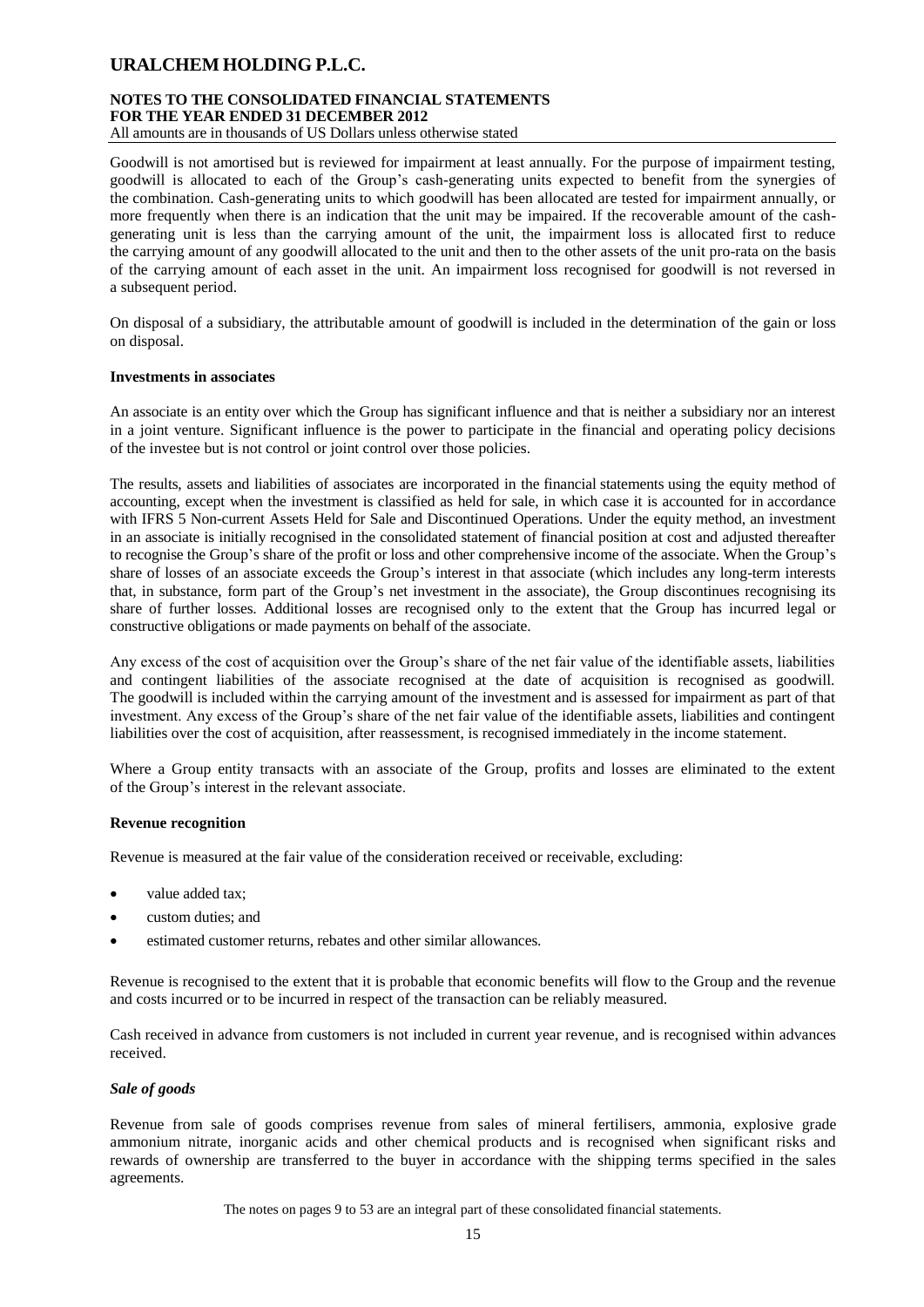# **NOTES TO THE CONSOLIDATED FINANCIAL STATEMENTS FOR THE YEAR ENDED 31 DECEMBER 2012**

All amounts are in thousands of US Dollars unless otherwise stated

### *Other sales*

The Group provides the following principal types of services:

- supply of electricity and heat energy;
- construction, repairs and maintenance services; and
- transportation services.

Revenue from contracts to provide services is recognised when the services are rendered.

#### **Dividend and interest income**

Dividend income from investments is recognised when the Group's right to receive payment has been established.

Interest income from a financial asset is recognised when it is probable that the economic benefits will flow to the Group and the amount of income can be measured reliably. Interest income is accrued on a time basis, by reference to the principal outstanding and at the effective interest rate applicable, which is the rate that discounts estimated future cash receipts through the expected life of the financial asset to that asset's net carrying amount.

### **Leasing – the Group as lessee**

Leases are classified as finance leases whenever the terms of the lease transfer substantially all the risks and rewards of ownership to the lessee. All other leases are classified as operating leases.

Assets held under finance leases are initially recognised as assets of the Group at their fair value at the inception of the lease or, if lower, at the present value of the minimum lease payments. The corresponding liability to the lessor is included in the statement of financial position as a finance lease obligation.

Lease payments are apportioned between finance expenses and reduction of the lease obligation so as to achieve a constant rate of interest on the remaining balance of the liability. Finance expenses are recognised immediately in profit or loss, unless they are directly attributable to qualifying assets, in which case they are capitalised in accordance with the Group's general policy on borrowing costs (see below). Contingent rentals are recognised as expenses in the periods in which they are incurred.

Operating lease payments are recognised as an expense on a straight-line basis over the lease term, except where another systematic basis is more representative of the time pattern in which economic benefits from the leased asset are consumed. Contingent rentals arising under operating leases are recognised as an expense in the period in which they are incurred.

#### **Borrowing costs**

Borrowing costs directly attributable to the acquisition, construction or production of qualifying assets, which are assets that necessarily take a substantial period of time to get ready for their intended use or sale, are added to the cost of those assets, until such time when the assets are substantially ready for their intended use or sale. Investment income earned on temporary investment of specific borrowings pending their expenditure on qualifying assets is deducted from the borrowing costs eligible for capitalisation.

All other borrowing costs are recognised in the income statement in the period in which they are incurred.

#### **Income tax**

Income tax expense represents the sum of the tax currently payable, receivable and deferred tax.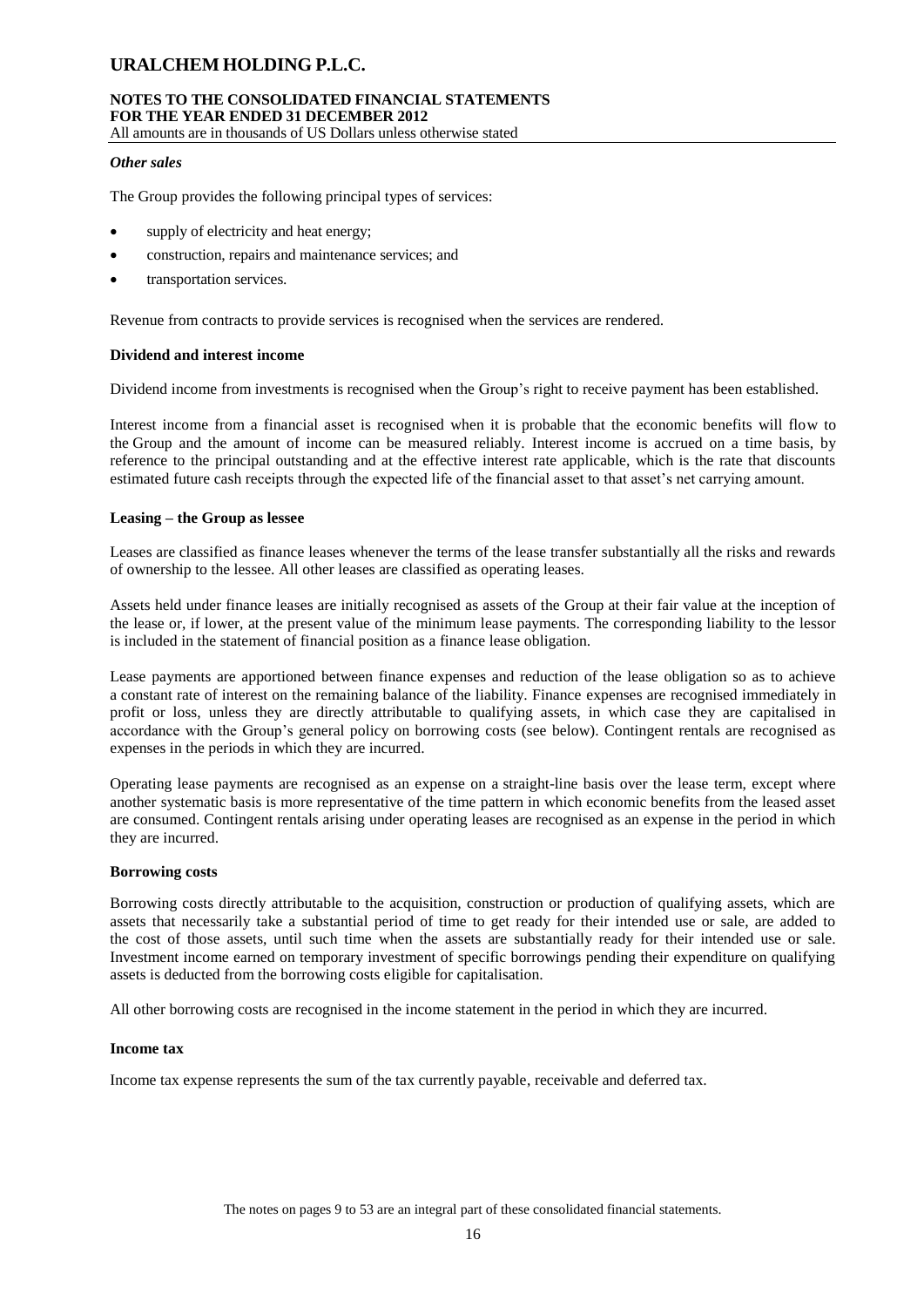# **NOTES TO THE CONSOLIDATED FINANCIAL STATEMENTS FOR THE YEAR ENDED 31 DECEMBER 2012**

All amounts are in thousands of US Dollars unless otherwise stated

### *Current tax*

The tax currently payable is based on taxable profit for the year. Taxable profit differs from profit as reported in the consolidated income statement because of items of income or expense that are taxable or deductible in other years and items that are never taxable or deductible. The Group's liability for current tax is calculated using tax rates that have been enacted or substantively enacted by the end of the reporting period.

### *Deferred tax*

Deferred tax is recognised on temporary differences between the carrying amounts of assets and liabilities in the consolidated financial statements and the corresponding tax bases used in the computation of taxable profit. Deferred tax liabilities are recognised for all taxable temporary differences. Deferred tax assets are recognised for all deductible temporary differences to the extent that it is probable that taxable profits will be available against which those deductible temporary differences can be utilised. Such deferred tax assets and liabilities are not recognised if the temporary difference arises from goodwill or from the initial recognition (other than in a business combination) of other assets and liabilities in a transaction that affects neither the taxable profit nor the accounting profit.

Deferred tax liabilities are recognised for taxable temporary differences associated with investments in subsidiaries and associates, except where the Group is able to control the reversal of the temporary difference and it is probable that the temporary difference will not reverse in the foreseeable future. Deferred tax assets arising from deductible temporary differences associated with such investments and interests are only recognised to the extent that it is probable that there will be sufficient taxable profits against which to utilise the benefits of the temporary differences and they are expected to reverse in the foreseeable future.

The carrying amount of deferred tax assets is reviewed at the end of each reporting period and reduced to the extent that it is no longer probable that sufficient taxable profits will be available to allow all or part of the asset to be recovered.

Deferred tax assets and liabilities are measured at the tax rates that are expected to apply in the period in which the liability is settled or the asset realised, based on tax rates (and tax laws) that have been enacted or substantively enacted by the end of the reporting period. The measurement of deferred tax liabilities and assets reflects the tax consequences that would follow from the manner in which the Group expects, at the end of the reporting period, to recover or settle the carrying amount of its assets and liabilities.

Deferred tax assets and liabilities are offset when there is a legally enforceable right to set off current tax assets against current tax liabilities and when they relate to income taxes levied by the same taxation authority and the Group intends to settle its current tax assets and liabilities on a net basis.

Current and deferred tax are recognised in profit or loss, except when they relate to items that are recognised in other comprehensive income, in which case, the current and deferred tax are also recognised in other comprehensive income respectively. Where current tax or deferred tax arises from the initial accounting for a business combination, the tax effect is included in the accounting for the business combination.

### **Property, plant and equipment**

Items of property, plant and equipment are stated at cost, less accumulated depreciation and impairment losses.

Where parts of an item of property, plant and equipment have different useful lives, they are accounted for as separate items of property, plant and equipment.

The Group recognises in the carrying amount of an item of property, plant and equipment the cost of replacing part of such an item if it is probable that the future economic benefits embodied with the item will flow to the Group and the cost of the item can be measured reliably. All other costs are recognised in income statement as incurred.

An item of property, plant and equipment is derecognised upon disposal or when no future economic benefits are expected to arise from the continued use of the asset. Any gain or loss arising on the disposal or retirement of an item of property, plant and equipment is determined as the difference between the sales proceeds and the carrying amount of the asset and is recognised in profit or loss.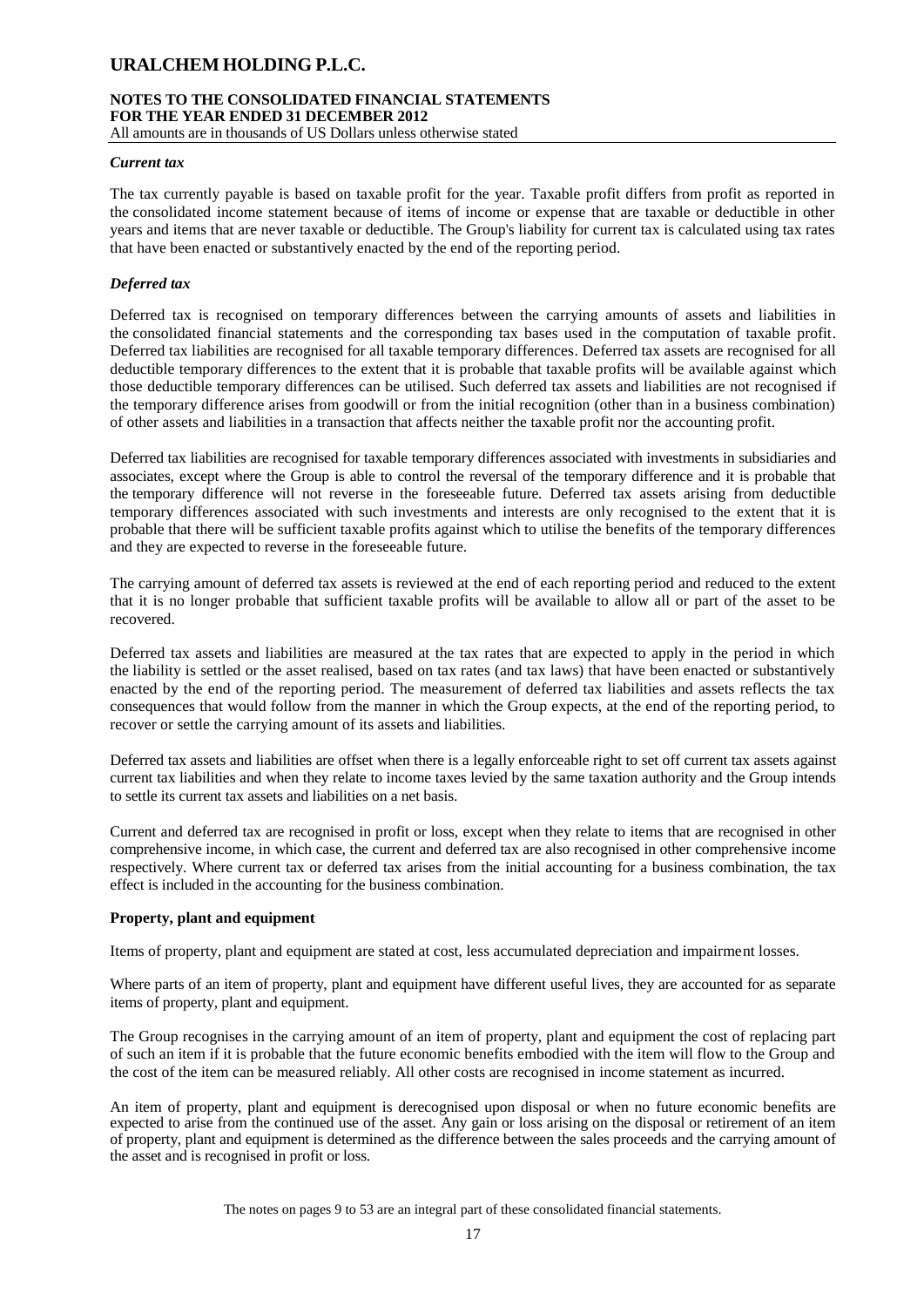#### **NOTES TO THE CONSOLIDATED FINANCIAL STATEMENTS FOR THE YEAR ENDED 31 DECEMBER 2012** All amounts are in thousands of US Dollars unless otherwise stated

#### **Depreciation**

Depreciation is calculated on a straight-line basis over the estimated useful lives of each item of property, plant and equipment. Assets held under finance lease arrangements are depreciated over the shorter of their estimated useful lives and lease terms. If there is reasonable certainty that the lessee will obtain ownership by the end of the lease term, the period of expected use is the useful life of the asset. Land is not depreciated.

The estimated useful lives for the major classes of assets are as follows:

| Buildings and structures           | 15-60 years  |
|------------------------------------|--------------|
| Machinery, equipment and transport | 5-30 years   |
| Other                              | $2-10$ years |

#### **Construction in-progress**

Construction in-progress comprises costs directly related to construction of property, plant and equipment including an appropriate allocation of directly attributable variable overheads that are incurred in construction as well as costs of purchase of other assets that require installation or preparation for their use. Depreciation of these assets, on the same basis as for other property assets, commences when the assets are put into operation. Construction inprogress is reviewed regularly to determine whether its carrying value is fairly stated and an appropriate provision for impairment is made, if necessary.

#### **Intangible assets**

Intangible assets, other than goodwill, are reported at cost less accumulated amortisation and impairment losses. Amortisation is charged on a straight-line basis over their estimated useful lives.

The estimated useful lives for the major classes of intangible assets are as follows:

| Software | $1-5$ years  |
|----------|--------------|
| Licences | $1-20$ years |
| Other    | $1-20$ years |

The estimated useful lives are reviewed annually, with the effect of any changes in estimate being accounted for on a prospective basis.

An intangible asset is derecognised on disposal, or when no future economic benefits are expected from use or disposal. Gains or losses arising from derecognition of an intangible asset, measured as the difference between the net disposal proceeds and the carrying amount of the asset, are recognised in profit or loss when the asset is derecognised.

#### **Impairment of tangible and intangible assets excluding goodwill**

At the end of each reporting period, the Group reviews the carrying amounts of its tangible and intangible assets to determine whether there is any indication that those assets have suffered an impairment loss. If any such indication exists, the recoverable amount of the asset is estimated in order to determine the extent of the impairment loss (if any). Where it is not possible to estimate the recoverable amount of an individual asset, the Group estimates the recoverable amount of the cash-generating unit to which the asset belongs. Where a reasonable and consistent basis of allocation can be identified, corporate assets are also allocated to individual cash-generating units, or otherwise they are allocated to the smallest group of cash-generating units for which a reasonable and consistent allocation basis can be identified.

Intangible assets with indefinite useful lives and intangible assets not yet available for use are tested for impairment annually, or more frequently when there is an indication that the asset may be impaired.

The recoverable amount is the higher of fair value less cost to sell and value in use. In assessing value in use, the estimated future cash flows are discounted to their present value using a pre-tax discount rate that reflects current market assessments of the time value of money and the risks specific to the asset.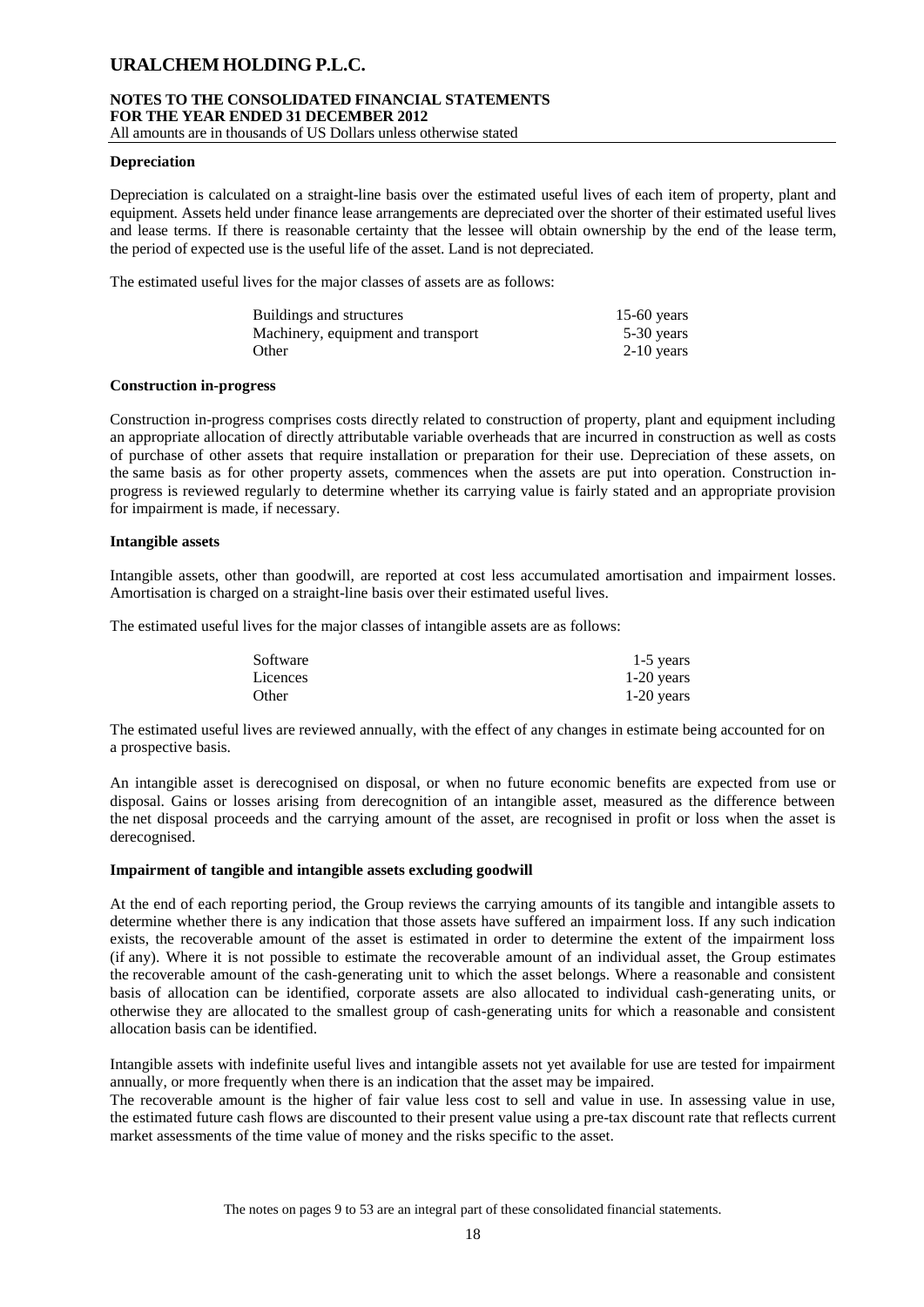# **NOTES TO THE CONSOLIDATED FINANCIAL STATEMENTS FOR THE YEAR ENDED 31 DECEMBER 2012**

All amounts are in thousands of US Dollars unless otherwise stated

If the recoverable amount of an asset (or cash-generating unit) is estimated to be less than its carrying amount, the carrying amount of the asset (cash-generating unit) is reduced to its recoverable amount. An impairment loss is recognised immediately in profit or loss, unless the relevant asset is carried at a revalued amount, in which case the impairment loss is treated as a revaluation decrease.

Where an impairment loss subsequently reverses, the carrying amount of the asset (cash-generating unit) is increased to the revised estimate of its recoverable amount, but so that the increased carrying amount does not exceed the carrying amount that would have been determined had no impairment loss been recognised for the asset (cash-generating unit) in prior years. A reversal of an impairment loss is recognised immediately in profit or loss unless the relevant asset is carried at a revalued amount, in which case the reversal of the impairment loss is treated as a revaluation increase.

### **Financial assets**

Financial assets are recognised and derecognised on a trade date where the purchase or sale of an investment is under a contract whose terms require delivery of the investment within the timeframe established by the market concerned, and are initially measured at fair value, plus transaction costs, except for those financial assets classified as fair value through profit or loss, which are initially measured at fair value.

Financial assets are classified into the following specified categories:

- available-for-sale investments; and
- loans and receivables.

The classification depends on the nature and purpose of the financial assets and is determined at the time of initial recognition.

### *Effective interest method*

The effective interest method is a method of calculating the amortised cost of a debt instrument and of allocating interest income over the relevant period. The effective interest rate is the rate that exactly discounts estimated future cash receipts (including all fees paid or received that form an integral part of the effective interest rate, transaction costs and other premiums or discounts) through the expected life of the debt instrument, or, where appropriate, a shorter period to the net carrying amount on initial recognition.

### *Available-for-sale ("AFS") financial assets*

Listed and unlisted shares and redeemable notes held by the Group that are traded in an active market are classified as being AFS and are stated at fair value, except for investments in shares for which there are no available market quotations and whose fair value cannot be reliably measured which are accounted for at cost less any impairment. Fair value of AFS financial assets is determined as follows:

- the fair value of AFS financial assets with standard terms and conditions and traded on active markets is determined with reference to quoted market prices; and
- the fair value of other AFS financial assets is determined in accordance with generally accepted pricing model based on discounted cash flow analysis using prices from observable current market transactions.

Gains and losses arising from changes in fair value are recognised in other comprehensive income and accumulated in the investments revaluation reserve with the exception of impairment losses, interest calculated using the effective interest rate method and foreign exchange gains and losses on monetary assets, which are recognised in profit or loss. Where the investment is disposed of or is determined to be impaired, the cumulative gain or loss previously accumulated in the investments revaluation reserve is reclassified to profit or loss. If, in a subsequent period, the amount of the impairment loss attributable to AFS financial assets decreases and the decrease can be related objectively to an event occurring after the impairment was recognised, the previously recognised impairment loss is reversed through other comprehensive income and presented in the investment revaluation reserve as an increase in fair value of AFS financial assets.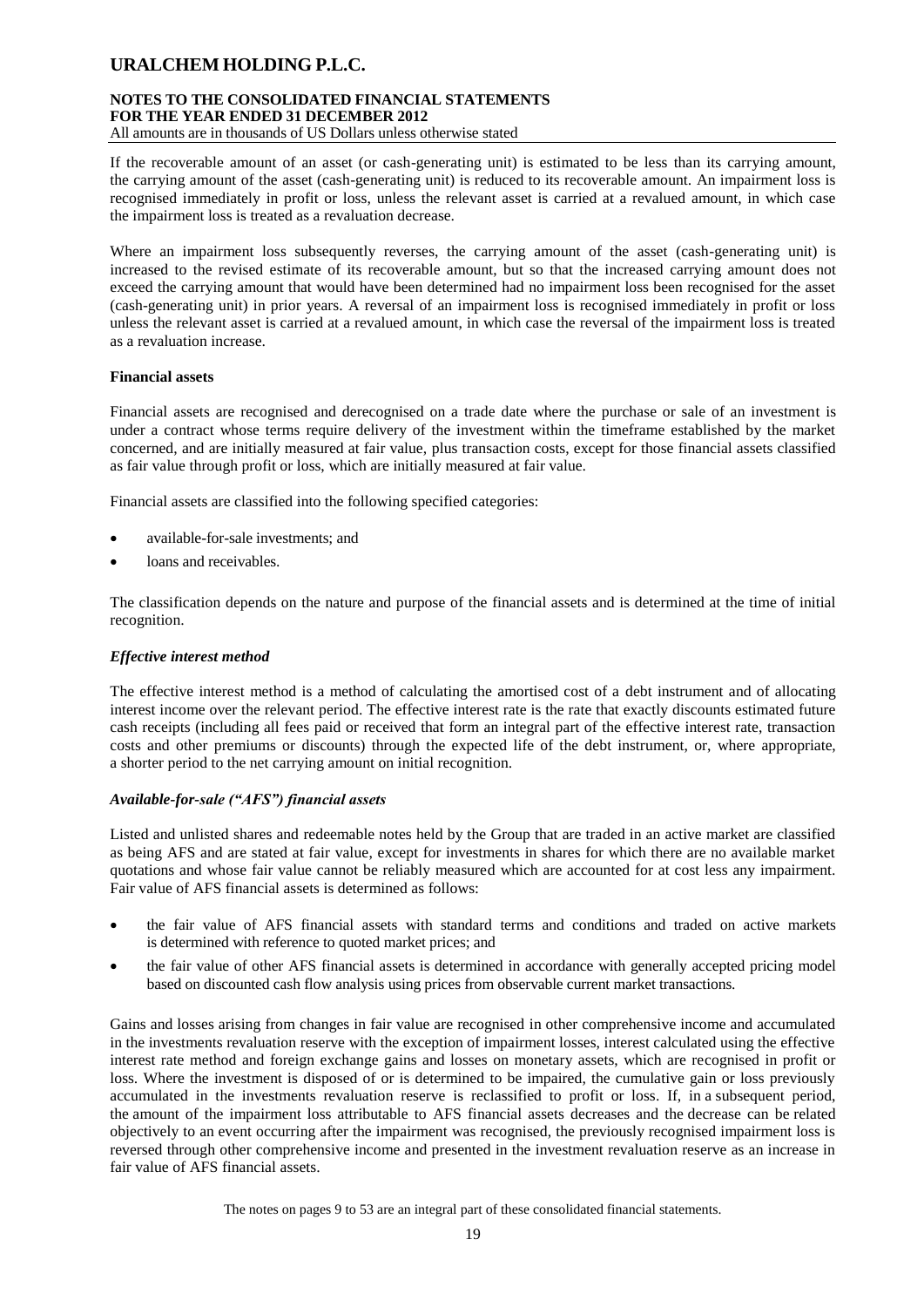#### **NOTES TO THE CONSOLIDATED FINANCIAL STATEMENTS FOR THE YEAR ENDED 31 DECEMBER 2012** All amounts are in thousands of US Dollars unless otherwise stated

Dividends on AFS equity instruments are recognised in the income statement when the Group's right to receive payments is established.

The fair value of AFS monetary assets denominated in a foreign currency is determined in that foreign currency and translated at the exchange rate at the end of each reporting period. The foreign exchange gains and losses that are recognised in profit or loss are determined based on the amortised cost of the monetary asset. Other foreign exchange gains and losses are recognised in other comprehensive income.

### *Loans and receivables*

Trade receivables, loans issued, and other receivables that have fixed or determinable payments that are not quoted in an active market are classified as loans and receivables. Loans and receivables are measured at amortised cost using the effective interest method less any impairment. Interest income is recognised by applying the effective interest rate, except for short-term receivables when the recognition of interest would be immaterial.

### *Impairment of financial assets*

Financial assets are assessed for indicators of impairment at the end of each reporting period. Financial assets are impaired where there is objective evidence that, as a result of one or more events that occurred after the initial recognition of the financial asset, the estimated future cash flows of the investment have been affected. For financial assets carried at amortised cost, the amount of the impairment is the difference between the asset's carrying amount and the present value of estimated future cash flows, discounted at the financial asset's original effective interest rate.

The carrying amount of the financial asset is reduced by the impairment loss directly for all financial assets with the exception of trade and other receivables where the carrying amount is reduced through the use of an allowance account. When a trade or other receivable is considered uncollectible, it is written-off against the allowance account. Subsequent recoveries of amounts previously written-off are credited against the allowance account. Changes in the carrying amount of the allowance account are recognised in profit or loss.

With the exception of AFS equity instruments, if in a subsequent period the amount of the impairment loss decreases and the decrease can be related objectively to an event occurring after the impairment was recognised, the previously recognised impairment loss is reversed through profit or loss to the extent that the carrying amount of the investment at the date the impairment is reversed does not exceed what the amortised cost would have been had the impairment not been recognised. In respect of AFS equity securities, impairment losses previously recognised through profit and loss are not reversed through profit or loss. Any increase in fair value subsequent to impairment loss is recognised in other comprehensive income. Impairment losses on AFS equity instruments accounted for at cost are not reversed.

### *Derecognition of financial assets*

The Group derecognises a financial asset only when the contractual rights to the cash flows from the asset expire; or it transfers the financial asset and substantially all the risks and rewards of ownership of the asset to another entity. If the Group neither transfers nor retains substantially all the risks and rewards of ownership and continues to control the transferred asset, the Group recognises its retained interest in the asset and an associated liability for amounts it may have to pay. If the Group retains substantially all the risks and rewards of ownership of a transferred financial asset, the Group continues to recognise the financial asset and also recognises a collateralised borrowing for the proceeds received.

#### **Inventories**

Inventories are stated at the lower of cost and net realisable value. Cost is determined by using the weighted average method. The cost of finished goods and work in progress includes direct costs and the allocation of related production overheads. Net realisable value represents the estimated selling price for inventories less all estimated costs of completion and costs necessary to make the sale.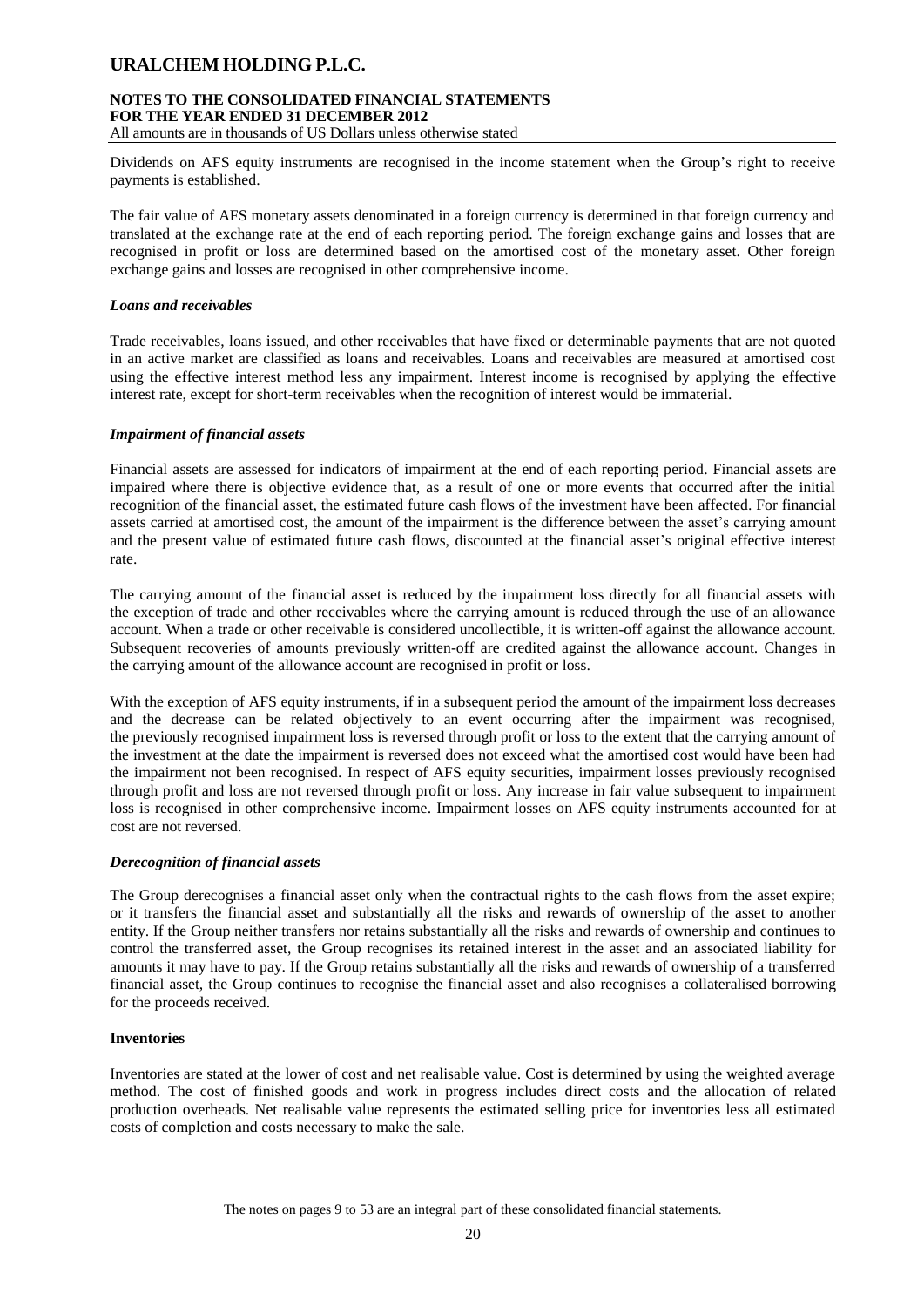# **NOTES TO THE CONSOLIDATED FINANCIAL STATEMENTS FOR THE YEAR ENDED 31 DECEMBER 2012**

All amounts are in thousands of US Dollars unless otherwise stated

#### **Cash and cash equivalents**

Cash and cash equivalents comprise cash in hand, current accounts and cash deposits with banks and highly liquid investments with original maturities of three months or less, that are readily convertible to known amounts of cash and are subject to an insignificant risk of changes in value.

#### **Financial liabilities**

Financial liabilities of the Group are classified into other financial liabilities category.

Other financial liabilities, including loans and borrowings, are initially measured at fair value, net of transaction costs. Financial liabilities are subsequently measured at amortised cost using the effective interest method, with interest expense recognised on an effective interest basis.

#### **Provisions and accruals**

Provisions are recognised when the Group has a present obligation (legal or constructive) as a result of a past event, it is probable that the Group will be required to settle the obligation, and a reliable estimate can be made of the amount of the obligation.

The amount recognised as a provision is the best estimate of the consideration required to settle the present obligation at the end of each reporting period, taking into account the risks and uncertainties surrounding the obligation. Where a provision is measured using the cash flows estimated to settle the present obligation, its carrying amount is the present value of those cash flows.

When some or all of the economic benefits required to settle a provision are expected to be recovered from a third party, the receivable is recognised as an asset if it is virtually certain that reimbursement will be received and the amount of the receivable can be measured reliably.

### **Employee benefit obligations**

Remuneration to employees in respect of services rendered during the reporting period, including accrual for unused vacation and bonuses and related social taxes, is recognised as an expense in the period when it is earned.

### *Defined contribution plan*

Subsidiaries registered in the Russian Federation are legally obliged to make defined contributions to the State Pension Fund. This defined contribution plan is financed on a pay-as-you-earn basis.

### *Defined benefit plans*

For defined benefit retirement plans, the cost of providing benefits is determined using the Projected Unit Credit Method, with actuarial valuations being carried out at the end of each reporting period and with immediate recognition of all actuarial gains and losses in the income statement.

The retirement benefit obligation recognised in the statement of financial position represents the present value of the defined benefit obligation.

#### **Contingencies**

Contingent liabilities are not recognised in the consolidated financial statements unless they arise as a result of a business combination. Contingencies attributable to specific events are disclosed unless the probability of an outflow of resources embodying economic benefits is remote. Contingent assets are not recognised in the consolidated financial statements but are disclosed when an inflow of economic benefits is probable.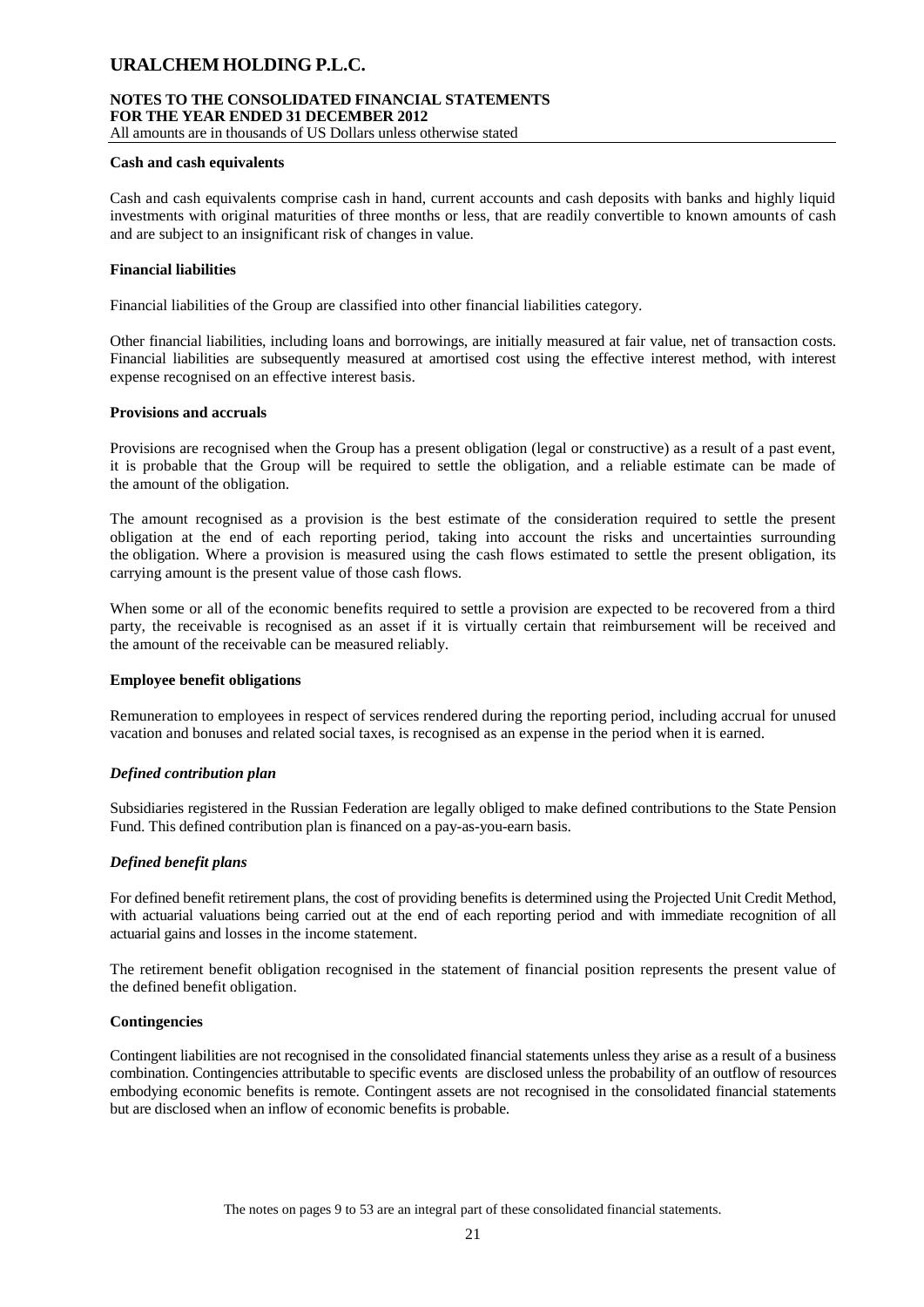#### **NOTES TO THE CONSOLIDATED FINANCIAL STATEMENTS FOR THE YEAR ENDED 31 DECEMBER 2012** All amounts are in thousands of US Dollars unless otherwise stated

### **4. CRITICAL ACCOUNTING JUDGEMENTS AND KEY SOURCES OF ESTIMATION UNCERTAINTY**

In the application of the Group's accounting policies, described in note 3, management is required to make judgements, estimates and assumptions about the carrying amounts of assets and liabilities and recognised amounts of income and expenses that are not readily apparent from other sources. The estimates and associated assumptions are based on historical experience and other factors that are considered to be relevant. Actual results may differ from these estimates.

The estimates and underlying assumptions are reviewed on an ongoing basis. Revisions to accounting estimates are recognised in the period in which the estimate is revised if the revision affects only that period or in the period of the revision and future periods if the revision affects both current and future periods.

The most significant areas requiring the use of management estimates and assumptions relate to:

- impairment of assets;
- impairment of goodwill;
- useful lives of property, plant and equipment;
- allowances for doubtful receivables;
- obsolete and slow-moving raw materials;
- employee benefit obligations; and
- taxation.

### **Impairment of tangible and intangible assets excluding goodwill**

Tangible and intangible assets are reported at cost, less accumulated depreciation and impairment losses. At the end of each reporting period, the Group determines whether any indicators of impairment exist. If there are any such indicators, the recoverable amount of the assets is calculated and compared to the carrying amount. The excess of the carrying amount over the recoverable amount is recognised as an impairment.

The recoverable amount is calculated as the higher of an asset's or cash-generating unit's fair value less costs to sell and its value in use. The calculation of value in use requires the Group to make estimates regarding the Group's future cash flows. The estimation of future cash flows involves significant estimates and assumptions regarding the market growth, market demand for the products, profitability of products and discount rates. A critical estimate in the Group's cash flow model is the expected increase in the price of natural gas on the territory of the Russian Federation which is based on the announced government policy on natural gas prices.

### **Impairment of goodwill**

Goodwill is tested for impairment annually, or more frequently when there is an indication that a cash generating unit may be impaired, by comparing the carrying amount of the goodwill to its estimated recoverable amount. An impairment is recorded if the carrying amount exceeds the recoverable amount. The recoverable amount is the higher of fair value less cost to sell and value in use. Value in use is determined using discounted cash flow models involving several assumptions. The key assumptions include (i) present value factors used in determining the fair value of the cash-generating units; (ii) projected average revenue growth rates used in the cash-generating unit cash flow model; (iii) projected long-term growth rates used in the derivation of terminal year values; and (iv) the exchange rate used in the cash-generating unit cash flow model. These and other assumptions are impacted by economic conditions and expectations of management and will change in the future based on period specific facts and circumstances. Changes in the management's assumptions could materially impact the fair value estimates.

### **Useful lives of property, plant and equipment**

Useful lives of property, plant and equipment are based on management's business plans and operational estimates.

The estimated useful lives are reviewed annually, with the effect of any changes in estimate being accounted for on a prospective basis.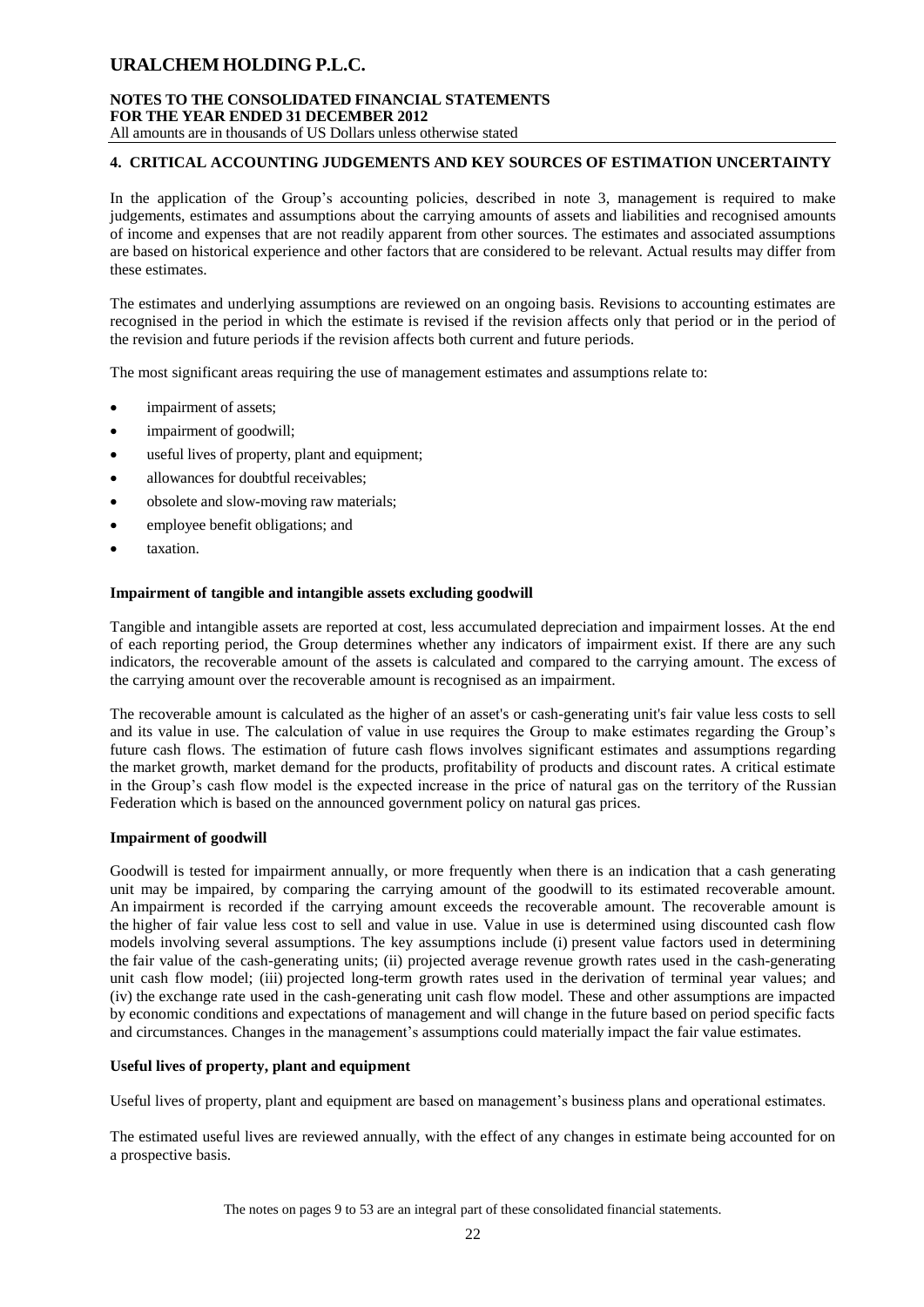#### **NOTES TO THE CONSOLIDATED FINANCIAL STATEMENTS FOR THE YEAR ENDED 31 DECEMBER 2012** All amounts are in thousands of US Dollars unless otherwise stated

The review is based on the current condition of the assets and the estimated period during which they will continue to bring economic benefit to the Group.

The factors that could affect the estimation of the life of a non-current asset and its residual value include any or all of the following:

- changes in technology;
- changes in maintenance technology;
- changes in regulations and legislation; and
- unforeseen operational issues.

### **Allowances for doubtful receivables**

Accounts receivable are stated at amortised cost after deducting an allowance for doubtful receivables. The allowance for doubtful receivables is the Group's best estimate of probable credit losses in the Group's existing accounts receivable balances. When evaluating the adequacy of the allowance for doubtful receivables, management bases its estimates on the current overall economic conditions, the ageing of accounts receivable balances, historical write-off experience, customer creditworthiness and changes in payment terms.

Uncertainties regarding changes in the financial condition of customers, either adverse or positive, could impact the amount and timing of allowances for doubtful receivables that may be required.

### **Obsolete and slow-moving raw materials**

Reserves for excess or obsolete inventory are recorded based on a variety of factors, including product changes and improvements, changes in raw material availability, new product introductions, estimated future demand and market conditions.

In addition, certain finished goods and raw materials of the Group are carried at net realisable value. Estimates of net realisable value of inventories are based on the most reliable evidence available at the time the estimates are made. These estimates take into consideration fluctuations of prices or costs directly relating to events occurring subsequent to the reporting date to the extent that such events confirm conditions existing at the end of the reporting period. The adequacy of the Group's reserves could be materially affected by changes in the supply and demand for products, subsequent changes to prices or costs or regulatory actions.

### **Employee benefit obligations**

The Group's employees participate in pension benefit plans. The costs of pension benefits and related liabilities with respect to the Group's employees participating in defined benefit plans have been determined based upon actuarial computations. The Group records the unfunded status associated with these plans in accordance with the requirements of IAS 19 Employee Benefits and records the actuarially determined pension costs during each period. Pension costs in respect of defined-benefit pension plans primarily represent the increase in the actuarial present value of the obligation for pension benefits based on employee service during the year and the interest on this obligation in respect of employee service in previous years.

In calculating the obligation and expense, the Group is required to select certain actuarial assumptions. These assumptions include discount rate, expected salary and pension increases and mortality projection. The assumptions are determined based on current market conditions, historical information and consultation with and input from the Group's actuaries. Changes in the key assumptions can have a significant impact on the projected benefit obligations, funding requirements and periodic pension cost incurred.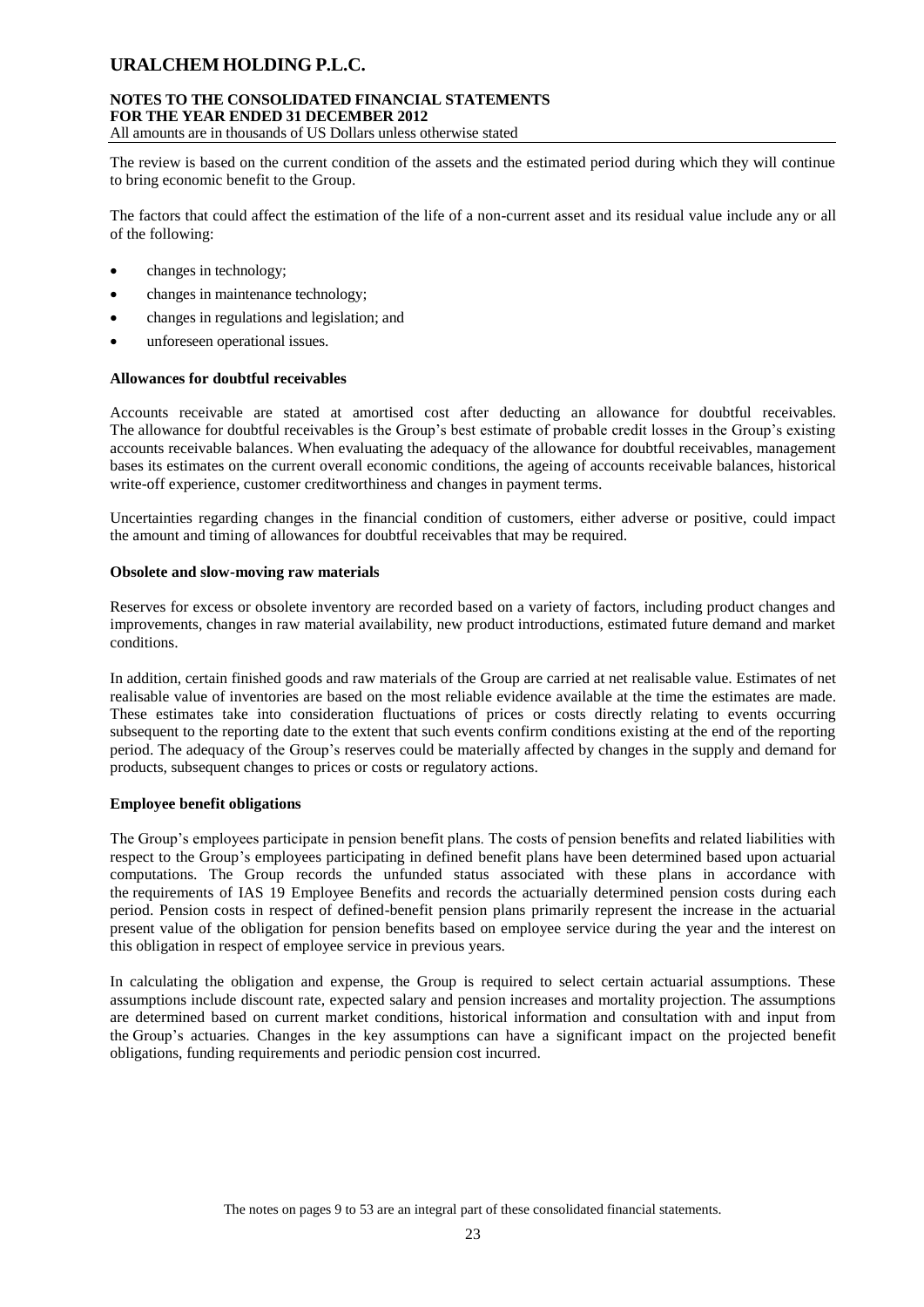# **NOTES TO THE CONSOLIDATED FINANCIAL STATEMENTS FOR THE YEAR ENDED 31 DECEMBER 2012**

All amounts are in thousands of US Dollars unless otherwise stated

### **Taxation**

The Group is primarily subject to income taxes in the Russian Federation. Russian tax, currency and customs legislation is subject to varying interpretations. The Group recognises liabilities for anticipated additional tax assessments as a result of tax audits based on estimates of whether it is probable that additional taxes will be due. Where the final tax outcome of these matters is different from the amounts that were initially recorded, such differences will impact the income tax provisions in the period in which such determinations are made.

Deferred tax assets are reviewed at the end of each reporting period and are reduced to the extent that it is not probable that sufficient taxable profit will be available to allow all or part of the deferred tax assets to be utilised. Various factors are considered in assessing the probability of the future utilisation of deferred tax assets, including past operating results, operational plans, expiration of tax losses carried forward, and tax planning strategies. If actual results differ from these estimates or if these estimates must be adjusted in future periods, the financial position, results of operations and cash flows may be negatively affected.

### **5. BUSINESS COMBINATIONS**

#### *Acquisition of a controlling interest in Mineral Fertilisers OJSC ("PMF") in 2012*

As at 31 December 2011, a 46.5% investment in PMF was recorded as an investment in associate in the amount of USD 77,234 thousand.

On 19 January 2012, the Group acquired an additional 41.2% of PMF's shares for cash consideration of USD 254,866 thousand, increasing its ownership in PMF to 87.7%.

PMF is an unlisted company, specialising in the production of ammonia and urea with its main production facilities located in Perm, Russian Federation. PMF's output is intended both for the domestic and export markets. Its main products are primarily sold in export markets.

The controlling interest in PMF was acquired so as to continue the expansion of the Group's activities in the nitrogen fertilisers business.

Upon obtaining control over PMF a gain from change in fair value of previously held interest was recognised in the consolidated income statement in the amount of USD 153,458 thousand, being the difference between the acquisition date fair value of the previously held equity interest in PMF and the previous carrying amount accounted for under IAS 28 Investments in Associates.

Following the acquisition of a controlling interest in PMF, the Group acquired, through a number of transactions with non-controlling shareholders, an additional 12.3% of PMF's shares for a total cash consideration of USD 74,726 thousand, increasing its ownership to 100%. The carrying value of PMF's net assets at the dates when the shares were acquired ranged from USD 270,360 thousand to USD 367,724 thousand. As a result of these transactions, the Group recognised a decrease in net assets attributable to non-controlling interests in the amount of USD 42,358 thousand. The excess of the consideration paid over the Group's share in net assets acquired of USD 32,368 thousand was recognised directly in the statement of changes in equity as a decrease in retained earnings.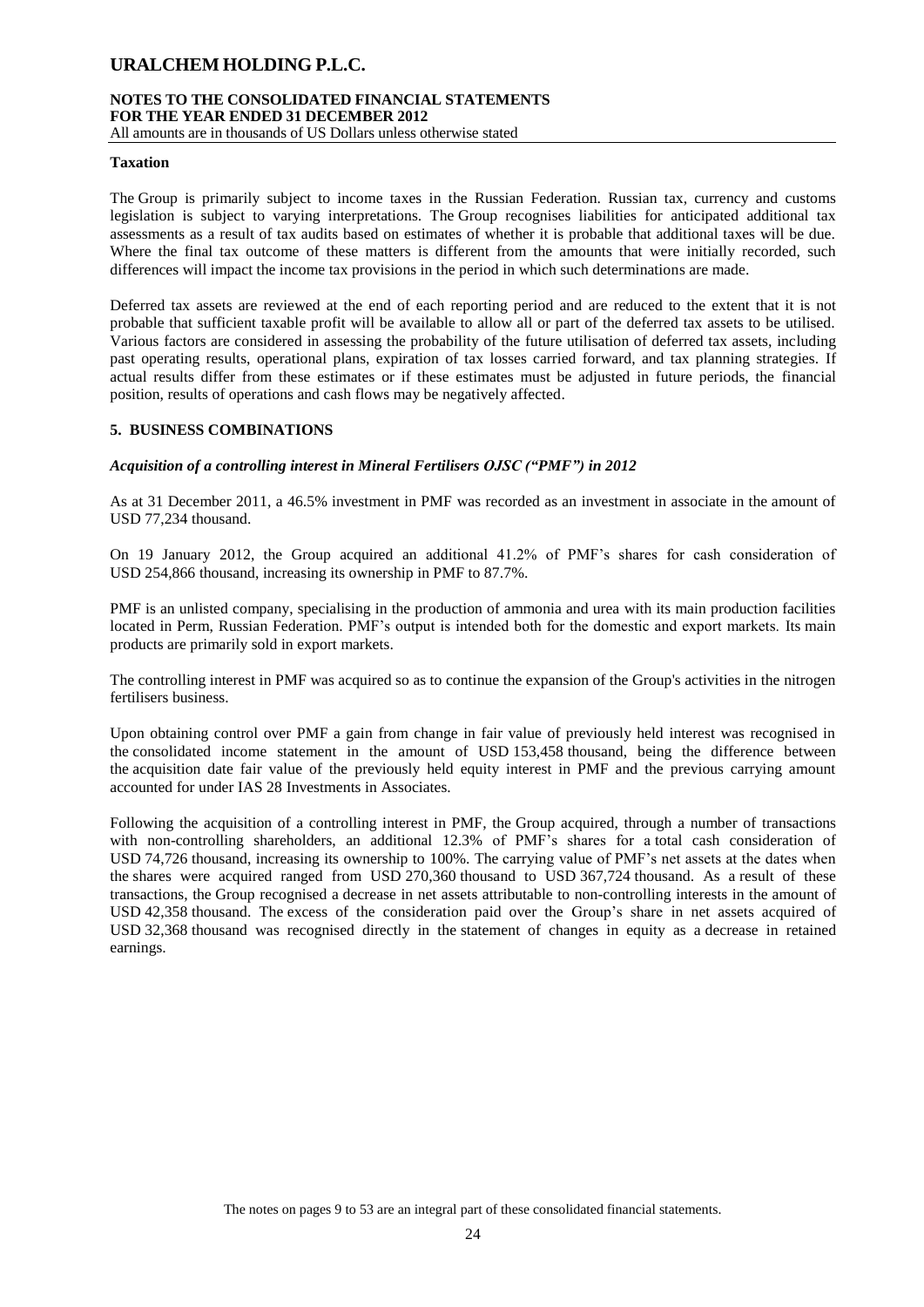# **NOTES TO THE CONSOLIDATED FINANCIAL STATEMENTS FOR THE YEAR ENDED 31 DECEMBER 2012**

All amounts are in thousands of US Dollars unless otherwise stated

As at 19 January 2012 PMF's net assets were as follows:

|                                                                     | Fair value at the<br>date of acquisition |
|---------------------------------------------------------------------|------------------------------------------|
| <b>ASSETS</b>                                                       |                                          |
| Property, plant and equipment                                       | 240,597                                  |
| Intangible assets                                                   | 545                                      |
| Other financial assets                                              | 2,025                                    |
| Available-for-sale investments                                      | 4,352                                    |
| Inventories                                                         | 21,200                                   |
| Trade and other receivables                                         | 11,562                                   |
| Other tax receivable                                                | 5,451                                    |
| Advances and prepaid expenses                                       | 2,354                                    |
| Cash and cash equivalents                                           | 27,452                                   |
| <b>Total assets</b>                                                 | 315,538                                  |
| <b>LIABILITIES</b>                                                  |                                          |
| Deferred tax liabilities                                            | 32,842                                   |
| Retirement benefit obligation                                       | 4,116                                    |
| Trade and other payables                                            | 3,961                                    |
| Advances received                                                   | 3,791                                    |
| Income tax payables                                                 | 4,616                                    |
| Other taxes payable                                                 | 1,340                                    |
| <b>Total liabilities</b>                                            | 50,666                                   |
| Net assets at the date of acquisition                               | 264,872                                  |
| Less: Share of net assets attributable to non-controlling interests | (32,507)                                 |
| Group's share of net assets acquired                                | 232,365                                  |
| Add: Goodwill arising on acquisition                                | 253,193                                  |
| Less: Pre-acquisition amount invested in subsidiary                 | (230, 692)                               |
| <b>Total PMF net assets transferred</b>                             | 254,866                                  |
| <b>Consideration paid</b>                                           |                                          |
| Cash consideration                                                  | (254, 866)                               |
| <b>Total</b>                                                        | (254, 866)                               |
| Net cash flow arising on acquisition:                               |                                          |
| Consideration paid                                                  | (254, 866)                               |
| Cash and cash equivalents acquired                                  | 27,452                                   |
| Net cash outflow on acquisition of subsidiary                       | (227, 414)                               |

In December 2011, the Group paid an advance for the acquisition of PMF's shares in the amount of USD 28,300 thousand at the exchange rate on the transaction date. The remaining part of consideration in the amount of USD 199,114 thousand was paid during 2012.

Goodwill arose in the acquisition of PMF because the cost of the combination included a control premium. In addition, the consideration paid for the combination effectively included amounts in relation to the benefit of expected synergies, revenue growth, future market development and the assembled workforce of PMF. These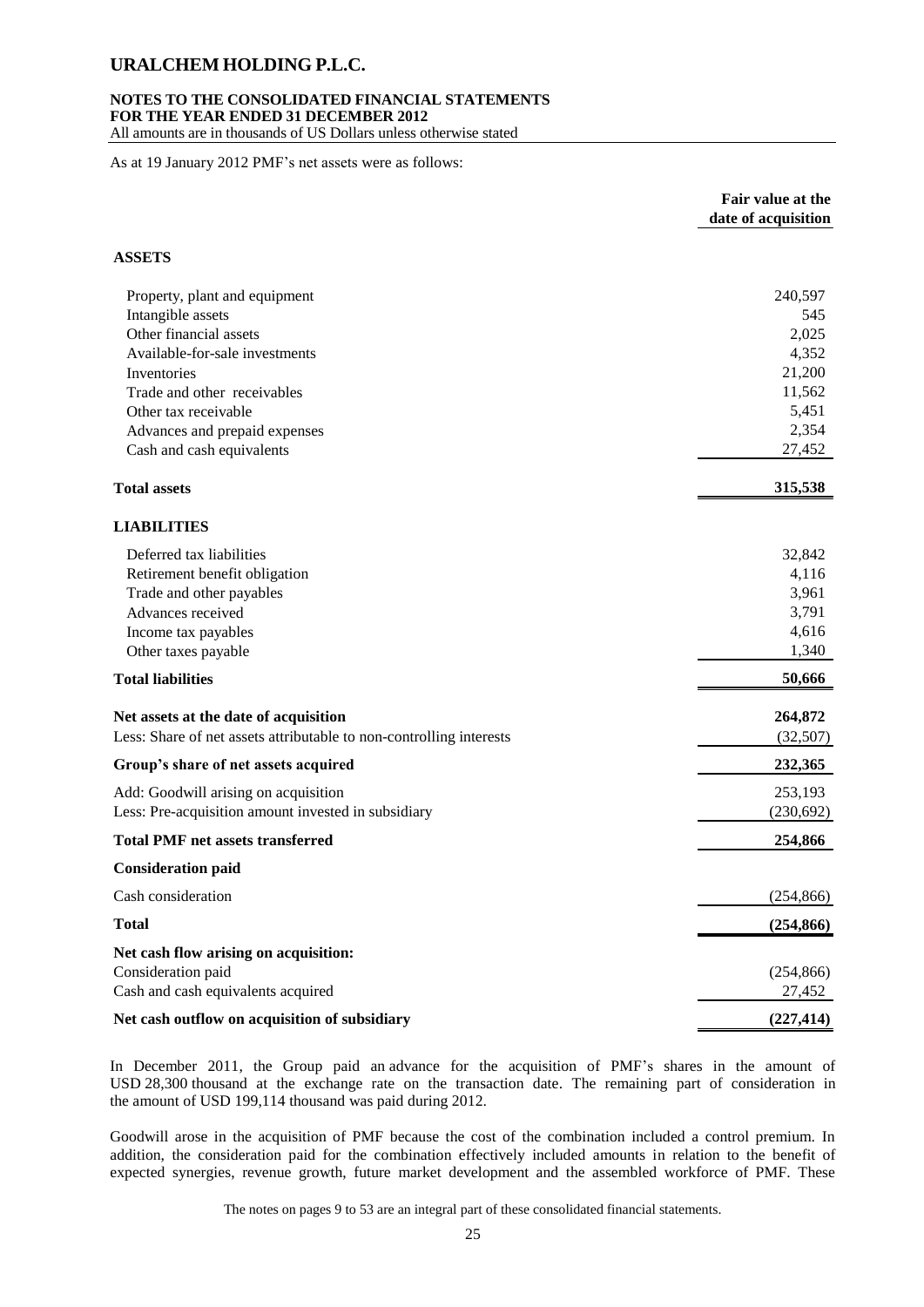#### **NOTES TO THE CONSOLIDATED FINANCIAL STATEMENTS FOR THE YEAR ENDED 31 DECEMBER 2012** All amounts are in thousands of US Dollars unless otherwise stated

benefits are not recognised separately from goodwill because they do not meet the recognition criteria for identifiable intangible assets.

Goodwill arising on these acquisitions is not expected to be deductible for tax purposes.

PMF contributed USD 364,373 thousand of revenue and USD 120,647 thousand of net profit for the reporting period from the date of obtaining control to the 31 December 2012.

### *Increase of ownership interest in OJSC Voskresensk Mineral Fertilisers ("VMF") in 2011*

During the year ended 31 December 2011, the Group acquired, through a number of transactions with non-controlling shareholders, an additional 10.1% of VMF's shares for a total cash consideration of USD 23,132 thousand, increasing its ownership in the company to 100.0%. The carrying value of VMF's net assets at the dates when the shares were acquired ranged from USD 279,008 thousand to USD 279,934 thousand. As a result of these transactions, the Group recognised a decrease in net assets attributable to non-controlling interests in the amount of USD 27,860 thousand. The excess of the Group's share in net assets acquired over the consideration paid of USD 4,728 thousand was recognised directly in the statement of changes in equity as an increase in retained earnings.

### *Increase of ownership interest in OJSC Kirovo-Chepetsk Chemical Works ("KCCW") in 2011*

During the year ended 31 December 2011, the Group increased its effective ownership in KCCW to 100.0%. Total consideration amounted to USD 8,266 thousand. The carrying value of KCCW net assets at the dates when the shares were acquired ranged from USD 423,107 thousand to USD 437,873 thousand. As a result of these transactions, the Group recognised a decrease in net assets attributable to non-controlling interests in the amount of USD 9,253 thousand. The excess of the Group's share in net assets acquired over the consideration paid of USD 987 thousand was recognised directly in the statement of changes in equity as an increase in retained earnings.

### **6. SEGMENT INFORMATION**

For management purposes the Group is organised in two segments, Nitrogen Fertilisers and Phosphate Fertilisers. Operating results for these segments are reviewed by the Chief Executive Officer ("the chief operating decision maker") in order to assess performance and allocate resources.

- Nitrogen Fertilisers: The nitrogen fertilisers segment comprises subsidiaries engaged in the production of nitrogen based fertilisers, complex fertilisers, ammonia, inorganic acids and other chemical products. The major subsidiaries and branches allocated to the nitrogen fertilisers segment are KCCW, located in the Kirov region of the Russian Federation, Azot branch of UralChem OJSC ("Azot branch") and PMF, located in the Perm region of the Russian Federation; and
- Phosphate Fertilisers: The phosphate fertilisers segment comprises subsidiaries engaged in the production of phosphate based fertilisers, complex fertilisers and inorganic acids. The major subsidiary allocated to the phosphate fertilisers segment is VMF, located in the Moscow region of the Russian Federation.

The chief operating decision maker does not regularly review the operating results of other operations, which include smaller subsidiaries which are engaged in a variety of businesses, such as electricity and heat energy generation, construction, repairs and maintenance and processing of waste water. Accordinaly, these operations are not reported as separate operating segments.

The profitability of the two operating segments is primarily measured based on OIBDA, which the Group defines as operating profit adjusted for depreciation and amortisation, and net profit for the period. Since OIBDA is not a standard IFRS measure, the Group's definition of OIBDA may differ from that of other companies. Costs and assets of subsidiaries of the Group engaged in transportation, sales and marketing activities are allocated (pro rata volume of services rendered by these companies to the operating segments) to operating segments within management reports reviewed by the chief operating decision maker. Costs and assets of subsidiaries of the Group engaged in other operations are not allocated to operating segments within management reports reviewed by the chief operating decision maker. Net profit for the period is a new indicator used by managemet to make decisions on payment of cash bonuses. Other income and expenses of the Group not incorporated in calculation of the operating profit are also allocated to operating segments.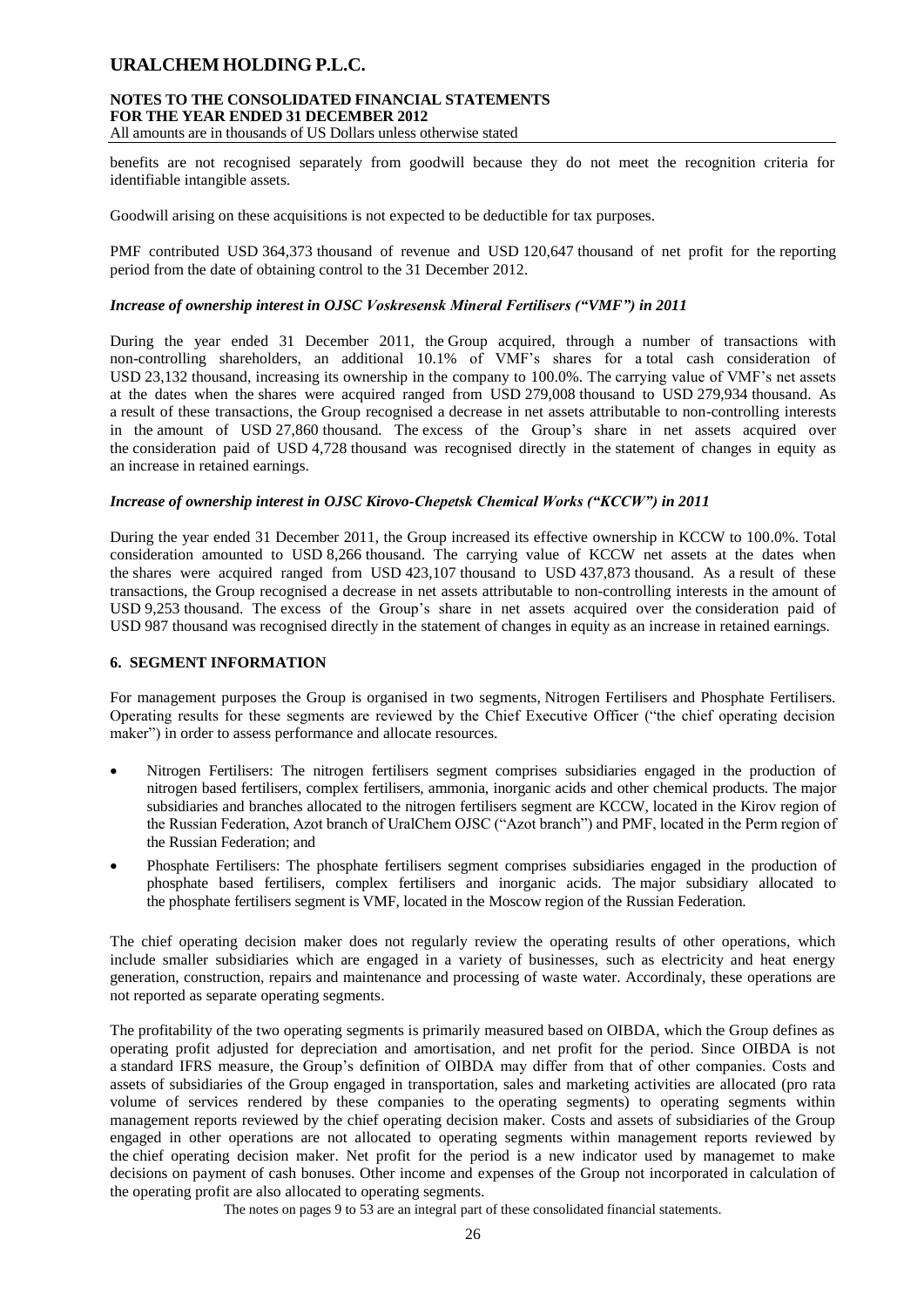# **NOTES TO THE CONSOLIDATED FINANCIAL STATEMENTS FOR THE YEAR ENDED 31 DECEMBER 2012**

All amounts are in thousands of US Dollars unless otherwise stated

Segment information provided to the chief operating decision maker for the reportable segments for the years ended 31 December 2012 and 2011 is as follows:

| <b>Year ended 31 December 2012</b> | <b>Nitrogen</b><br>fertilisers | Phosphate<br>fertilisers | <b>Total</b> |
|------------------------------------|--------------------------------|--------------------------|--------------|
| Revenue from external customers    | 1,948,886                      | 384,094                  | 2,332,980    |
| Inter-segment revenue              | 57,129                         | 1,828                    | 58,957       |
| <b>Total segment revenue</b>       | 2,006,015                      | 385,922                  | 2,391,937    |
| <b>OIBDA</b>                       | 870,270                        | 35,076                   | 905,346      |
| Net profit/(loss) for the year     | 695,889                        | (59, 694)                | 636,195      |
| Interest and other finance income  | 4,572                          | 424                      | 4,996        |
| Interest and other finance expense | (28, 192)                      | (2,252)                  | (30, 444)    |
| Impairment of goodwill             |                                | (76, 450)                | (76, 450)    |
| Depreciation and amortisation      | (85, 474)                      | (14,772)                 | (100, 246)   |
| Income tax expense                 | (82,980)                       | (3,517)                  | (86, 497)    |
|                                    | <b>Nitrogen</b>                | Phosphate                |              |
|                                    |                                |                          |              |
| <b>Year ended 31 December 2011</b> | fertilisers                    | fertilisers              | <b>Total</b> |
| Revenue from external customers    | 1,571,349                      | 427,087                  | 1,998,436    |
| Inter-segment revenue              | 40,937                         | 1,324                    | 42,261       |
| <b>Total segment revenue</b>       | 1,612,286                      | 428,411                  | 2,040,697    |
| <b>OIBDA</b>                       | 715,557                        | 90,942                   | 806,499      |
| Net profit for the year            | 558,739                        | 45,233                   | 603,972      |
| Interest and other finance income  | 2,639                          | 443                      | 3,082        |
| Interest and other finance expense | (28, 292)                      | (2,039)                  | (30, 331)    |
| Other financial (expenses)/income  | (246)                          | 16                       | (230)        |
| Depreciation and amortisation      | (55,790)                       | (29, 783)                | (85, 573)    |

The total reportable segment revenue is reconciled to consolidated revenue as follows:

| <b>Year ended 31 December 2012</b>             | <b>Nitrogen</b><br>fertilisers | Phosphate<br>fertilisers | <b>Total</b>           |
|------------------------------------------------|--------------------------------|--------------------------|------------------------|
| Total segment revenue<br>Inter-segment revenue | 2,006,015<br>(57, 129)         | 385,922<br>(1,828)       | 2,391,937<br>(58, 957) |
| Other revenue                                  |                                |                          | 89,659                 |
| <b>Total consolidated revenue</b>              |                                |                          | 2,422,639              |
| <b>Year ended 31 December 2011</b>             | <b>Nitrogen</b><br>fertilisers | Phosphate<br>fertilisers | <b>Total</b>           |
| Total segment revenue<br>Inter-segment revenue | 1,612,286<br>(40, 937)         | 428,411<br>(1,324)       | 2,040,697<br>(42,261)  |
| Other revenue                                  |                                |                          | 81,880                 |
| <b>Total consolidated revenue</b>              |                                |                          | 2,080,316              |

During the year ended 31 December 2012, the Nitrogen Fertilisers segment earned approximately USD 253,696 thousand of revenue from operations with a single customer, which constituted more than 10.0% of the Group's consolidated revenue.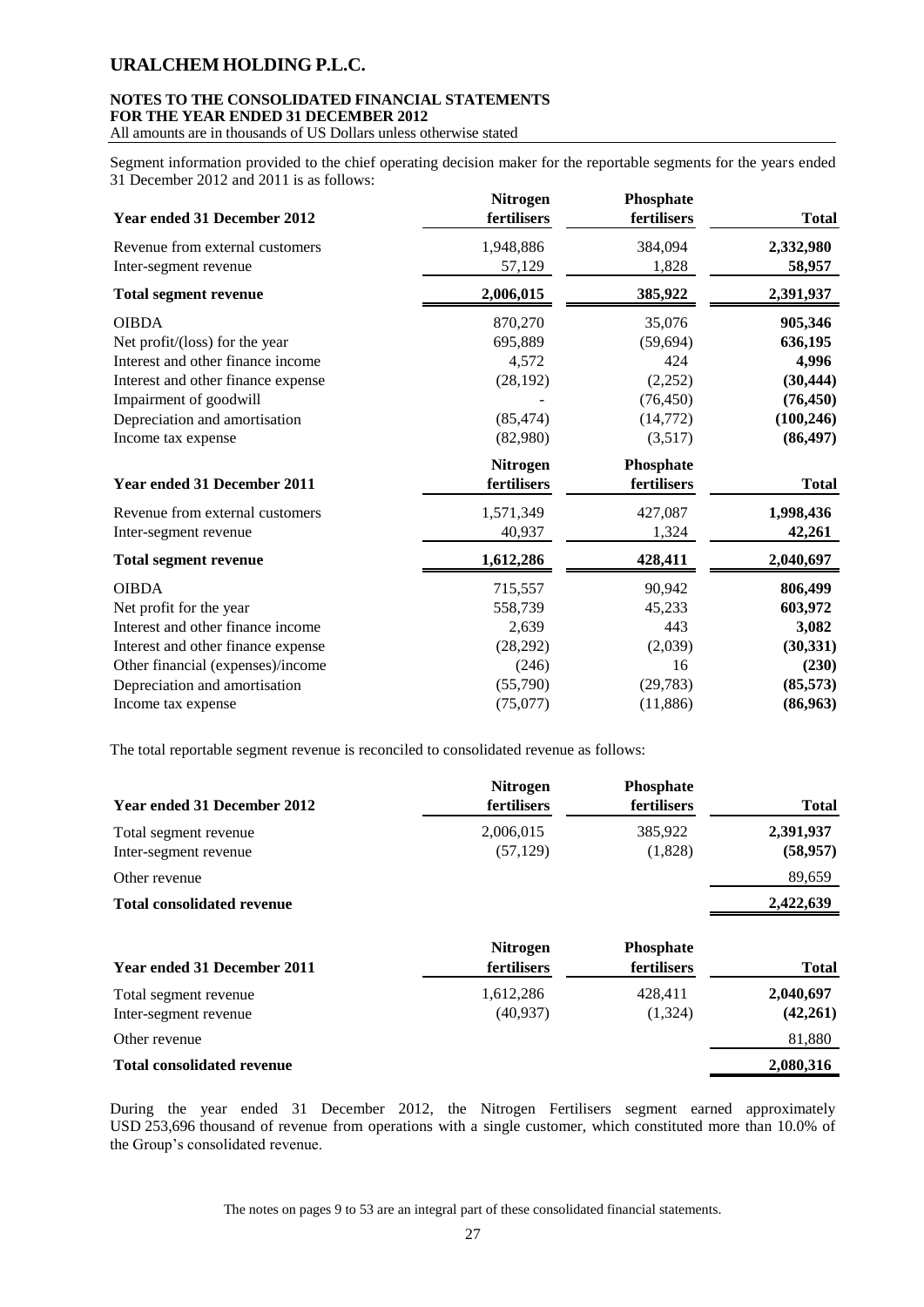# **NOTES TO THE CONSOLIDATED FINANCIAL STATEMENTS FOR THE YEAR ENDED 31 DECEMBER 2012**

All amounts are in thousands of US Dollars unless otherwise stated

During the years ended 31 December 2011, there was no single customer, which constituted more than 10.0% of the Group's consolidated revenue.

The total reportable segment OIBDA is reconciled to consolidated profit before tax as follows:

| <b>Year ended 31 December 2012</b>        | <b>Nitrogen</b><br>fertilisers | Phosphate<br>fertilisers | <b>Total</b>         |
|-------------------------------------------|--------------------------------|--------------------------|----------------------|
| Segment OIBDA                             | 870,270                        | 35,076                   | 905,346              |
| Segment amortisation and depreciation     | (85, 474)                      | (14, 772)                | (100, 246)           |
| Segment income tax expense                | (82,980)                       | (3,517)                  | (86, 497)            |
| Segment expense from impairment           |                                |                          |                      |
| of goodwill                               | (5,927)                        | (76, 450)<br>(31)        | (76, 450)<br>(5,958) |
| Segment expense from financing activities |                                |                          |                      |
| Segment profit/(loss) for the year        | 695,889                        | (59, 694)                | 636,195              |
| <b>Unallocated activities</b>             |                                |                          |                      |
| Depreciation and amortisation             |                                |                          | (4,502)              |
| Corporate overheads                       |                                |                          | (52, 120)            |
| Other expenses                            |                                |                          | (64, 877)            |
| Interest and other finance income         |                                |                          | 10,153               |
| Interest and other finance expense        |                                |                          | (55, 332)            |
| Gain from change in fair value            |                                |                          |                      |
| of previously held interest               |                                |                          | 153,458              |
| Share of profit of associates             |                                |                          | 293                  |
| Foreign exchange gain                     |                                |                          |                      |
| from financing activities                 |                                |                          | 36,958               |
| Inter-segment operations                  |                                |                          | 56,068               |
| Unallocated income tax expense            |                                |                          | (51, 349)            |
| Group profit for the year                 |                                |                          | 664,945              |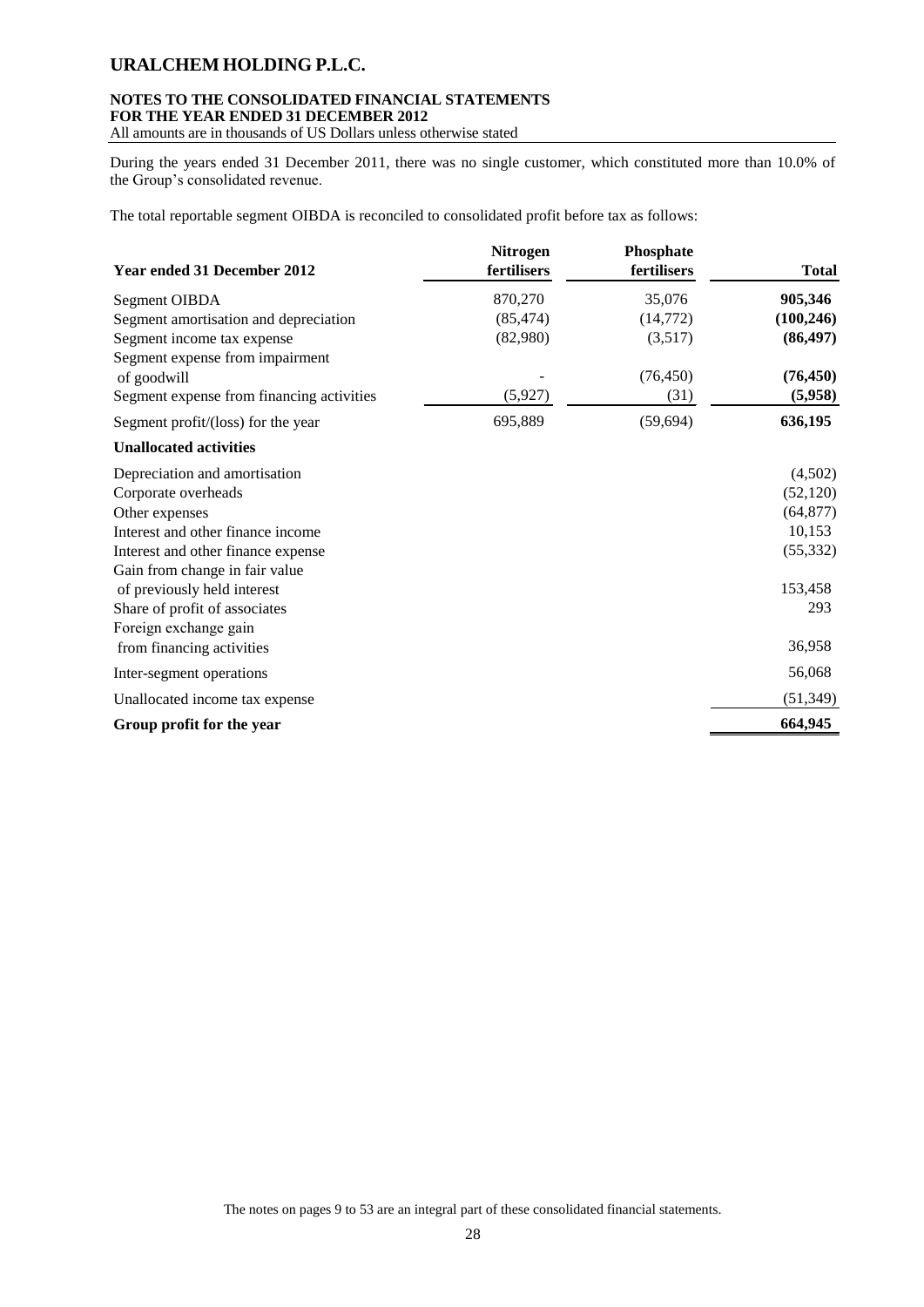#### **NOTES TO THE CONSOLIDATED FINANCIAL STATEMENTS FOR THE YEAR ENDED 31 DECEMBER 2012**

All amounts are in thousands of US Dollars unless otherwise stated

| <b>Year ended 31 December 2011</b>                                                                                                                                                                                           | <b>Nitrogen</b><br>fertilisers              | Phosphate<br>fertilisers                   | <b>Total</b>                                                             |
|------------------------------------------------------------------------------------------------------------------------------------------------------------------------------------------------------------------------------|---------------------------------------------|--------------------------------------------|--------------------------------------------------------------------------|
| Segment OIBDA<br>Segment amortisation and depreciation<br>Segment income tax expense<br>Segment expense from financing activities                                                                                            | 715,557<br>(55,790)<br>(75,077)<br>(25,951) | 90,942<br>(29, 783)<br>(11,886)<br>(4,040) | 806,499<br>(85, 573)<br>(86,963)<br>(29,991)                             |
| Segment profit for the year                                                                                                                                                                                                  | 558,739                                     | 45,233                                     | 603,972                                                                  |
| <b>Unallocated activities</b>                                                                                                                                                                                                |                                             |                                            |                                                                          |
| Depreciation and amortisation<br>Corporate overheads<br>Other<br>Interest and other finance income<br>Interest and other finance expense<br>Other financial expenses<br>Share of gain of associates<br>Foreign exchange loss |                                             |                                            | (5,154)<br>(41,699)<br>(46, 861)<br>2,128<br>(88, 171)<br>(50)<br>49,541 |
| from financing activities                                                                                                                                                                                                    |                                             |                                            | (36, 445)                                                                |
| Inter-segment operations                                                                                                                                                                                                     |                                             |                                            | 33,683                                                                   |
| Unallocated income tax                                                                                                                                                                                                       |                                             |                                            | (26, 298)                                                                |
| Group profit for the year                                                                                                                                                                                                    |                                             |                                            | 444,646                                                                  |

Sales between segments are carried out at market prices. The revenue from external parties reported to the chief operating decision maker is measured in a manner consistent with that in the income statement.

Total reportable segment assets are reconciled to consolidated assets as follows:

|                                  | <b>Nitrogen</b><br>fertilisers | Phosphate<br>fertilisers |              |
|----------------------------------|--------------------------------|--------------------------|--------------|
| 31 December 2012                 |                                |                          | <b>Total</b> |
| <b>Total segment assets</b>      | 1,277,630                      | 281,141                  | 1,558,771    |
| Deferred tax assets              |                                |                          | 26,258       |
| Current tax assets               |                                |                          | 7,350        |
| Corporate assets                 |                                |                          | 459,371      |
| Other                            |                                |                          | 158,160      |
| Inter-segment assets             |                                |                          | (34, 927)    |
| <b>Total consolidated assets</b> |                                |                          | 2,174,983    |

| 31 December 2011                 | <b>Nitrogen</b><br>fertilisers | <b>Phosphate</b><br>fertilisers | <b>Total</b> |
|----------------------------------|--------------------------------|---------------------------------|--------------|
| <b>Total segment assets</b>      | 937,650                        | 329,641                         | 1,267,291    |
| Deferred tax assets              |                                |                                 | 51,466       |
| Current tax assets               |                                |                                 | 6,644        |
| Corporate assets                 |                                |                                 | 360,140      |
| Other                            |                                |                                 | 111,516      |
| Inter-segment assets             |                                |                                 | (41, 811)    |
| <b>Total consolidated assets</b> |                                |                                 | 1,755,246    |

The amounts provided to the chief operating decision maker with respect to total assets are measured in a manner consistent with that in the financial statements. These assets are allocated based on the operations of the segment.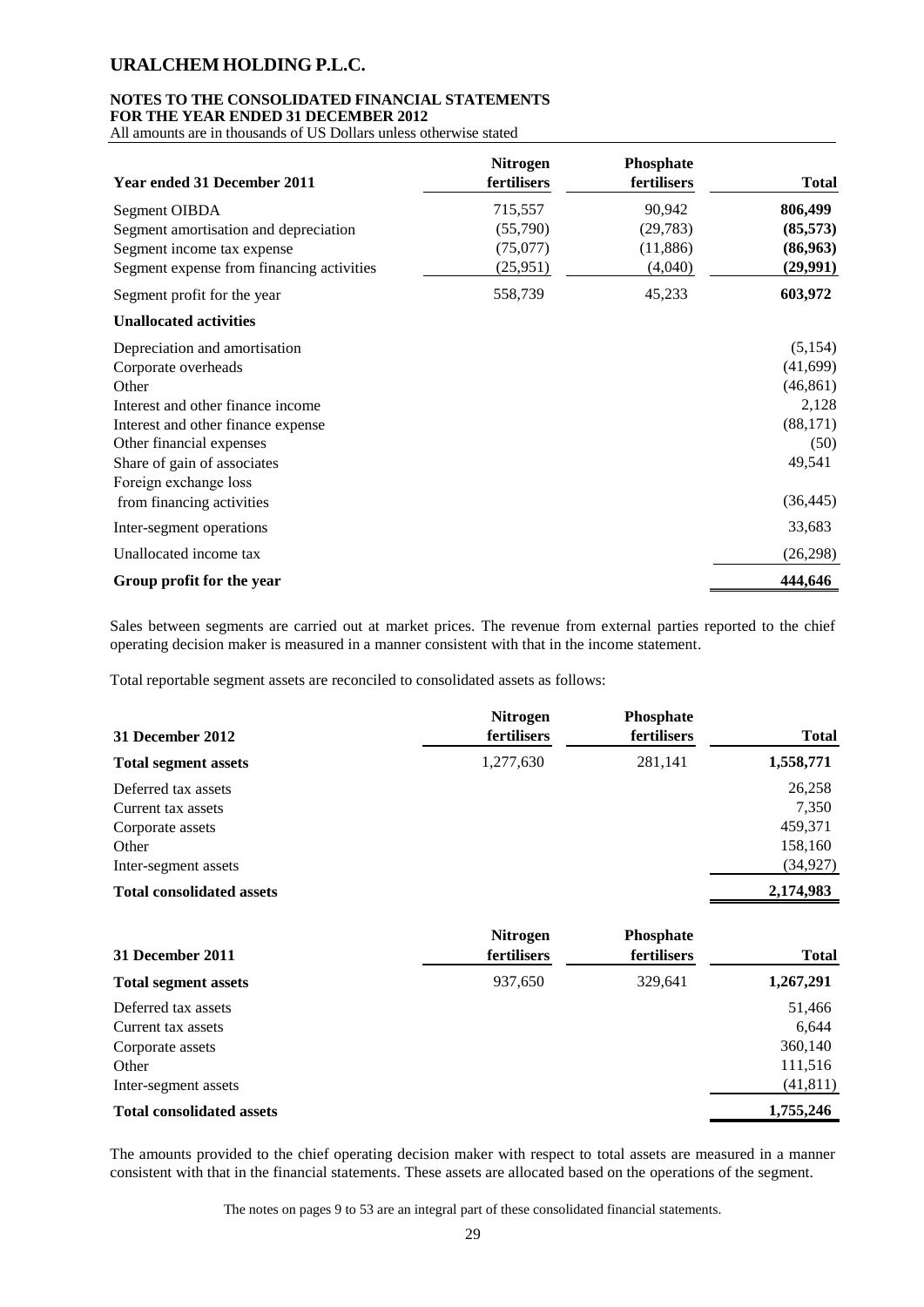# **NOTES TO THE CONSOLIDATED FINANCIAL STATEMENTS FOR THE YEAR ENDED 31 DECEMBER 2012**

All amounts are in thousands of US Dollars unless otherwise stated

Investments in shares (classified as available-for-sale investments or investments in associates) held by the Group are not considered to be segment assets but are rather managed at the corporate headquarters by the strategic investment function.

Additions to non-current assets excluding deferred tax assets, financial instruments and post-employment benefits are as follows:

|                                 | <b>Nitrogen</b>    | <b>Phosphate</b>   |              |
|---------------------------------|--------------------|--------------------|--------------|
| Additions to non-current assets | <b>fertilisers</b> | <b>fertilisers</b> | <b>Total</b> |
| Year ended 31 December 2012     | 106.650            | 34.859             | 141,509      |
| Year ended 31 December 2011     | 81.128             | 22,277             | 103,405      |

Non-current assets other than financial instruments and deferred tax assets are located primarily in the Russian Federation, the location of the Group's major production facilities. The total of non-current assets located in other countries, including Cyprus, are not significant.

Information about the revenue from external customers attributed to individual countries is not available as the cost to develop it would be excessive. Therefore this information is not disclosed in these consolidated financial statements.

# **7. SALES OF GOODS**

|                                    |              |               | <b>Russian</b>    | <b>Other CIS</b> |
|------------------------------------|--------------|---------------|-------------------|------------------|
| <b>Year ended 31 December 2012</b> | <b>Total</b> | <b>Export</b> | <b>Federation</b> | countries        |
| Mineral fertilisers                |              |               |                   |                  |
| Nitrogen based fertilisers         | 1,260,931    | 971,240       | 237,891           | 51,800           |
| Phosphate based fertilisers        | 285,558      | 182,227       | 41,599            | 61,732           |
| Complex fertilisers                | 257,318      | 181,959       | 49,161            | 26,198           |
| Ammonia                            | 359,193      | 297,344       | 54,757            | 7,092            |
| Explosive grade ammonium nitrate   | 84,682       | 8,027         | 65,049            | 11,606           |
| Inorganic acids                    | 33,264       |               | 33,128            | 136              |
| Other chemical products            | 52,034       | 10,121        | 41,256            | 657              |
| <b>Total</b>                       | 2,332,980    | 1,650,918     | 522,841           | 159,221          |
| <b>Year ended 31 December 2011</b> |              |               |                   |                  |
| Mineral fertilisers                |              |               |                   |                  |
| Nitrogen based fertilisers         | 984,219      | 750,762       | 174,260           | 59,197           |
| Phosphate based fertilisers        | 343,944      | 264,168       | 35,643            | 44,133           |
| Complex fertilisers                | 289,890      | 218,006       | 51,437            | 20,447           |
| Ammonia                            | 231,095      | 184,665       | 42,763            | 3,667            |
| Explosive grade ammonium nitrate   | 74,074       | 6,620         | 57,866            | 9,588            |
| Inorganic acids                    | 29,576       | 137           | 29,422            | 17               |
| Other chemical products            | 45,638       | 9,394         | 35,574            | 670              |
| <b>Total</b>                       | 1,998,436    | 1,433,752     | 426,965           | 137,719          |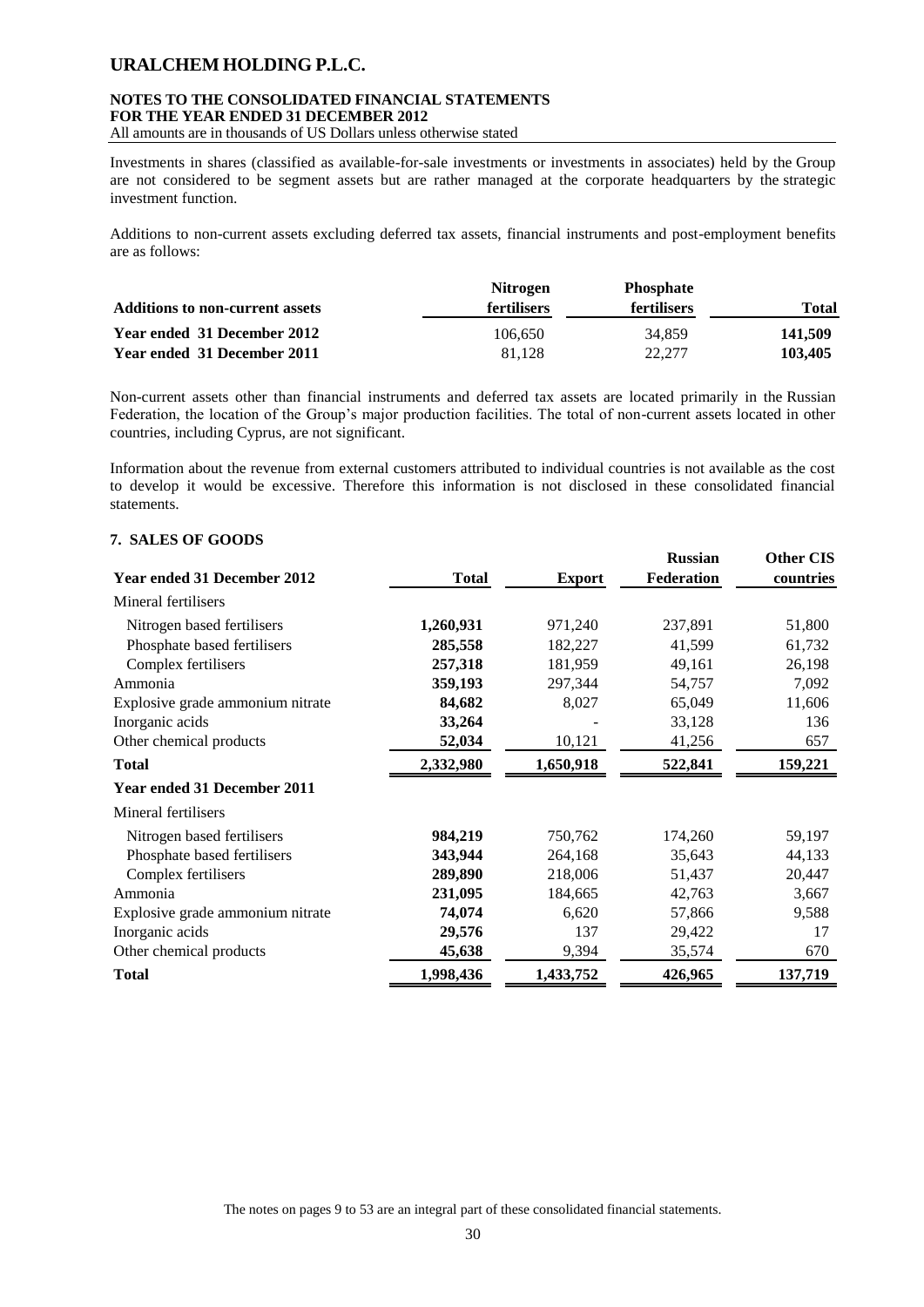# **NOTES TO THE CONSOLIDATED FINANCIAL STATEMENTS FOR THE YEAR ENDED 31 DECEMBER 2012**

All amounts are in thousands of US Dollars unless otherwise stated

### **8. OTHER SALES**

|                                                | <b>Year ended</b><br>31 December 2012 | <b>Year ended</b><br>31 December 2011 |
|------------------------------------------------|---------------------------------------|---------------------------------------|
| Electricity and heat energy                    | 55,210                                | 48,524                                |
| Construction, repairs and maintenance services | 6,023                                 | 6,100                                 |
| Transportation                                 | 4,563                                 | 3,514                                 |
| Processing of waste water                      | 3,744                                 | 4,857                                 |
| Other                                          | 20,119                                | 18,885                                |
| <b>Total</b>                                   | 89,659                                | 81,880                                |

Substantially all other sales were made on the territory of the Russian Federation.

# **9. COST OF SALES**

|                                                            | <b>Year ended</b><br>31 December 2012 | <b>Year ended</b><br>31 December 2011 |
|------------------------------------------------------------|---------------------------------------|---------------------------------------|
| Raw materials, including:                                  |                                       |                                       |
| Natural gas                                                | 359,389                               | 285,998                               |
| Apatite                                                    | 152,393                               | 134,004                               |
| Potassium chloride                                         | 45,682                                | 28,143                                |
| Sulphur                                                    | 23,871                                | 32,982                                |
| Other raw materials                                        | 69,145                                | 60,540                                |
| Energy and utilities                                       | 141,065                               | 133,764                               |
| Staff costs                                                | 116,889                               | 102,027                               |
| Depreciation                                               | 77,575                                | 68,912                                |
| Repairs and maintenance                                    | 7,997                                 | 6,620                                 |
| Decrease/(increase) in work in progress and finished goods | 3,588                                 | (3,757)                               |
| Other                                                      | 25,325                                | 18,734                                |
| <b>Total</b>                                               | 1,022,919                             | 867,967                               |

### **10. SELLING AND DISTRIBUTION EXPENSES**

| <b>Year ended</b><br>31 December 2012 | <b>Year ended</b><br>31 December 2011 |
|---------------------------------------|---------------------------------------|
|                                       |                                       |
| 210,449                               | 180,747                               |
| 137,769                               | 139,390                               |
| 44,435                                | 39,655                                |
| 23,711                                | 18,067                                |
| 27,434                                | 21,180                                |
| 14,771                                | 12,335                                |
| 10.028                                | 8,137                                 |
| 1,793                                 | 2,947                                 |
| 27,291                                | 20,828                                |
| 497,681                               | 443,286                               |
|                                       |                                       |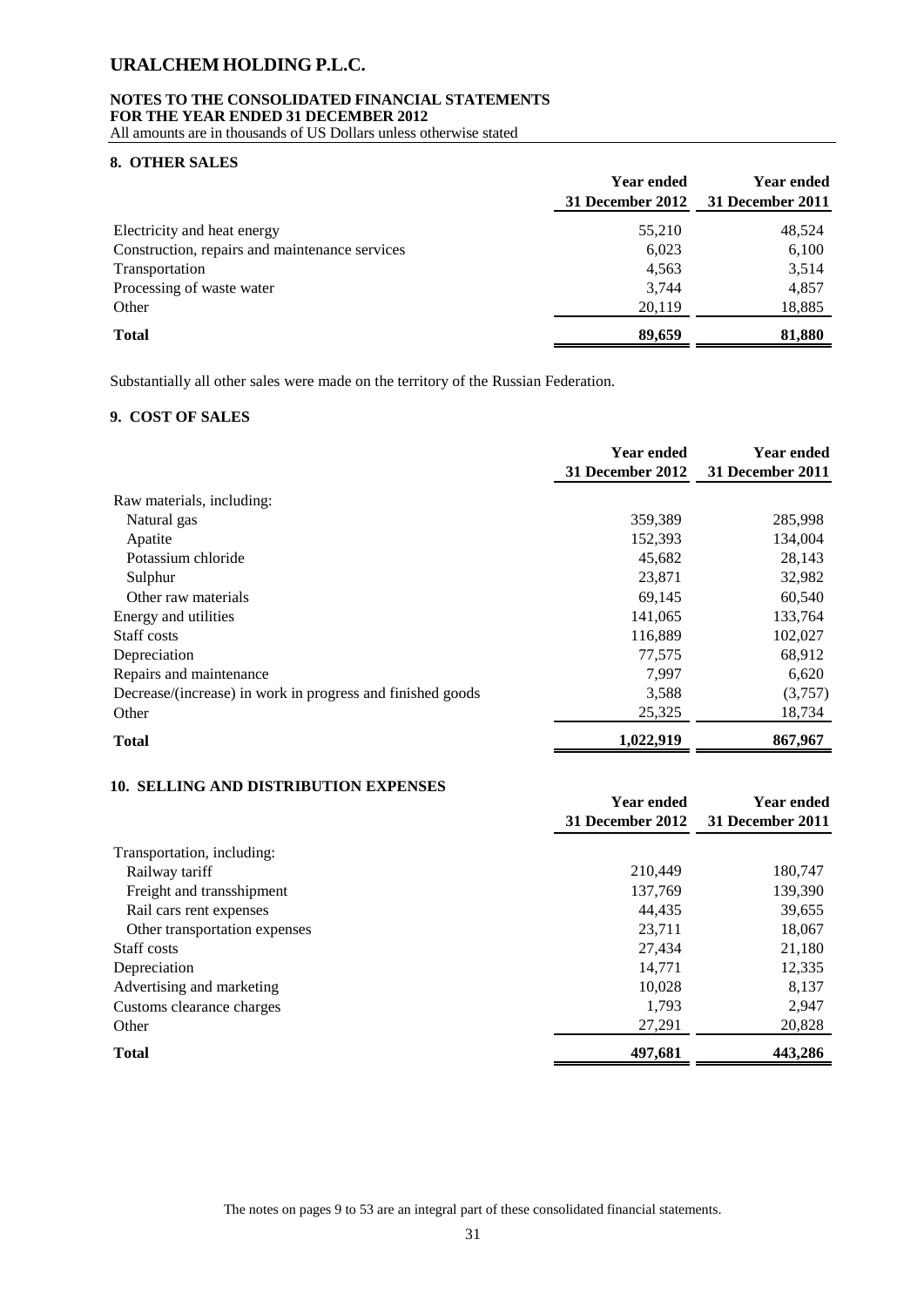# **NOTES TO THE CONSOLIDATED FINANCIAL STATEMENTS FOR THE YEAR ENDED 31 DECEMBER 2012**

All amounts are in thousands of US Dollars unless otherwise stated

### **11. GENERAL AND ADMINISTRATIVE EXPENSES**

|                                      | <b>Year ended</b> | <b>Year ended</b> |
|--------------------------------------|-------------------|-------------------|
|                                      | 31 December 2012  | 31 December 2011  |
| Staff costs                          | 76,743            | 67,222            |
| Depreciation                         | 9,897             | 6,562             |
| Audit, legal and consulting services | 9,347             | 8,440             |
| Rent                                 | 3,714             | 3,088             |
| Security                             | 3,668             | 3,003             |
| Fines and penalties                  | 2,115             | 3,351             |
| Bank charges                         | 1,482             | 1,150             |
| Other                                | 28,673            | 26,555            |
| <b>Total</b>                         | 135,639           | 119,371           |

# **12. OTHER OPERATING INCOME AND EXPENSES**

|                                                       | Year ended<br><b>31 December 2012</b> | <b>Year ended</b><br><b>31 December 2011</b> |
|-------------------------------------------------------|---------------------------------------|----------------------------------------------|
| Other operating income                                |                                       |                                              |
| Reversal of provision for unfavourable court decision |                                       | 6,577                                        |
| Foreign exchange gain on operating activities         |                                       | 4.947                                        |
| Other income                                          | 7,817                                 | 4,916                                        |
| <b>Total</b>                                          | 7,817                                 | 16,440                                       |
| Other operating expenses                              |                                       |                                              |
| Foreign exchange loss on operating activities         | 16,608                                |                                              |
| Loss on disposal of assets                            | 11,441                                | 1,862                                        |
| Provision for unfavorable court decision              | 5,749                                 |                                              |
| Other expenses                                        | 6,628                                 | 4,890                                        |
| <b>Total</b>                                          | 40,426                                | 6,752                                        |

### **13. INTEREST AND OTHER FINANCE INCOME**

|                                       | Year ended | <b>Year ended</b>                 |
|---------------------------------------|------------|-----------------------------------|
|                                       |            | 31 December 2012 31 December 2011 |
| Dividends received                    | 8.644      | 1,758                             |
| Interest on loans issued and deposits | 4,085      | 792                               |
| Other finance income                  | 189        | 739                               |
| <b>Total</b>                          | 12.918     | 3,289                             |

### **14. INTEREST AND OTHER FINANCE EXPENSE**

| н нашира по старатности по с                 | <b>Year ended</b><br>31 December 2012 | <b>Year ended</b><br>31 December 2011 |
|----------------------------------------------|---------------------------------------|---------------------------------------|
| Interest on loans and borrowings             | 68,487                                | 109,507                               |
| Interest on obligations under finance leases | 7,365                                 | 5,559                                 |
| Impairment of financial investments          | 1,773                                 |                                       |
| Other                                        | 48                                    | 280                                   |
| <b>Total</b>                                 | 77,673                                | 115,346                               |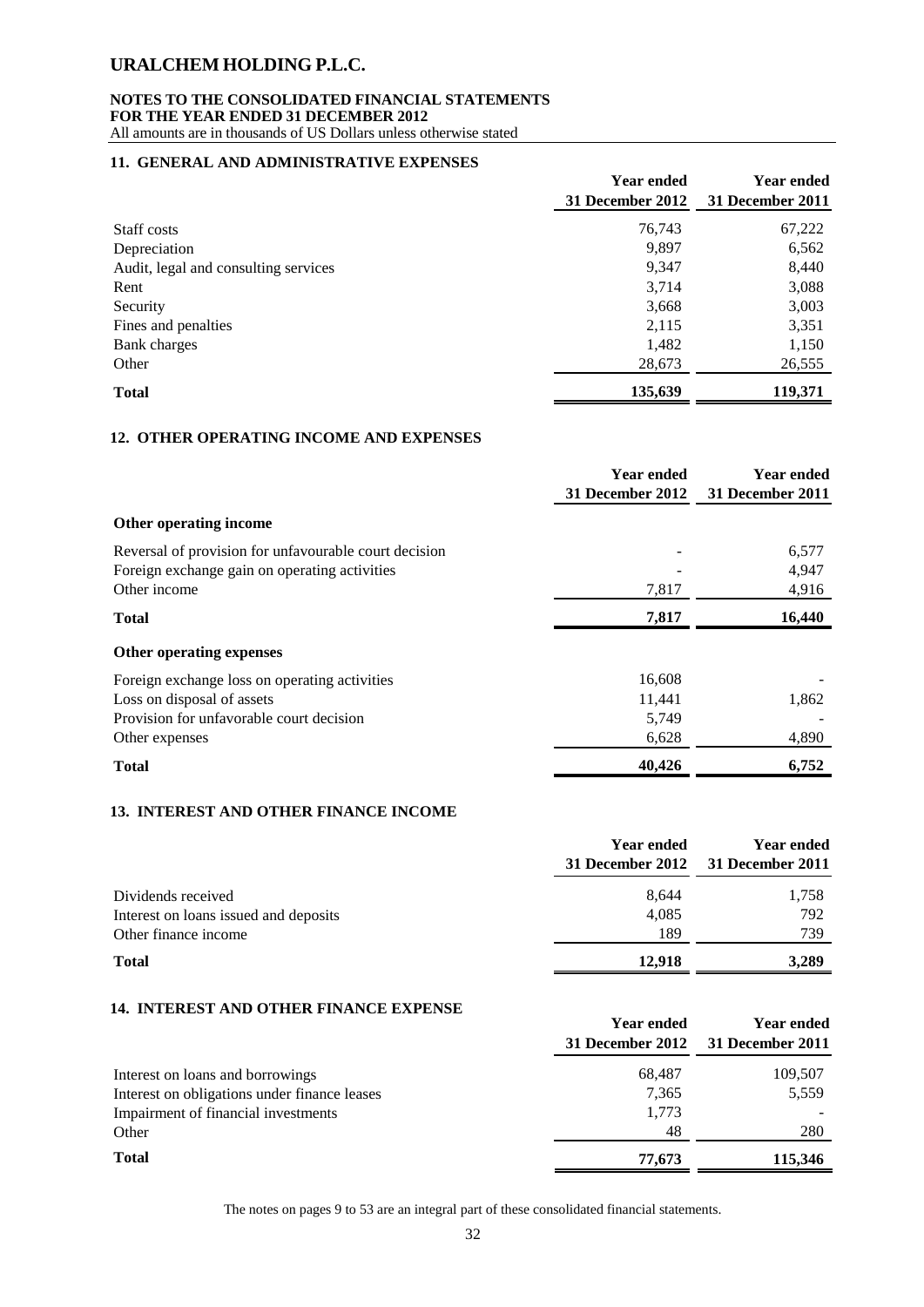# **NOTES TO THE CONSOLIDATED FINANCIAL STATEMENTS FOR THE YEAR ENDED 31 DECEMBER 2012**

All amounts are in thousands of US Dollars unless otherwise stated

# **15. INCOME TAX**

|                            | Year ended | Year ended                        |
|----------------------------|------------|-----------------------------------|
|                            |            | 31 December 2012 31 December 2011 |
| Current income tax expense | 123,509    | 84,388                            |
| Deferred tax expense       | 14.337     | 28,873                            |
| <b>Total</b>               | 137,846    | 113,261                           |

During the years ended 31 December 2012 and 2011 the corporate income tax rate applicable to the Company, which is registered in Cyprus, was 10.0%. The corporate income tax rates applicable to the Group's subsidiaries incorporated in the Russian Federation, the primary location of the Group's production entities, varied from 15.5% to 20.0%.

Reconciliation of the statutory income tax, calculated at the rate effective in Cyprus, where the Company is located, to the amount of actual income tax expense is as follows:

|                                                            | <b>Year ended</b><br>31 December 2012 | <b>Year ended</b><br>31 December 2011 |
|------------------------------------------------------------|---------------------------------------|---------------------------------------|
| Profit before tax                                          | 802,791                               | 557,907                               |
| Income tax calculated at 20%                               | 160,558                               | 111,581                               |
| Effect of different tax rates of subsidiaries              |                                       |                                       |
| operating in other jurisdictions                           | (40,272)                              | (10,727)                              |
| Impairment losses on goodwill that are not deductible      | 12,102                                |                                       |
| Income tax on dividends received by the Company            | 10,471                                |                                       |
| Tax effect of other expenses that are non-deductible       | 4,520                                 | 8,632                                 |
| Gain from change in fair value of previously held interest |                                       |                                       |
| that is not taxable                                        | (9,533)                               |                                       |
| Tax on dividends from associates                           |                                       | 3,775                                 |
| Income tax at effective income tax rate of 17.2%           |                                       |                                       |
| $(2011: 20.3\%)$                                           | 137,846                               | 113,261                               |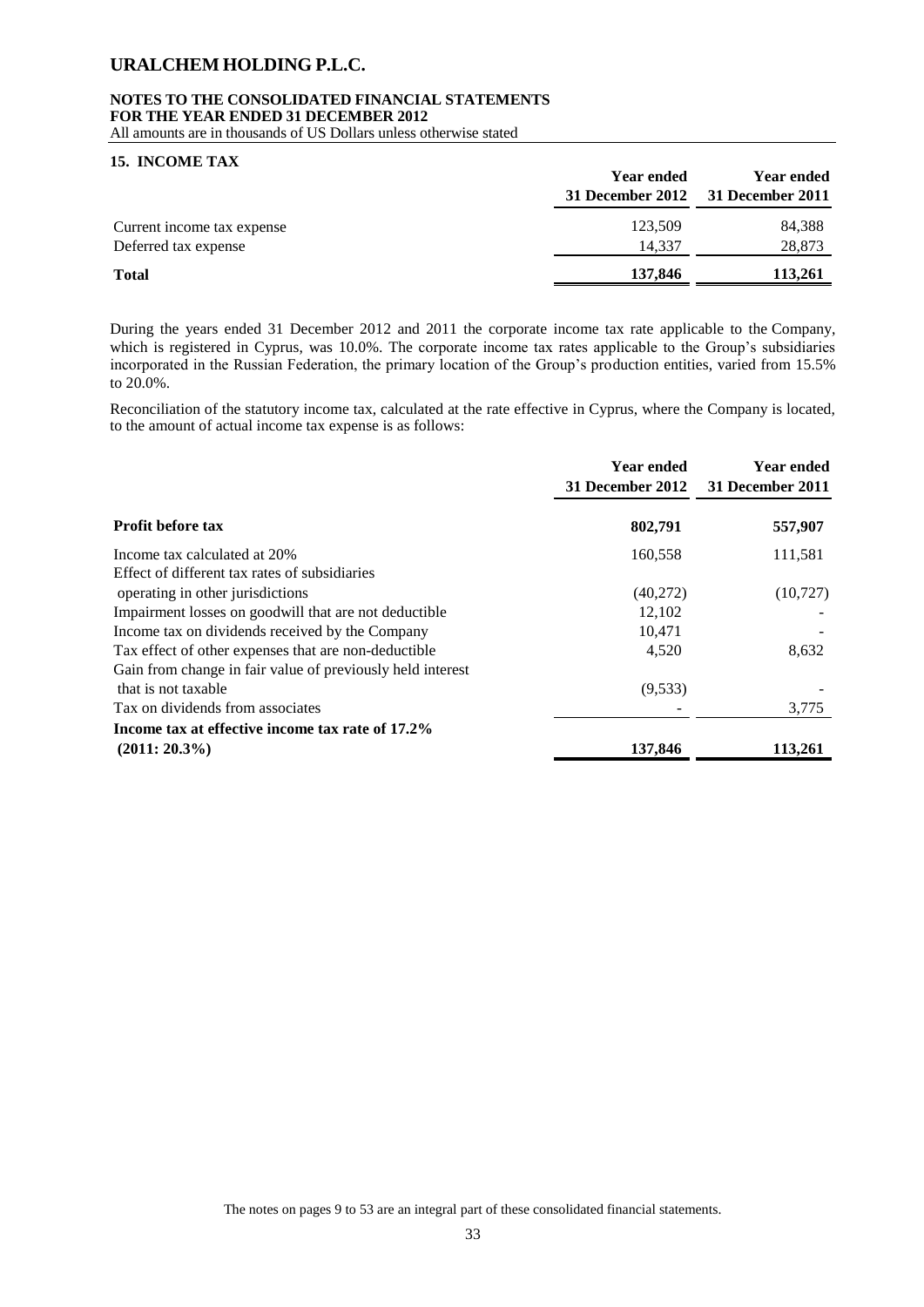# **NOTES TO THE CONSOLIDATED FINANCIAL STATEMENTS FOR THE YEAR ENDED 31 DECEMBER 2012**

### All amounts are in thousands of US Dollars unless otherwise stated

### **16. PROPERTY, PLANT AND EQUIPMENT**

|                                    | <b>Buildings</b> | Machinery,    |           |                              |              |
|------------------------------------|------------------|---------------|-----------|------------------------------|--------------|
|                                    | and              | equipment     |           | Construction                 |              |
|                                    | structures       | and transport | Other     | in progress                  | <b>Total</b> |
| Cost                               |                  |               |           |                              |              |
| <b>Balance at 31 December 2010</b> | 302,522          | 523,515       | 31,222    | 81,719                       | 938,978      |
| <b>Additions</b>                   | 5,628            | 50,038        | 1,882     | 61,279                       | 118,827      |
| <b>Transfers</b>                   | 4,608            | 20,220        | 153       | (24,981)                     |              |
| Disposals                          | (1,210)          | (6, 675)      | (9,536)   | (1,820)                      | (19,241)     |
| Effect of translation to           |                  |               |           |                              |              |
| presentation currency              | (18, 289)        | (32, 330)     | (512)     | (6,789)                      | (57, 920)    |
| <b>Balance at 31 December 2011</b> | 293,259          | 554,768       | 23,209    | 109,408                      | 980,644      |
| <b>Additions</b>                   | 8,559            | 43,462        | 5,980     | 136,697                      | 194,698      |
| Acquisitions through business      |                  |               |           |                              |              |
| combinations                       | 54,388           | 171,204       | 13,489    | 1,516                        | 240,597      |
| <b>Transfers</b>                   | 13,028           | 48,230        | (570)     | (60, 688)                    |              |
| Disposals                          | (1,829)          | (25,969)      | (281)     | (1, 567)                     | (29, 646)    |
| Effect of translation to           |                  |               |           |                              |              |
| presentation currency              | 23,179           | 42,952        | 2,713     | 8,424                        | 77,268       |
| <b>Balance at 31 December 2012</b> | 390,584          | 834,647       | 44,540    | 193,790                      | 1,463,561    |
| <b>Accumulated depreciation</b>    |                  |               |           |                              |              |
| and impairment losses              |                  |               |           |                              |              |
| <b>Balance at 31 December 2010</b> | (78, 971)        | (213, 720)    | (8,214)   |                              | (300, 905)   |
| Charge for the year                | (24, 362)        | (60, 128)     | (3,319)   |                              | (87, 809)    |
| Disposals                          | 575              | 3,356         | 586       |                              | 4,517        |
| Effect of translation to           |                  |               |           |                              |              |
| presentation currency              | 6,274            | 15,993        | 480       |                              | 22,747       |
| <b>Balance at 31 December 2011</b> | (96, 484)        | (254, 499)    | (10, 467) | $\qquad \qquad \blacksquare$ | (361, 450)   |
| Charge for the year                | (19, 129)        | (80, 428)     | (2,686)   |                              | (102, 243)   |
| Disposals                          | 355              | 15,477        | 193       |                              | 16,025       |
| Effect of translation to           |                  |               |           |                              |              |
| presentation currency              | (8,020)          | (15,714)      | (48)      |                              | (23, 782)    |
| <b>Balance at 31 December 2012</b> | (123, 278)       | (335, 164)    | (13,008)  |                              | (471, 450)   |
| <b>Carrying value</b>              |                  |               |           |                              |              |
| At 31 December 2011                | 196,775          | 300,269       | 12,742    | 109,408                      | 619,194      |
| At 31 December 2012                | 267,306          | 499,483       | 31,532    | 193,790                      | 992,111      |

As at 31 December 2012, property, plant and equipment included advances paid for acquisition of the property, plant and equipment in the amount of USD 20,576 thousand (2011: USD 10,579 thousand).

The Group leases certain items of machinery, equipment and transport under a number of finance lease agreements with third parties. As at 31 December 2012, the net book value of leased machinery, equipment and transport was USD 67,399 thousand (2011: USD 49,331 thousand). During the year ended 31 December 2012, the Group acquired USD 21,517 thousand of machinery, equipment and transport under a finance lease (2011: USD 15,397 thousand). The acquisition represents a non-cash investing and financing activity which is not reflected in the consolidated statement of cash flows.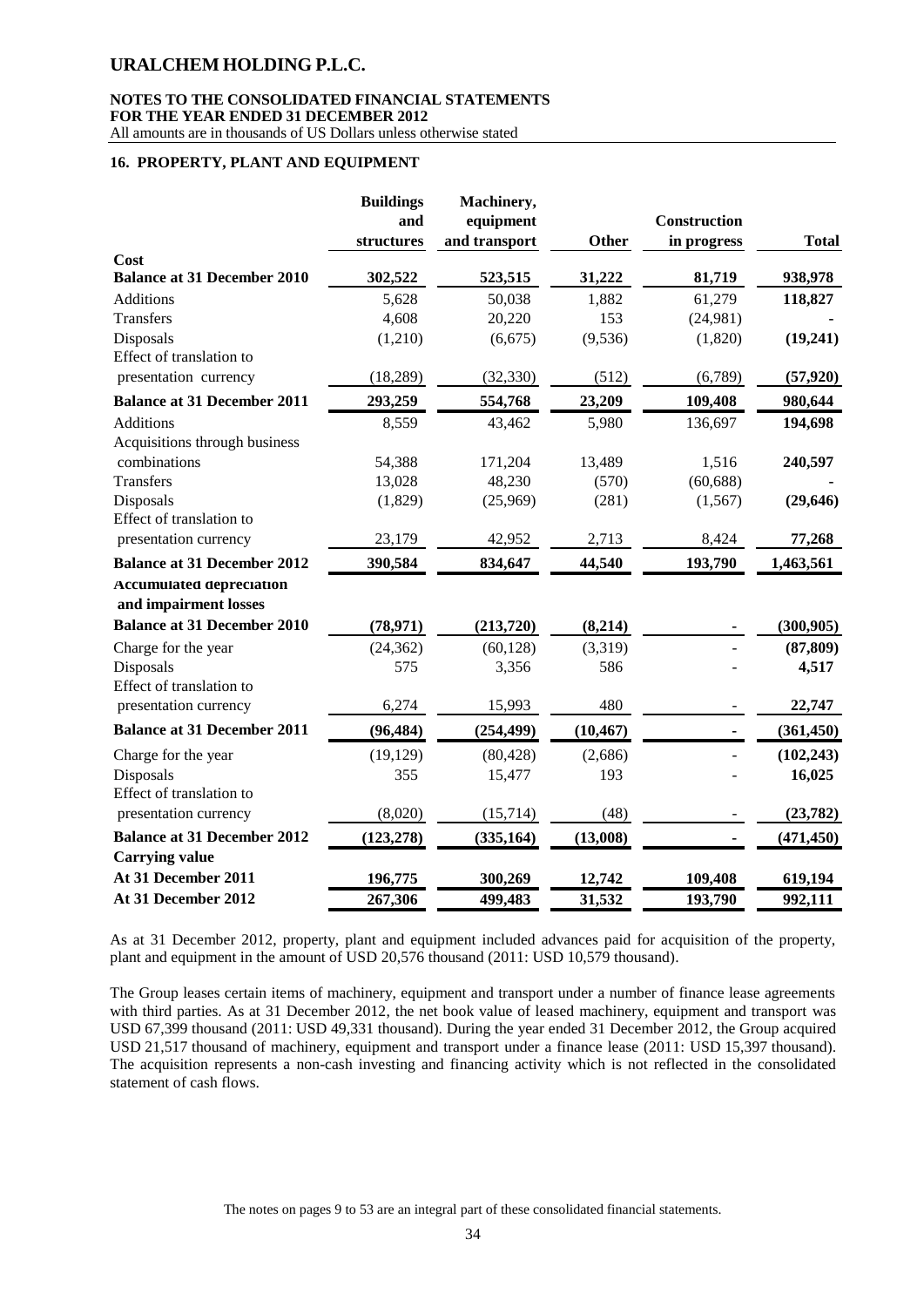### **NOTES TO THE CONSOLIDATED FINANCIAL STATEMENTS FOR THE YEAR ENDED 31 DECEMBER 2012**

All amounts are in thousands of US Dollars unless otherwise stated

### **Assets pledged as collateral**

The carrying value of property, plant and equipment pledged to secure loans and borrowings granted to the Group were as follows (refer to note 28):

|                                    |        | 31 December 2012 31 December 2011 |
|------------------------------------|--------|-----------------------------------|
| Construction in progress           | 55.423 |                                   |
| Machinery, equipment and transport | 1,401  | 72,117                            |
| Other                              | 146    | 247                               |
| Buildings and structures           | -      | 17,543                            |
| <b>Total</b>                       | 56,970 | 89,907                            |

### **17. GOODWILL**

| Cost                                           | 31 December 2012 | <b>31 December 2011</b> |
|------------------------------------------------|------------------|-------------------------|
| Balance at the beginning of the year           | 195,573          | 207,121                 |
| Additional amounts recognised from business    |                  |                         |
| combinations occurring during the period       | 253,193          |                         |
| Derecognised on disposal of subsidiaries       |                  | (493)                   |
| Effect of translation to presentation currency | 12,361           | (11,055)                |
| Balance at the end of the year                 | 461,127          | 195,573                 |
| <b>Accumulated impairment losses</b>           |                  |                         |
| Balance at the beginning of the year           | (36,721)         | (38,792)                |
| Impairment losses recognised in the year       | (76, 450)        |                         |
| Effect of translation to presentation currency | (2,205)          | 2,071                   |
| Balance at the end of the year                 | (115,376)        | (36, 721)               |
| <b>Carrying amount</b>                         |                  |                         |
| At the beginning of the year                   | 158,852          | 168,329                 |
| At the end of the year                         | 345,751          | 158,852                 |

### **Allocation of goodwill to cash-generating units**

The carrying amount of goodwill was allocated to the following cash-generating units:

|                              | 31 December 2012 | 31 December 2011 |
|------------------------------|------------------|------------------|
| Nitrogen Fertilisers         | 345,620          | 86,608           |
| <b>Phosphate Fertilisers</b> |                  | 72,121           |
| Other                        | 131              | 123              |
| <b>Total</b>                 | 345,751          | 158,852          |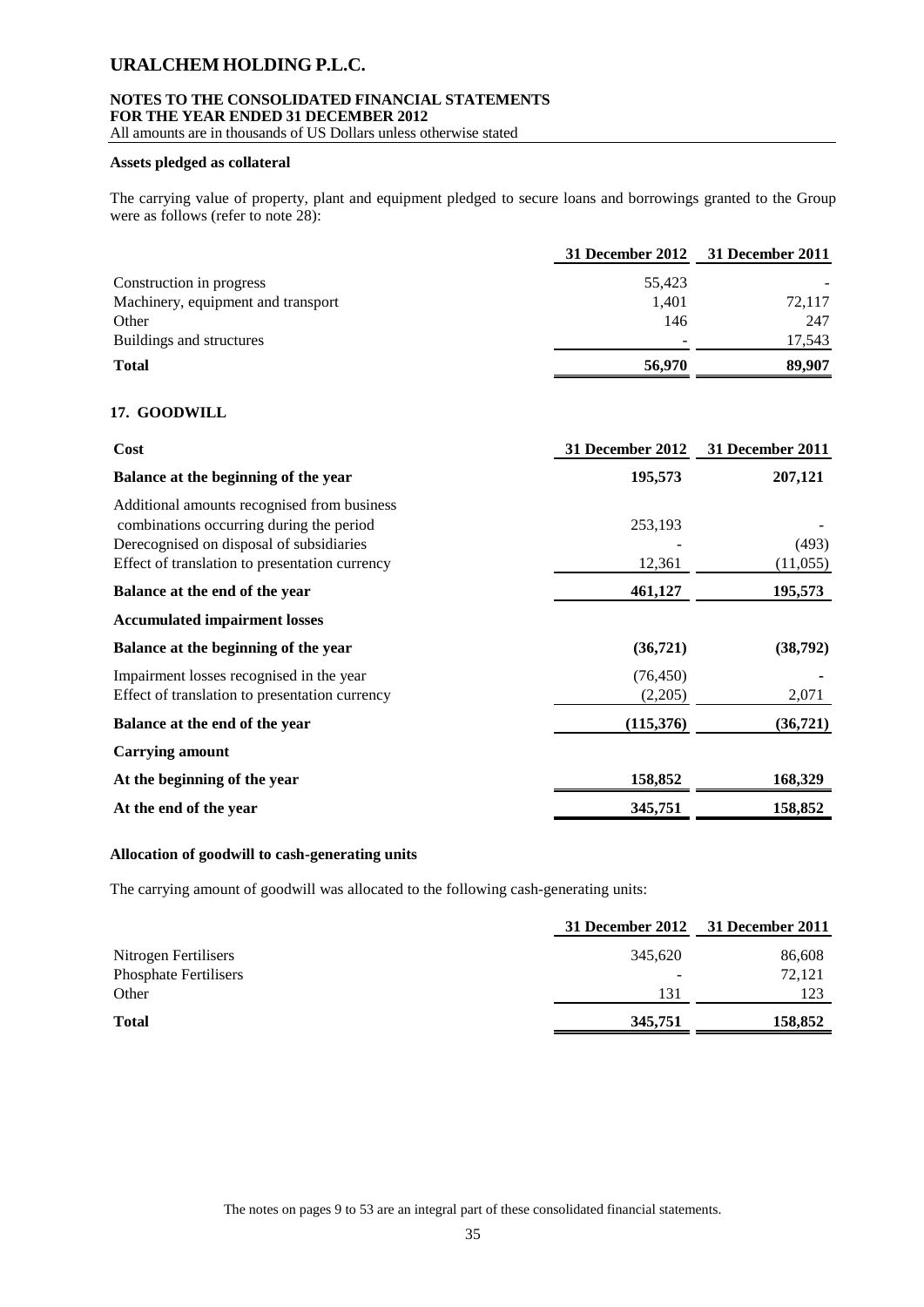#### **NOTES TO THE CONSOLIDATED FINANCIAL STATEMENTS FOR THE YEAR ENDED 31 DECEMBER 2012** All amounts are in thousands of US Dollars unless otherwise stated

#### **Annual test for impairment**

For the purpose of impairment testing, the recoverable amount of the relevant cash-generating unit was assessed by reference to value in use. These calculations used pre-tax cash flow projections based on budgets approved by the Group and covering a five-year period. Cash flows beyond the five-year period were extrapolated by using the expected forecasts stated below. The key assumptions used by management for value in use determination were as follows:

|                               | 31 December 2012 31 December 2011 |               |
|-------------------------------|-----------------------------------|---------------|
| Gross margin                  | 7.0%-57.0%                        | 22.0%-49.0%   |
| Growth rate                   | 3.0%                              | 3.0%          |
| Discount rate                 | 12.4%                             | 12.0%         |
| Raw materials price inflation | $3.0 - 6.0\%$                     | $3.0 - 6.0\%$ |
| Exchange rate (RUR to 1 USD)  | 31.0                              | 31.0          |

These assumptions have been used for analysis of each cash-generating unit within the Group's nitrogen and phosphate fertilisers segments.

Management determined budgeted gross margin based on past performance and its expectation of the current market development. The gross margin and raw material price inflation ranges relate to a variety of products produced and raw materials consumed by the cash-generating unit, respectively. The weighted average growth rates used were consistent with the forecasts in industry reports.

During the year ended 31 December 2012, the Group determined that goodwill associated with the Phosphate Fertilisers segment was impaired by USD 76,450 thousand. The main factor contributing to the impairment of the relevant cash generating unit was a decrease in Russian and international phosphate based fertiliser prices.

### **18. INVESTMENTS IN ASSOCIATES**

|                    |                           |      | <b>Effective ownership, %</b>     |  |
|--------------------|---------------------------|------|-----------------------------------|--|
| Name of associate  | <b>Principal activity</b> |      | 31 December 2012 31 December 2011 |  |
|                    | Production of mineral     |      |                                   |  |
| <b>PMF</b>         | fertilisers               | N/A  | 46.5                              |  |
| NPK Karbon-Shungit | Mining and processing     | 49.7 | 49.7                              |  |
| ZhDTsekh           | Other services            | 50.0 | 50.0                              |  |

Summarised financial information in respect of the Group's associates is presented below:

|                                                | 31 December 2012 | 31 December 2011 |
|------------------------------------------------|------------------|------------------|
| Balance at the beginning of the year           | 87,669           | 115,159          |
| Reclassification to subsidiaries               | (77, 234)        |                  |
| Share of post-acquisition profit               | 293              | 49,541           |
| Dividends received                             | (153)            | (61, 694)        |
| Tax on dividends from associates               |                  | (3,775)          |
| Effect of translation to presentation currency | 623              | (11, 562)        |
| Balance at the end of the year                 | 11.198           | 87,669           |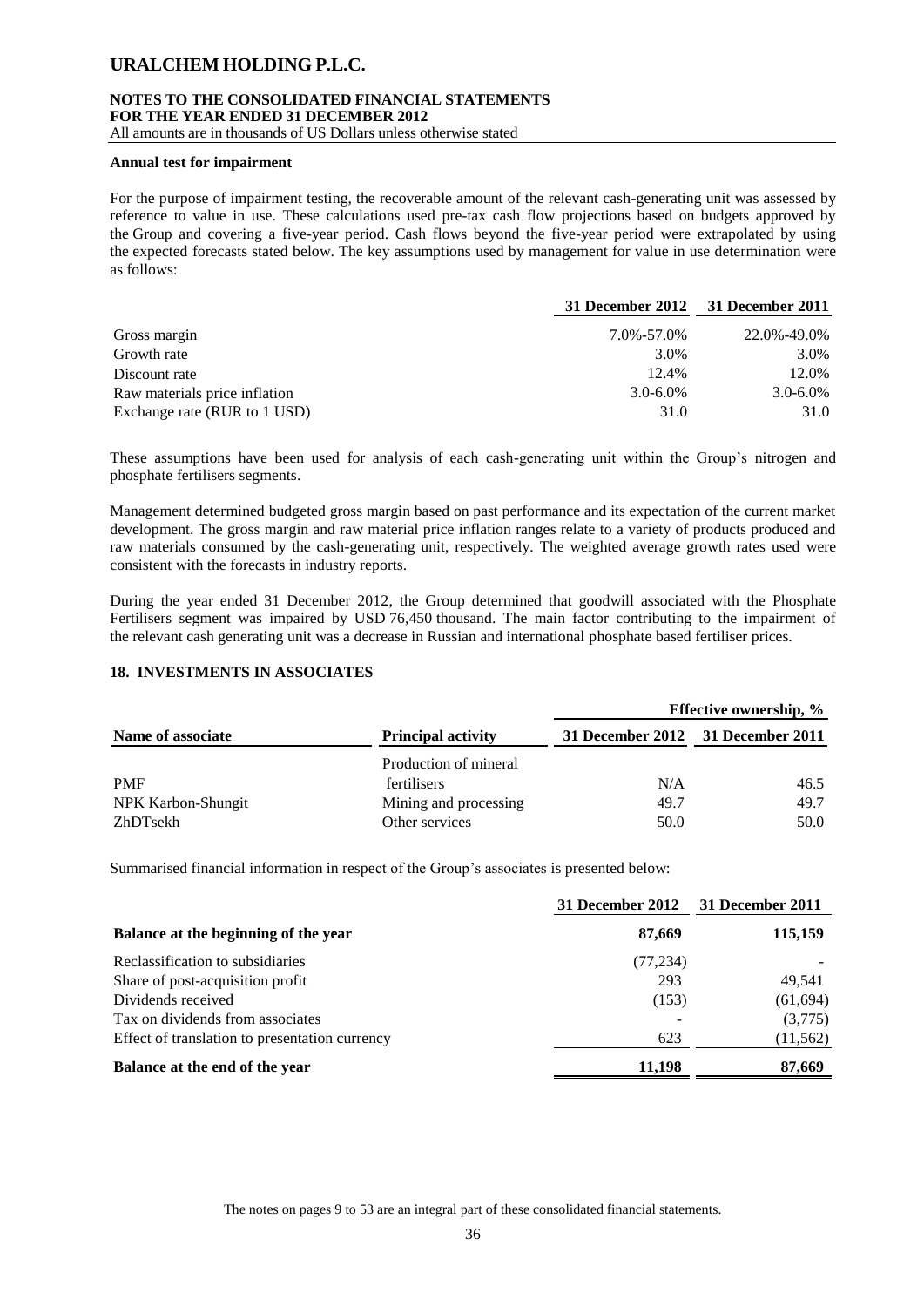# **NOTES TO THE CONSOLIDATED FINANCIAL STATEMENTS**

**FOR THE YEAR ENDED 31 DECEMBER 2012** All amounts are in thousands of US Dollars unless otherwise stated

|                                                              | 31 December 2012 31 December 2011 |                   |
|--------------------------------------------------------------|-----------------------------------|-------------------|
| Total assets                                                 | 27,429                            | 219,249           |
| <b>Total liabilities</b>                                     | (4,946)                           | (32,098)          |
| Net assets                                                   | 22,483                            | 187,151           |
| Group's share of net assets of associates                    | 11,198                            | 87,669            |
|                                                              |                                   |                   |
|                                                              | <b>Year ended</b>                 | <b>Year ended</b> |
|                                                              | 31 December 2012                  | 31 December 2011  |
| Revenue                                                      | 10,382                            | 332,662           |
| Profit for the period                                        | 591                               | 106,464           |
| Share of profit of associates                                | 293                               | 49,541            |
| 19. INVENTORIES                                              |                                   |                   |
|                                                              | 31 December 2012                  | 31 December 2011  |
| Inventories expected to be recovered after<br>twelve months  |                                   |                   |
| Catalytic agents                                             | 29,946                            | 28,021            |
| Other inventories                                            | 6,706                             | 8,406             |
|                                                              | 36,652                            | 36,427            |
| Inventories expected to be recovered within<br>twelve months |                                   |                   |
| Finished goods                                               | 71,485                            | 52,024            |
| Raw materials, net of allowance for                          |                                   |                   |
| obsolescence                                                 | 63,917                            | 46,071            |
| Work in-progress                                             | 7,505                             | 7,269             |
| Goods for resale                                             | 540                               | 2,010             |
|                                                              | 143,447                           | 107,374           |
| <b>Total</b>                                                 | 180,099                           | 143,801           |

During the year ended 31 December 2012, the Group recognised a write down of USD 1,327 thousand to reduce the carrying amount of inventories to net realisable value (2011: USD 3,311 thousand).

At 31 December 2012, raw materials were presented net of allowance for obsolescence of USD 3,390 thousand (2011: USD 4,206 thousand). During the year ended 31 December 2012, the Group recognised USD 854 thousand (2011: USD 385 thousand) and released USD 1,670 thousand (2011: USD 1,283 thousand) of allowance for obsolescence of raw materials.

Certain inventories were pledged to secure bank loans and borrowings granted to the Group, as follows:

**31 December 2012 31 December 2011**

| Carrying value of pledged inventories |       |
|---------------------------------------|-------|
| (refer to note 28)                    | 6.611 |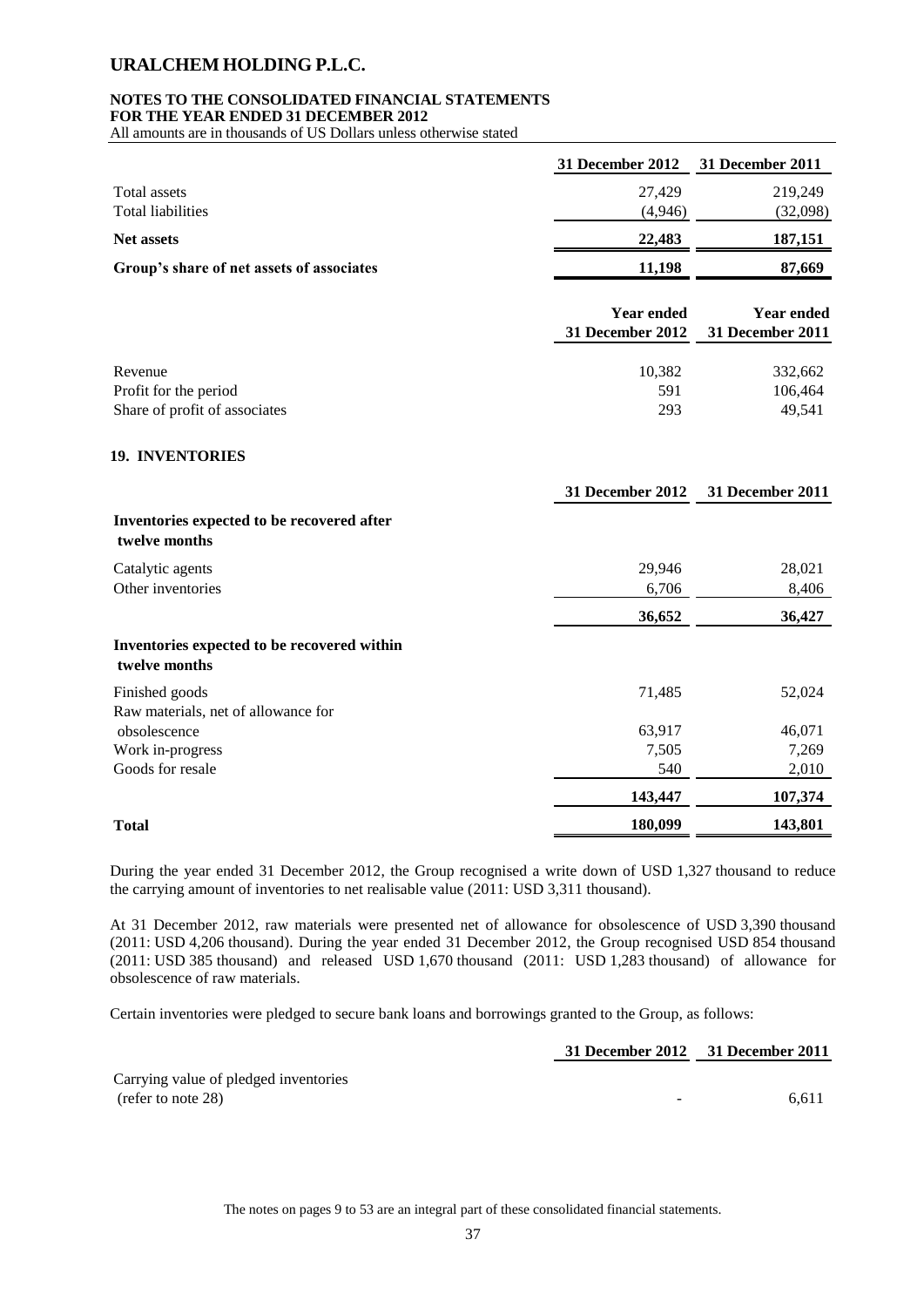#### **NOTES TO THE CONSOLIDATED FINANCIAL STATEMENTS FOR THE YEAR ENDED 31 DECEMBER 2012** All amounts are in thousands of US Dollars unless otherwise stated

### **20. AVAILABLE-FOR-SALE INVESTMENTS**

At 31 December 2012, available-for-sale investments included a 9.3% investment in Open Joint Stock Company Togliattiazot OJSC ("Togliattiazot") of USD 168,687 thousand (2011: USD 167,037 thousand) and other availablefor-sale investments of USD 2,889 thousand (2011: USD 73 thousand). The available-for-sale investments are accounted for at cost as their fair value cannot be reliably measured.

### **21. OTHER FINANCIAL ASSETS**

|                                 | <b>31 December 2012</b> | <b>31 December 2011</b> |
|---------------------------------|-------------------------|-------------------------|
| Non-current                     |                         |                         |
| Loans issued, at amortised cost | 7,311                   | 91                      |
|                                 | 7,311                   | 91                      |
| <b>Current</b>                  |                         |                         |
| Loans issued, at amortised cost | 26,785                  | 6,361                   |
| Other financial assets          | 350                     | 547                     |
|                                 | 27,135                  | 6,908                   |
| <b>Total</b>                    | 34,446                  | 6.999                   |

As at 31 December 2012, interest rates on loans issued, predominantly denominated in USD, varied from 6.0% to 15.5% (2011: from 6.0% to 15.5%) per annum.

### **22. ASSETS HELD FOR SALE**

In 2010, the Group decided to cease the development of the Sordinsky Plot at the Vyatsko-Kamsky phosphate deposit and to dispose property, plant and equipment which were purchased exclusively for this project. A portion of assets held for sale was sold during the year ended 31 December 2011. The remaining assets in the amount of USD 6,163 thousand were written off as at 31 December 2012. The write down was recognised in the consolidated income statement as other operating expenses.

### **23. TRADE AND OTHER RECEIVABLES**

|                                          | 31 December 2012 | 31 December 2011 |
|------------------------------------------|------------------|------------------|
| Trade receivables                        | 88,297           | 81,767           |
| Other receivables                        | 7,899            | 10,105           |
|                                          | 96,196           | 91,872           |
| Less: allowance for doubtful receivables | (1,050)          | (3,068)          |
| <b>Total</b>                             | 95,146           | 88,804           |

The average credit period for the Group's customers varies from 60 to 90 days. During this period no interest is charged on the outstanding balances. The Group has provided fully for all receivables over 360 days because historical experience is such that receivables that are outstanding beyond 360 days are generally not recoverable. Before accepting a new customer, the Group uses an internal credit system to assess the potential customer's credit quality and defines credit limits separately for each individual customer. Credit limits available to customers are reviewed on an annual basis. As at 31 December 2012, the Group's five largest debtors (individually exceeding 5.2% (2011: 8.0%) of total current receivables balance) represented 53.3% (2011: 58.4%) of the outstanding balance of accounts receivable.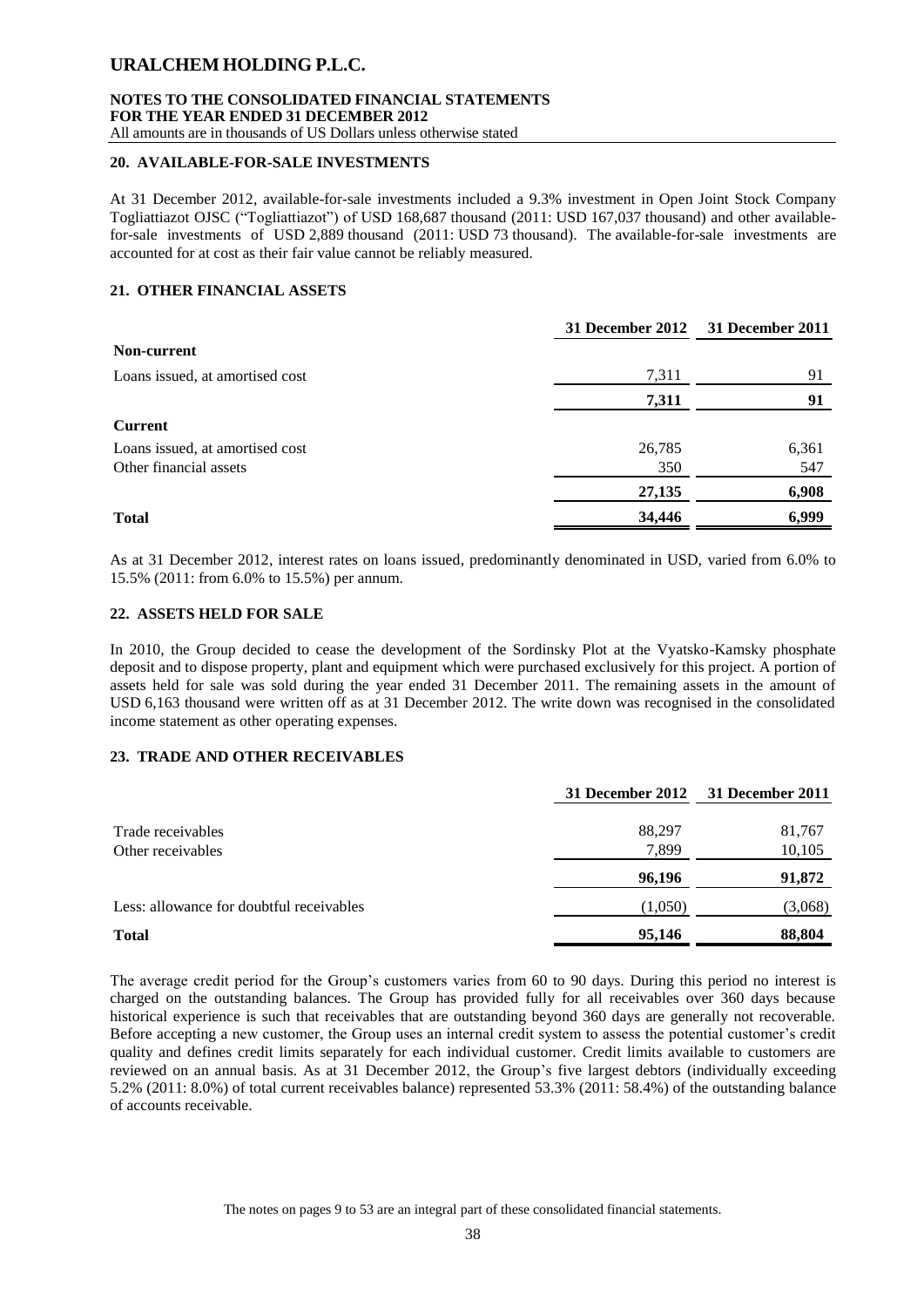### **NOTES TO THE CONSOLIDATED FINANCIAL STATEMENTS FOR THE YEAR ENDED 31 DECEMBER 2012**

All amounts are in thousands of US Dollars unless otherwise stated

Included in the Group's receivables balance at 31 December 2012 were debtors of USD 7,326 thousand (2011: USD 7,741 thousand) which were past due but not impaired as there has been no change in credit quality and the amounts are still considered recoverable. The Group did not hold any collateral over these outstanding balances. The weighted average age of these receivables was 236 days (2011: 239 days).

Movements in the allowance for doubtful receivables were as follows:

|                                                | Year ended<br>31 December 2012 | <b>Year ended</b><br>31 December 2011 |  |
|------------------------------------------------|--------------------------------|---------------------------------------|--|
| Balance at the beginning of the year           | 3,068                          | 3,637                                 |  |
| Eliminated on disposal of subsidiaries         | (443)                          |                                       |  |
| Recognised in the income statement             | 758                            | 3,375                                 |  |
| Amounts written-off                            | (113)                          | (3, 479)                              |  |
| Amounts recovered during the year              | (2,376)                        | (307)                                 |  |
| Effect of translation to presentation currency | 156                            | (158)                                 |  |
| Balance at the end of the year                 | 1,050                          | 3,068                                 |  |

### **24. ADVANCES PAID AND PREPAID EXPENSES**

|                                                 | 31 December 2012 | 31 December 2011 |
|-------------------------------------------------|------------------|------------------|
| Long-term                                       |                  |                  |
| Advances paid for the acquisition of PMF shares |                  | 27,448           |
|                                                 |                  | 27,448           |
| <b>Short-term</b>                               |                  |                  |
| Advances for transportation services            | 25,982           | 23,707           |
| Advances paid for apatite                       | 6,318            | 5,311            |
| Other advances and prepaid expenses             | 12,564           | 12,031           |
|                                                 | 44,864           | 41,049           |
| <b>Total</b>                                    | 44,864           | 68,497           |

# **25. OTHER TAXES RECEIVABLE**

|                                             | $\sigma$ December 2012 | <u>JI DUUHIDU ZUIT</u> |
|---------------------------------------------|------------------------|------------------------|
| Value added tax reimbursable<br>Other taxes | 78.290<br>716          | 82,325<br>940          |
| <b>Total</b>                                | 79,006                 | 83,265                 |

**31 December 2012 31 December 2011**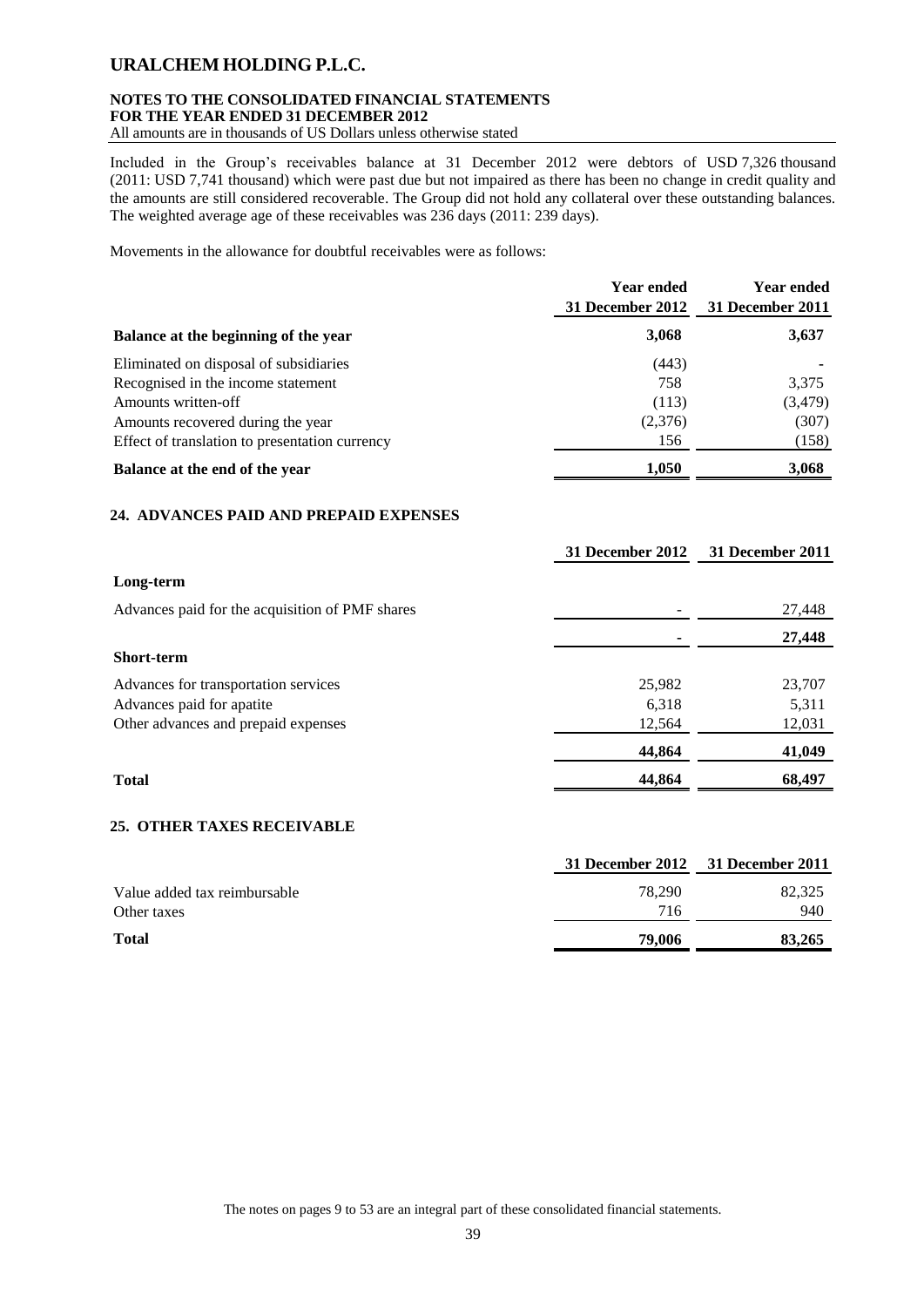### **NOTES TO THE CONSOLIDATED FINANCIAL STATEMENTS FOR THE YEAR ENDED 31 DECEMBER 2012**

All amounts are in thousands of US Dollars unless otherwise stated

# **26. CASH AND CASH EQUIVALENTS**

|                                             | 31 December 2012 | 31 December 2011 |
|---------------------------------------------|------------------|------------------|
| Current accounts, including:                |                  |                  |
| USD-denominated                             | 38,598           | 28,493           |
| RUR-denominated                             | 23,115           | 7,440            |
| EUR-denominated                             | 11,704           | 31,205           |
| Bank deposits maturing within three months: |                  |                  |
| EUR-denominated                             | 92,715           |                  |
| USD-denominated                             | 6,181            | 163,510          |
| RUR-denominated                             | 5,205            | 21,827           |
| Other cash and cash equivalents             | 99               | 91               |
| <b>Total</b>                                | 177,617          | 252,566          |

At 31 December 2012, interest rates on deposits in UniCredit Bank, Bank Vozrozhdenie, Sberbank, HCBS, Nordea Bank and VTB Bank varied from 0.03% to 7.5% (2011: 0.3% to 6.3%) per annum.

### **27. SHARE CAPITAL**

|                                                                                    |                | Number of authorised<br>ordinary shares |                | Number of issued<br>ordinary shares |                      |  |
|------------------------------------------------------------------------------------|----------------|-----------------------------------------|----------------|-------------------------------------|----------------------|--|
|                                                                                    | <b>Class A</b> | <b>Class B</b>                          | <b>Class A</b> | <b>Class B</b>                      | <b>Share capital</b> |  |
| <b>Balance at 31 December 2010</b>                                                 | 10,110         | 359,989,890                             | 10,110         | 174,989,890                         | 1,373                |  |
| Issue of ordinary shares on<br>18 November 2011 with par value of<br>EUR 1.71 each | 6              |                                         | 6              |                                     |                      |  |
| <b>Balance at 31 December 2011</b>                                                 | 10,116         | 359,989,890                             | 10,116         | 174,989,890                         | 1,373                |  |
| Issue of ordinary shares on<br>02 March 2012 with par value of<br>EUR 0.00515 each |                |                                         |                | 536.433                             | 4                    |  |
| <b>Balance at 31 December 2012</b>                                                 | 10,116         | 359,989,890                             | 10,116         | 175,526,323                         | 1,377                |  |

#### **Dividends**

The statutory financial statements of the Group entities are the basis for the profit distribution and other appropriations.

### **Earnings per share**

Earnings per share were calculated by dividing net profit attributable to shareholders of the Company for the years ended 31 December 2012 and 2011 by the weighted average number of ordinary shares in issue during the respective year.

The share capital was fully paid as at 31 December 2012.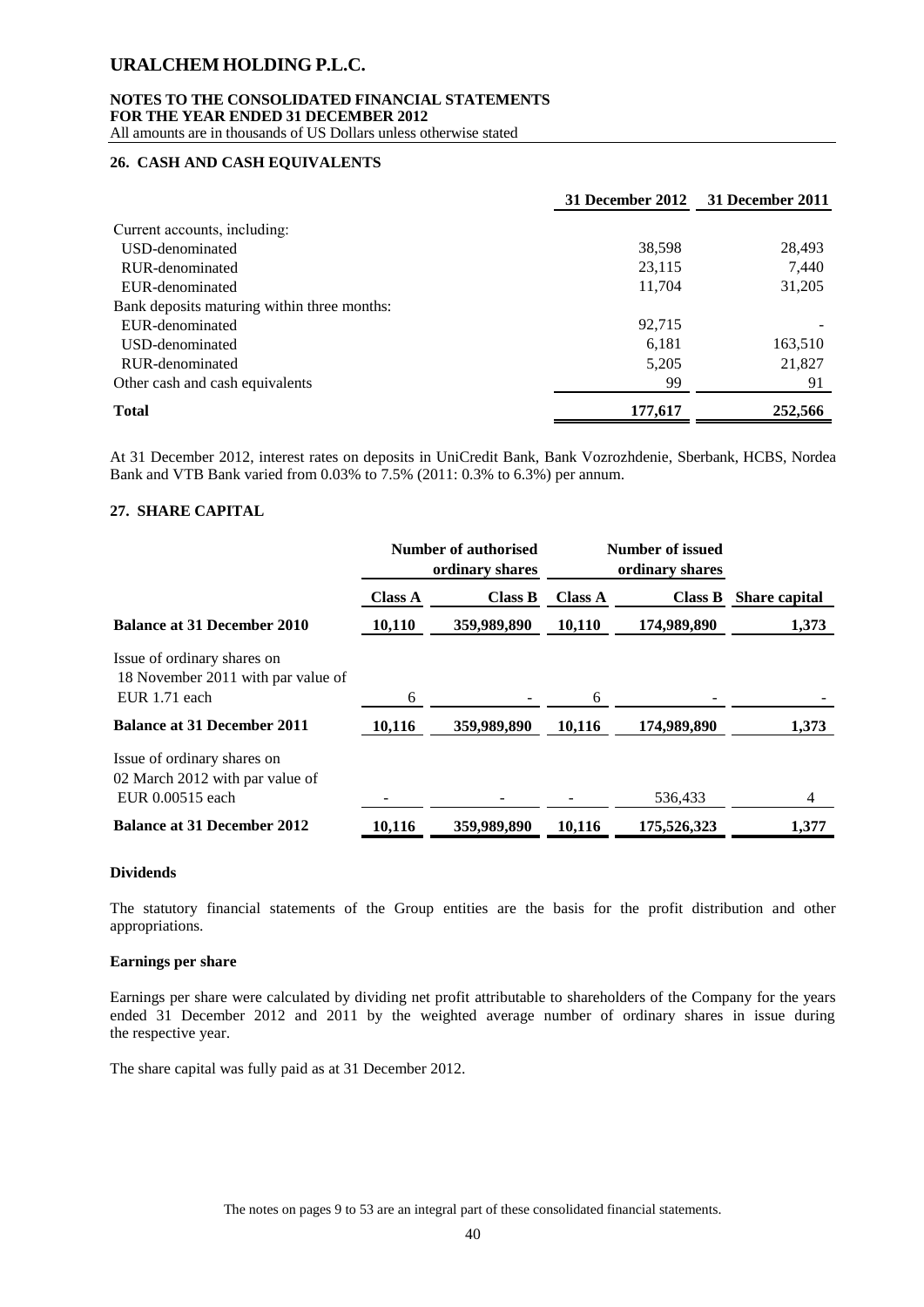#### **NOTES TO THE CONSOLIDATED FINANCIAL STATEMENTS FOR THE YEAR ENDED 31 DECEMBER 2012** All amounts are in thousands of US Dollars unless otherwise stated

### **28. LOANS AND BORROWINGS**

|                                               | 31 December 2012 | 31 December 2011 |
|-----------------------------------------------|------------------|------------------|
| Loans denominated in USD                      | 689,137          | 949,512          |
| Loans denominated in EUR                      | 252,438          |                  |
| Loans denominated in RUR                      | 126              | 180,731          |
| <b>Total</b>                                  | 941,701          | 1,130,243        |
| Less: current portion repayable within twelve |                  |                  |
| months and shown under current liabilities    | (91, 569)        | (338, 275)       |
| Long-term portion of loans and borrowings     | 850,132          | 791,968          |

#### **Loans denominated in USD**

The loans denominated in USD had a weighted average annual interest rate of 5.2% during the year ended 31 December 2012 (2011: 5.9%) and included the following borrowings:

- USD 118 thousand (2011: USD 2,738 thousand) at fixed rate of 9.0% (2011: varying from 6.2% to 9.0%) per annum; and
- USD 689,019 thousand (2011: USD 946,774 thousand) at floating rates linked to Libor 1m and Libor 3m, varying from 4.3% to 5.3% (2011: from 4.4% to 7.0%) per annum.

The loans denominated in USD are due in the years 2013 to 2016. As at 31 December 2012, USD-denominated loans in the amount of USD 689,019 thousand (2011: USD 684,562 thousand) were secured by 49.0% of UralChem OJSC's shares (2011: 49.0%) and certain fixed assets and inventories (refer to notes 16 and 19).

#### **Loans denominated in EUR**

In September 2011, the Group reached an agreement with Swedbank to obtain a credit line in the amount of USD 41,187 thousand maturing in September 2020, which was not draw down as at 31 December 2011. As at 31 December 2012, USD 30,835 thousand of this credit facility was withdrawn. The annual interest rate on this facility is settled at Euribor 3month rate  $+3.4%$  per annum.

In December 2012 the Group obtained a syndicated loan facility in the amount of USD 220,000 thousand which matures in December 2017. The Group used its right to choose the currency of a loan and withdrew the funds in EUR. This syndicated facility was arranged by ING Bank N.V., ZAO Raiffeisenbank, Sberbank of Russia, VTB Capital PLC as Mandated Lead Arraners, with ING Bank N.V. acting as Facility Agent and ING Bank N.V. acting as Security Agent. The facility was secured by the guarantees of VMF, OJSC Uralchem, PMF, SIA Uralchem Trading House, Trading House Uralchem, Uralchem Holding PLC. The loan was collateralised by future export proceeds of the Group under sales contracts with certain customers. The loan bears an annual interest rate linked to Euribor 1month + 4.25%. The bank's commission on this loan facility is 1.5% of the total amount of the loan.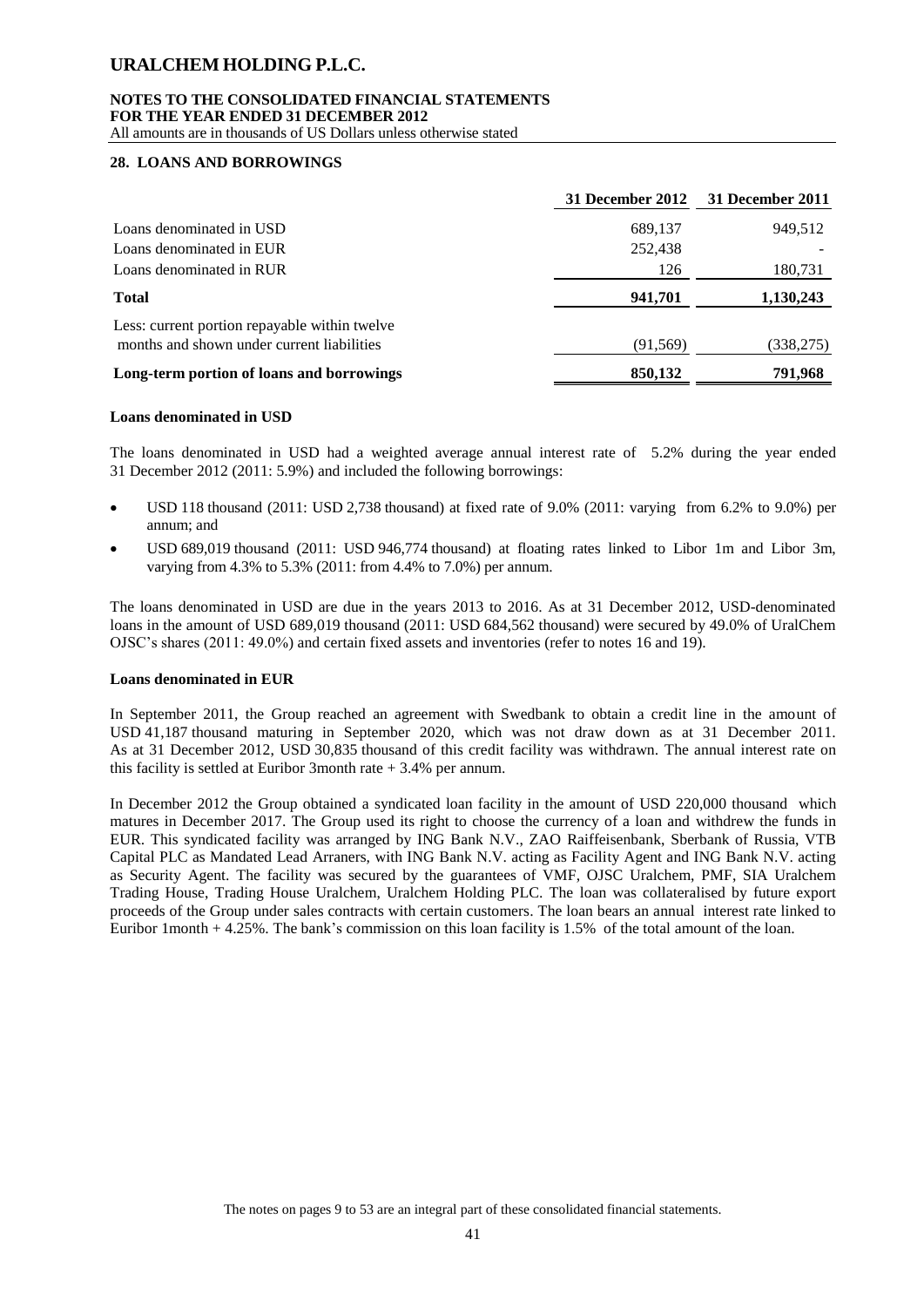### **NOTES TO THE CONSOLIDATED FINANCIAL STATEMENTS FOR THE YEAR ENDED 31 DECEMBER 2012**

All amounts are in thousands of US Dollars unless otherwise stated

Loans and borrowings were repayable as follows:

|                                                | <b>31 December 2012</b> | 31 December 2011 |
|------------------------------------------------|-------------------------|------------------|
| Due within three months                        | 4.634                   | 156,083          |
| Due from three to six months                   | 3.599                   | 116,423          |
| Due from six to twelve months                  | 83,336                  | 65,769           |
| Current portion repayable within twelve months | 91.569                  | 338,275          |
| Due in the second year                         | 327,322                 | 168,712          |
| Due in the third year                          | 230,715                 | 273,870          |
| Due in the fourth year                         | 226,866                 | 174,693          |
| Due in the fifth year                          | 52,033                  | 174,693          |
| Due thereafter                                 | 13,196                  |                  |
| Long-term portion of loans and borrowings      | 850,132                 | 791,968          |

As at 31 December 2012, the Group's bank loans are subject to restrictive covenants, including but not limited to:

- negative pledge for shares and property pledges;
- limits for material sale of assets and payment of dividends;
- set-up limits for the amount of cash collections of certain Group subsidiaries that have to be transferred to the accounts at defined banks;
- set-up limits for the annualised "debt and net debt/EBITDA" ratio and other financial covenants.

All loan agreements have acceleration clauses, allowing creditors to request early repayment of outstanding amounts in case of non-compliance with these covenants.

### **29. OBLIGATIONS UNDER FINANCE LEASES**

The Group leases certain items of machinery, equipment and transport under a number of finance lease agreements (refer to note 16). The average lease term is 134 months. For the year ended 31 December 2012 the weighted average effective annual interest rate was 15.5% (2011: 12.5%). All leases are on a fixed repayment basis and are denominated in USD and RUR (refer to note 37).

|                                                                                        |           | <b>Minimum lease payments</b> | <b>Present value of minimum</b> | lease payments |  |
|----------------------------------------------------------------------------------------|-----------|-------------------------------|---------------------------------|----------------|--|
|                                                                                        |           | 31 December                   |                                 | 31 December    |  |
|                                                                                        | 2012      | 2011                          | 2012                            | 2011           |  |
| Due within one year                                                                    | 19,381    | 13,675                        | 17,627                          | 12,788         |  |
| Due from two to five years                                                             | 65,042    | 48,237                        | 42,621                          | 34,090         |  |
| Due thereafter                                                                         | 13,660    | 13,598                        | 5,423                           | 6,294          |  |
|                                                                                        | 98,083    | 75,510                        | 65,671                          | 53,172         |  |
| Less: future finance charges                                                           | (32, 412) | (22, 338)                     |                                 |                |  |
| <b>Present value of lease liabilities</b>                                              | 65,671    | 53,172                        | 65,671                          | 53,172         |  |
| Less: amount due for settlement within one<br>year and shown under current liabilities |           |                               | (17,627)                        | (12,788)       |  |
| Total non-current finance lease liabilities                                            |           |                               | 48,044                          | 40,384         |  |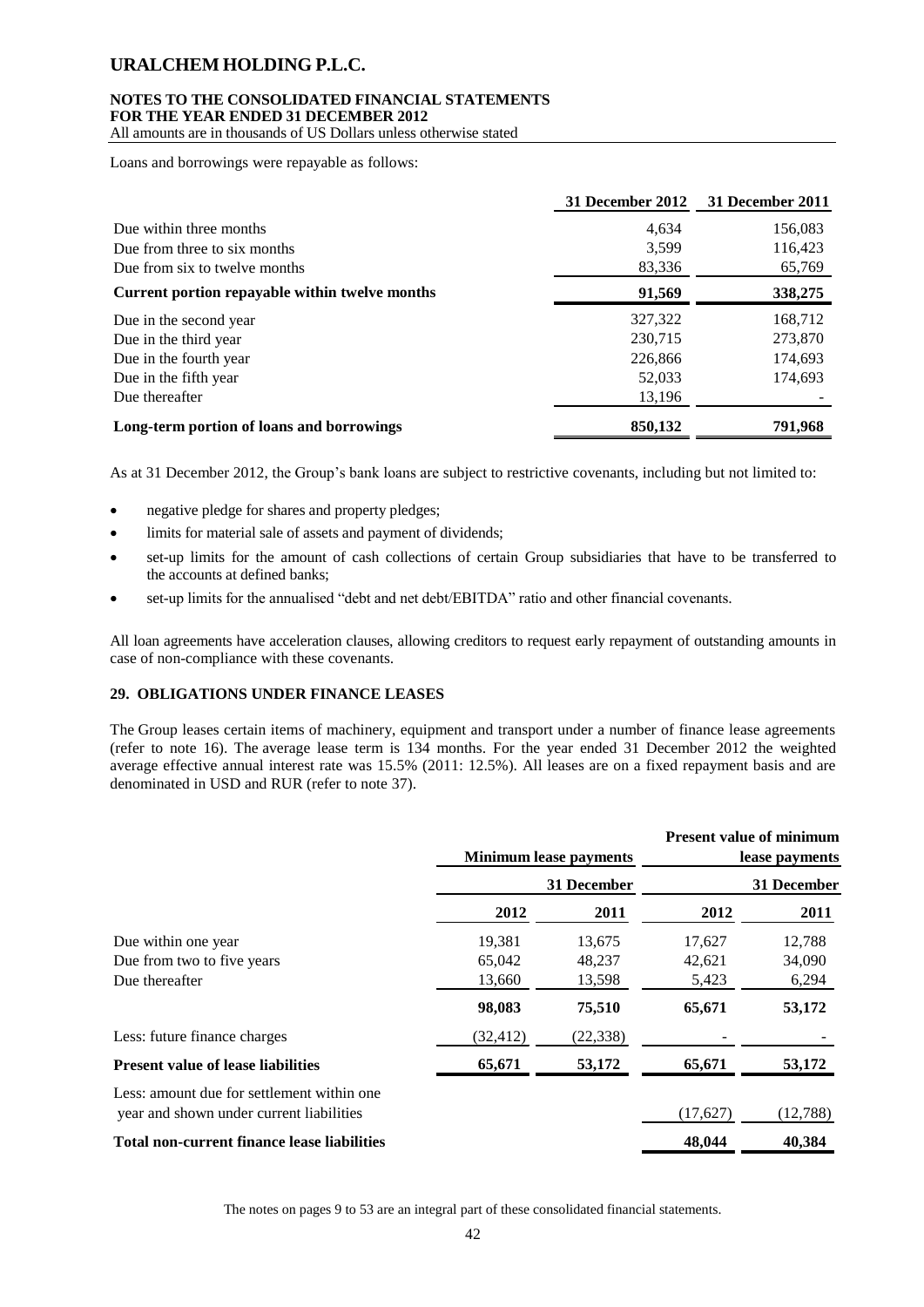### **NOTES TO THE CONSOLIDATED FINANCIAL STATEMENTS FOR THE YEAR ENDED 31 DECEMBER 2012** All amounts are in thousands of US Dollars unless otherwise stated

### **30. RETIREMENT BENEFIT OBLIGATIONS**

### **Defined contribution plan**

Social taxes for the year ended 31 December 2012 included contributions to the State Pension Fund in the amount of USD 31,187 thousand (2011: USD 28,318 thousand).

At 31 December 2012, outstanding contributions to the State Pension Fund amounted to USD 2,594 thousand (2011: USD 1,331 thousand).

### **Defined benefit plans**

The Group operates a number of unfunded defined benefit plans for qualifying employees of subsidiaries located in the Russian Federation. The actuarial valuation of the Group's defined benefit obligations as at 31 December 2012 and 2011 was performed by an independent actuary.

Under these plans a retired employee (or his/her family members) is entitled to the following payments:

- *one-time payment on retirement* varying from USD 16 to USD 33 (2011: USD 16), depending on the seniority of employee;
- *quarterly allowance* varying from USD 13 to USD 16 (2011: from USD 9 to USD 16) for the rest of his/her life;
- *one-time payment upon death* varying from USD 145 to three official minimum monthly salaries (2011: from 137 to three official minimum monthly salaries). As at 31 December 2012 the official minimum monthly salary was USD 143 (2011: USD 143); and
- other payments stipulated in labour agreements such as anniversary payments, disability compensation, etc.

The principal assumptions used in actuarial valuations were as follows:

|                                         | 31 December 2012 | 31 December 2011 |
|-----------------------------------------|------------------|------------------|
| Discount rate                           | 8.0%             | 8.0%             |
| Expected salary increase                | 9.7%             | 9.7%             |
| Expected pension increase               | 5.5%             | 5.5%             |
| Employee turnover rate                  | 5.0%             | 5.0%             |
| Age of retirement                       |                  |                  |
| Male                                    | 55 years         | 55 years         |
| Female                                  | 52 years         | 52 years         |
| Average life expectancy of members from |                  |                  |
| date of retirement                      |                  |                  |
| Male                                    | 20 years         | 20 years         |
| Female                                  | 31 years         | 31 years         |

Amounts recognised in the income statement in respect of these defined benefit plans were as follows:

|                                                        | <b>Year ended</b> | <b>Year ended</b><br>31 December 2012 31 December 2011 |
|--------------------------------------------------------|-------------------|--------------------------------------------------------|
| Actuarial gain recognised in the year                  | (160)             | (400)                                                  |
| Interest expense                                       | 1,027             | 679                                                    |
| Current service cost                                   | 421               | 249                                                    |
| Total pension costs recognised in the income statement | 1.288             | 528                                                    |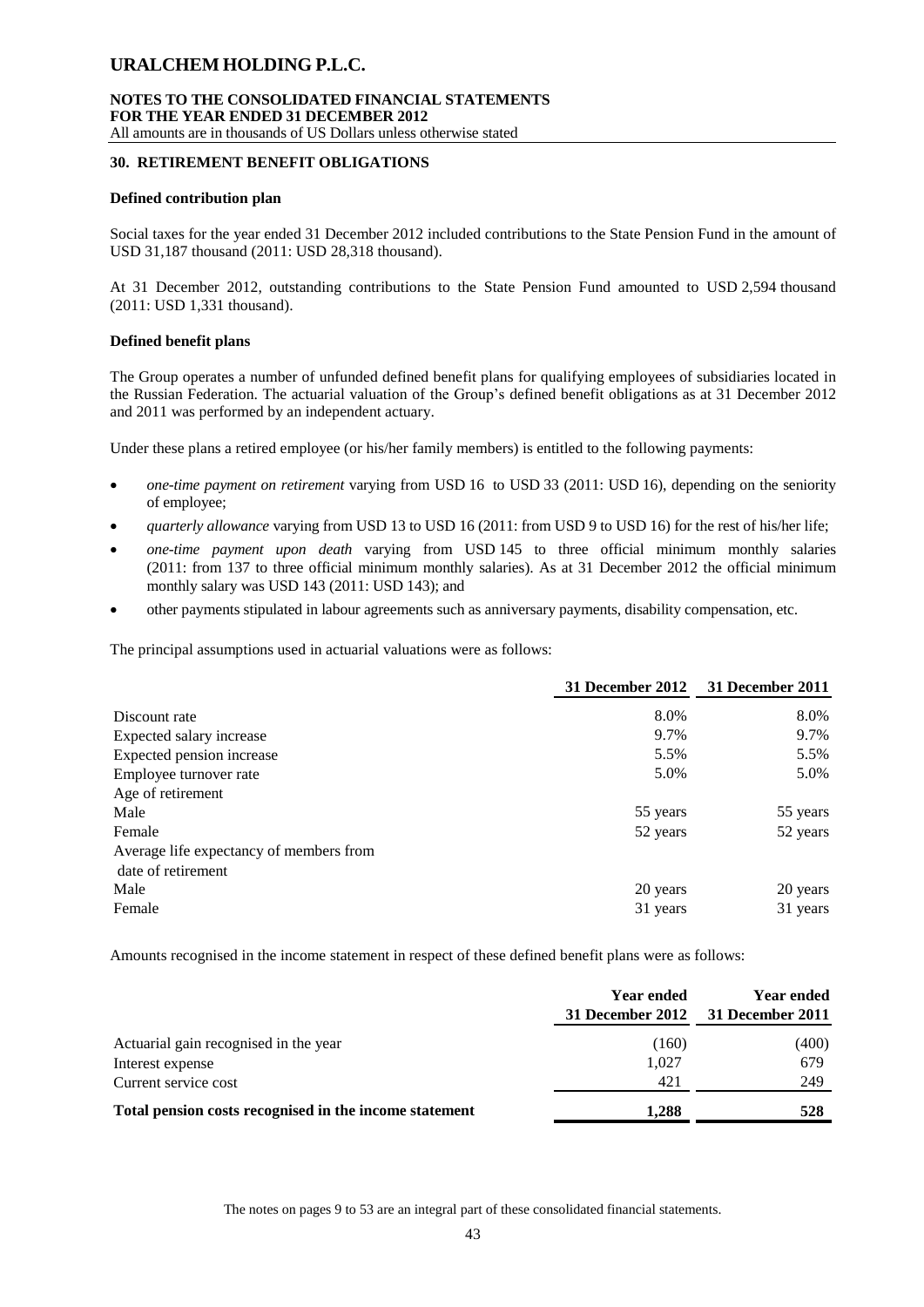### **NOTES TO THE CONSOLIDATED FINANCIAL STATEMENTS FOR THE YEAR ENDED 31 DECEMBER 2012**

All amounts are in thousands of US Dollars unless otherwise stated

Amounts included in the statement of financial position in respect of defined benefit plans were as follows:

|                                                          | 31 December 2012 31 December 2011 |       |
|----------------------------------------------------------|-----------------------------------|-------|
| Present value of unfunded defined benefit<br>obligations | 13.254                            | 8.374 |

Movements in the present value of the unfunded defined benefit obligations were as follows:

|                                                | <b>Year ended</b><br>31 December 2012 | <b>Year ended</b><br>31 December 2011 |
|------------------------------------------------|---------------------------------------|---------------------------------------|
| Balance at the beginning of the year           | 8,374                                 | 8,655                                 |
| Liabilities assumed in business combinations   | 4.116                                 |                                       |
| Actuarial gain recognised in the year          | (160)                                 | (400)                                 |
| Interest expense                               | 1,027                                 | 679                                   |
| Current service cost                           | 421                                   | 249                                   |
| Benefits paid                                  | (1,280)                               | (331)                                 |
| Effect of translation to presentation currency | 756                                   | (478)                                 |
| Balance at the end of the year                 | 13.254                                | 8.374                                 |

### **31. DEFERRED TAXES**

|                                    | 1 January<br>2012 | <b>Acquired</b><br>through<br><b>business</b><br>combina-<br>tions | (Charged)<br>credited to<br>the income<br>statement | <b>Effect of</b><br>translation to<br>presentation<br>currency | 31 December<br>2012 |
|------------------------------------|-------------------|--------------------------------------------------------------------|-----------------------------------------------------|----------------------------------------------------------------|---------------------|
| Property, plant and equipment      | (45,948)          | (31,034)                                                           | 10,274                                              | (4,377)                                                        | (71,085)            |
| Inventories                        | 4,734             | (2,015)                                                            | 3,565                                               | 247                                                            | 6,531               |
| Trade and other receivables        | 1,577             | 34                                                                 | 4,178                                               | 196                                                            | 5,985               |
| Trade and other payables           | 3,730             | 110                                                                |                                                     | 231                                                            | 4,072               |
| Obligations under financial leases | 10,613            | ۰                                                                  | 1,822                                               | 681                                                            | 13,116              |
| Tax loss carried forward           | 27,926            |                                                                    | (28, 273)                                           | 1,006                                                          | 659                 |
| Other                              | (1,719)           | 63                                                                 | (5,904)                                             | (216)                                                          | (7,776)             |
|                                    | 913               | (32.842)                                                           | (14, 337)                                           | (2, 232)                                                       | (48, 498)           |

|                                  | 1 January<br>2011 | (Charged)<br>credited to<br>the income<br>statement | <b>Effect of</b><br>translation to<br>presentation<br>currency | 31 December<br>2011 |
|----------------------------------|-------------------|-----------------------------------------------------|----------------------------------------------------------------|---------------------|
| Property, plant and equipment    | (47, 914)         | (648)                                               | 2,614                                                          | (45,948)            |
| Inventories                      | 279               | 4,897                                               | (442)                                                          | 4,734               |
| Trade and other receivables      | 1,594             | 75                                                  | (92)                                                           | 1,577               |
| Trade and other payables         | 5,292             | (1,401)                                             | (161)                                                          | 3,730               |
| Obligations under finance leases | 9,624             | 1,647                                               | (658)                                                          | 10,613              |
| Tax loss carried forward         | 59,027            | (30,690)                                            | (411)                                                          | 27,926              |
| Other                            | 776               | (2,753)                                             | 258                                                            | (1,719)             |
| <b>Total</b>                     | 28,678            | (28, 873)                                           | 1,108                                                          | 913                 |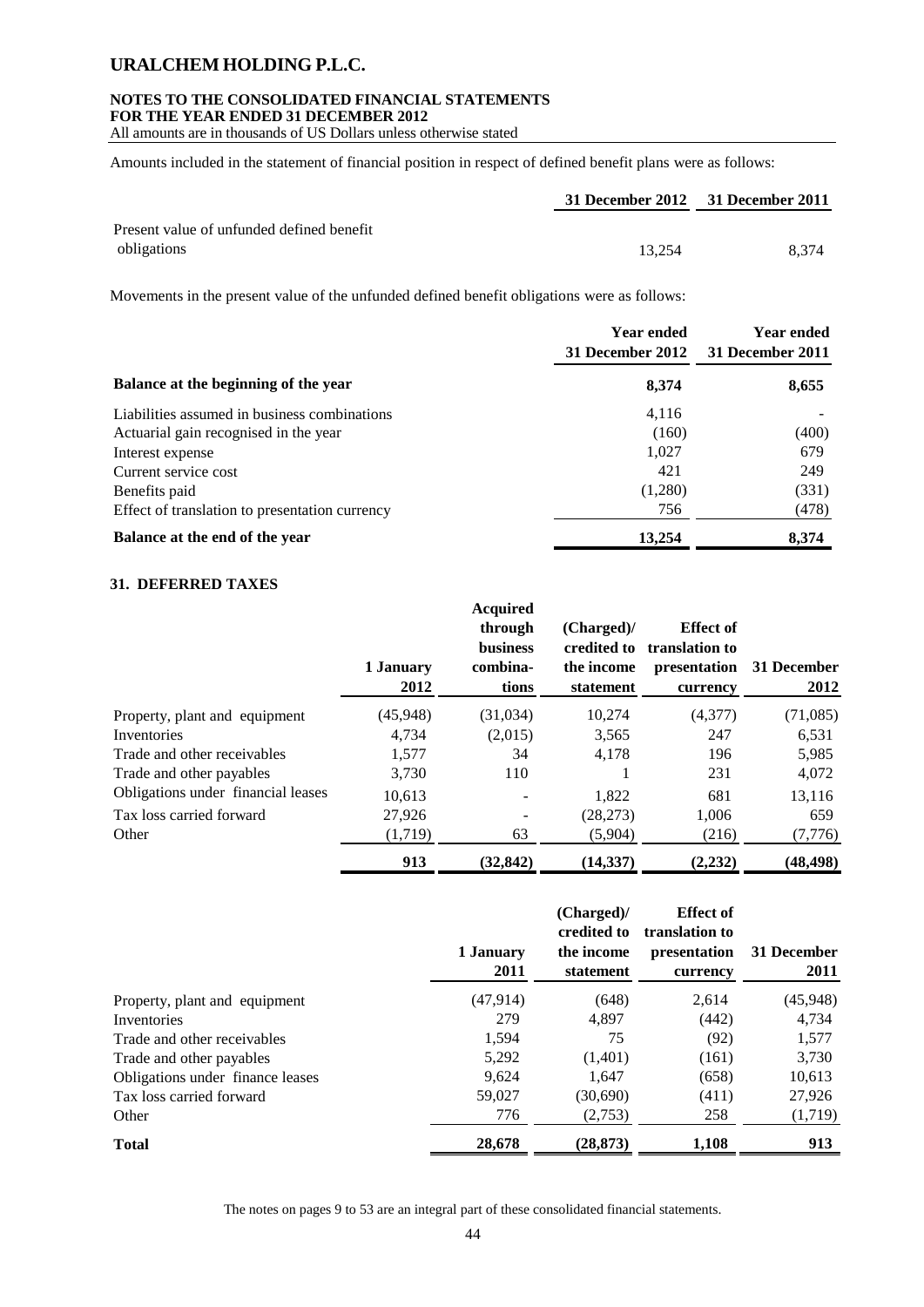### **NOTES TO THE CONSOLIDATED FINANCIAL STATEMENTS FOR THE YEAR ENDED 31 DECEMBER 2012**

All amounts are in thousands of US Dollars unless otherwise stated

Certain deferred tax assets and liabilities were offset by jurisdiction, where the subsidiaries of the Group have a legally enforceable right to offset related taxes. The deferred tax balances (after offset) recorded in the statement of financial position were as follows:

|                          |          | 31 December 2012 31 December 2011 |
|--------------------------|----------|-----------------------------------|
| Deferred tax assets      | 26.258   | 51.466                            |
| Deferred tax liabilities | (74.756) | (50, 553)                         |
| <b>Total</b>             | (48,498) | 913                               |

Temporary differences in relation to investments in subsidiaries for which deferred tax liabilities have not been recognised are attributable to the following:

|                      |         | 31 December 2012 31 December 2011 |
|----------------------|---------|-----------------------------------|
| Russian subsidiaries | (2,833) | (3,833)                           |
| Other subsidiaries   | (7.023) | (6.418)                           |
| <b>Total</b>         | (9,856) | (10, 251)                         |

At 31 December 2012, the Group had unused tax losses of USD 659 thousand (2011: USD 27,926 thousand) available for offset against future profits.

### **32. TRADE AND OTHER PAYABLES**

The average credit period on the purchase of inventories and services in the Russian Federation is 28 days (2011: 46 days).

|                                            | 31 December 2012 | 31 December 2011 |
|--------------------------------------------|------------------|------------------|
|                                            |                  |                  |
| Trade accounts payables                    | 28,912           | 24,188           |
| Provision for unused vacation              | 12,182           | 10,138           |
| Provision for unfavorable court decision   | 7.942            | 1,944            |
| Accrual of performance based bonuses       | 6.924            | 4,875            |
| Unpaid salaries                            | 6,608            | 5,785            |
| Payables for property, plant and equipment | 2,753            | 3,219            |
| Accrued expenses                           | 2,798            | 440              |
| Other accounts payables                    | 6,720            | 67,316           |
| <b>Total</b>                               | 74,839           | 117,905          |

The table below summarises the maturity profile of the Group's trade accounts payable and payables for property, plant and equipment based on undiscounted contractual payments:

|                               | 31 December 2012 31 December 2011 |        |
|-------------------------------|-----------------------------------|--------|
| Due within three months       | 29,872                            | 27,137 |
| Due from three to six months  | 353                               |        |
| Due from six to twelve months | 1.440                             | 183    |
| <b>Total</b>                  | 31,665                            | 27,407 |
|                               |                                   |        |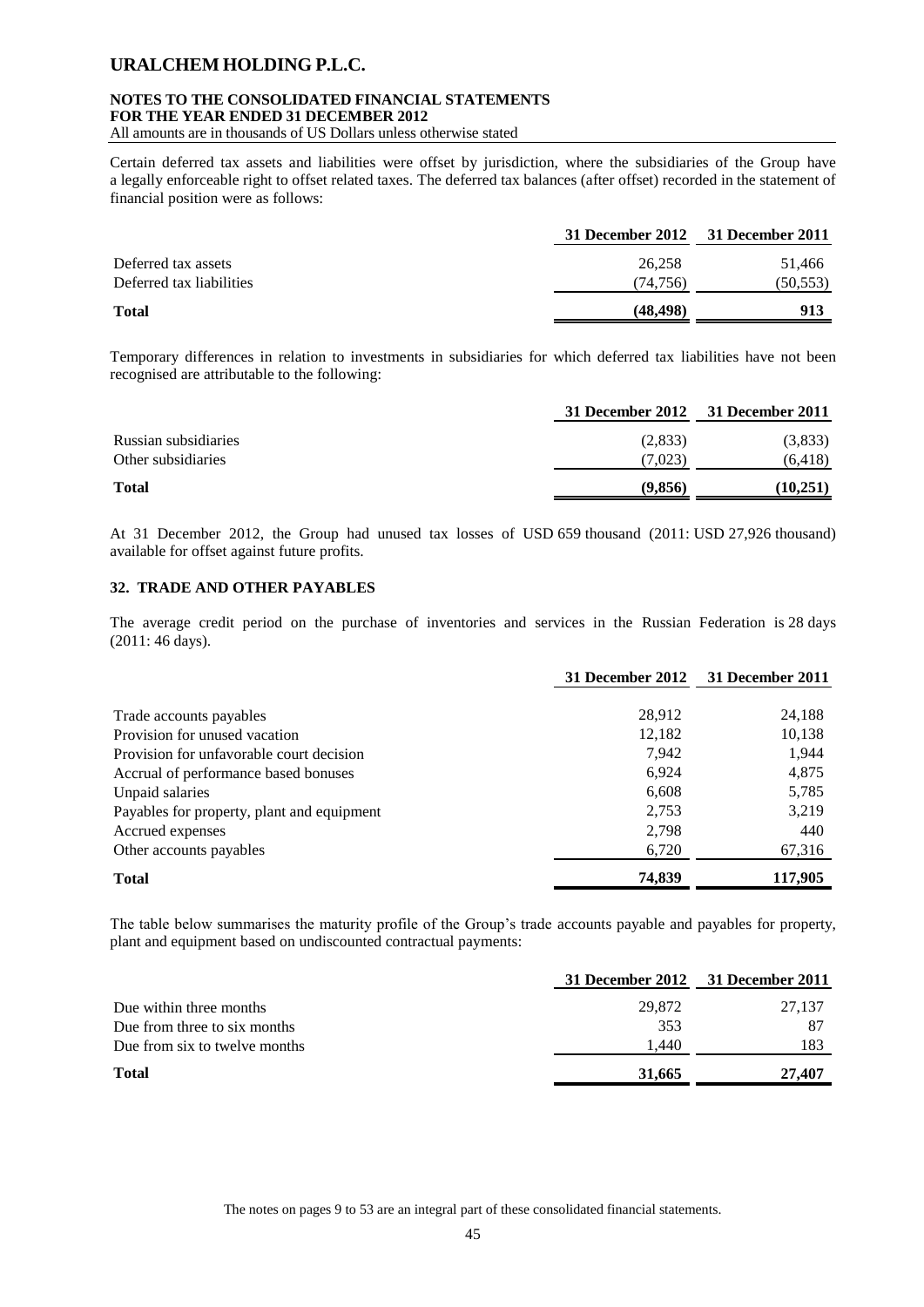### **NOTES TO THE CONSOLIDATED FINANCIAL STATEMENTS FOR THE YEAR ENDED 31 DECEMBER 2012** All amounts are in thousands of US Dollars unless otherwise stated

### **33. OTHER TAXES PAYABLE**

|                 | 31 December 2012 | 31 December 2011 |
|-----------------|------------------|------------------|
| Social taxes    | 2,930            | 1,602            |
| Property tax    | 1,811            | 683              |
| Value added tax | 883              | 431              |
| Other taxes     | 2.612            | 2,344            |
| <b>Total</b>    | 8,236            | 5,060            |

#### **34. RELATED PARTIES TRANSACTIONS AND OUTSTANDING BALANCES**

Related parties include shareholders, entities under common ownership and control with the Group and members of key management personnel. The Group enters into transactions with related parties in the ordinary course of business for the purchase and sale of goods and services and in relation to the provision of financing arrangements to and from its parent company or entities under common ownership.

The Group had the following outstanding balances with related parties:

|                                                                      |         | 31 December 2012 31 December 2011 |
|----------------------------------------------------------------------|---------|-----------------------------------|
| <b>Parent company</b>                                                |         |                                   |
| Other financial assets                                               | 24,759  |                                   |
| Loans and borrowings                                                 |         | (2,627)                           |
| Other payables                                                       |         | (42,634)                          |
| <b>Entities under common ownership and control</b><br>with the Group |         |                                   |
| Trade and other receivables                                          | 4,326   | 3,604                             |
| Advances paid and prepaid expenses                                   | 301     | 608                               |
| Promissory notes of related parties, at amortised cost               | 350     | 330                               |
| Loans issued, at amortised cost                                      | 10      |                                   |
| Trade and other payables                                             | (1,925) | (1,754)                           |
| Advances received                                                    | (49)    | (92)                              |

The Group entered into the following transactions with related parties:

|                                                               | <b>Year ended</b><br>31 December 2012 | <b>Year ended</b><br>31 December 2011 |
|---------------------------------------------------------------|---------------------------------------|---------------------------------------|
| <b>Parent company</b>                                         |                                       |                                       |
| Interest income                                               | 2,075                                 | 904                                   |
| Interest expense                                              | (170)                                 | (4,017)                               |
| Entities under common ownership and control<br>with the Group |                                       |                                       |
| Sales of goods and services                                   | 53,506                                | 51,853                                |
| Purchases of goods and services                               | (12, 335)                             | (12,662)                              |
| Other income                                                  | 265                                   | 2,202                                 |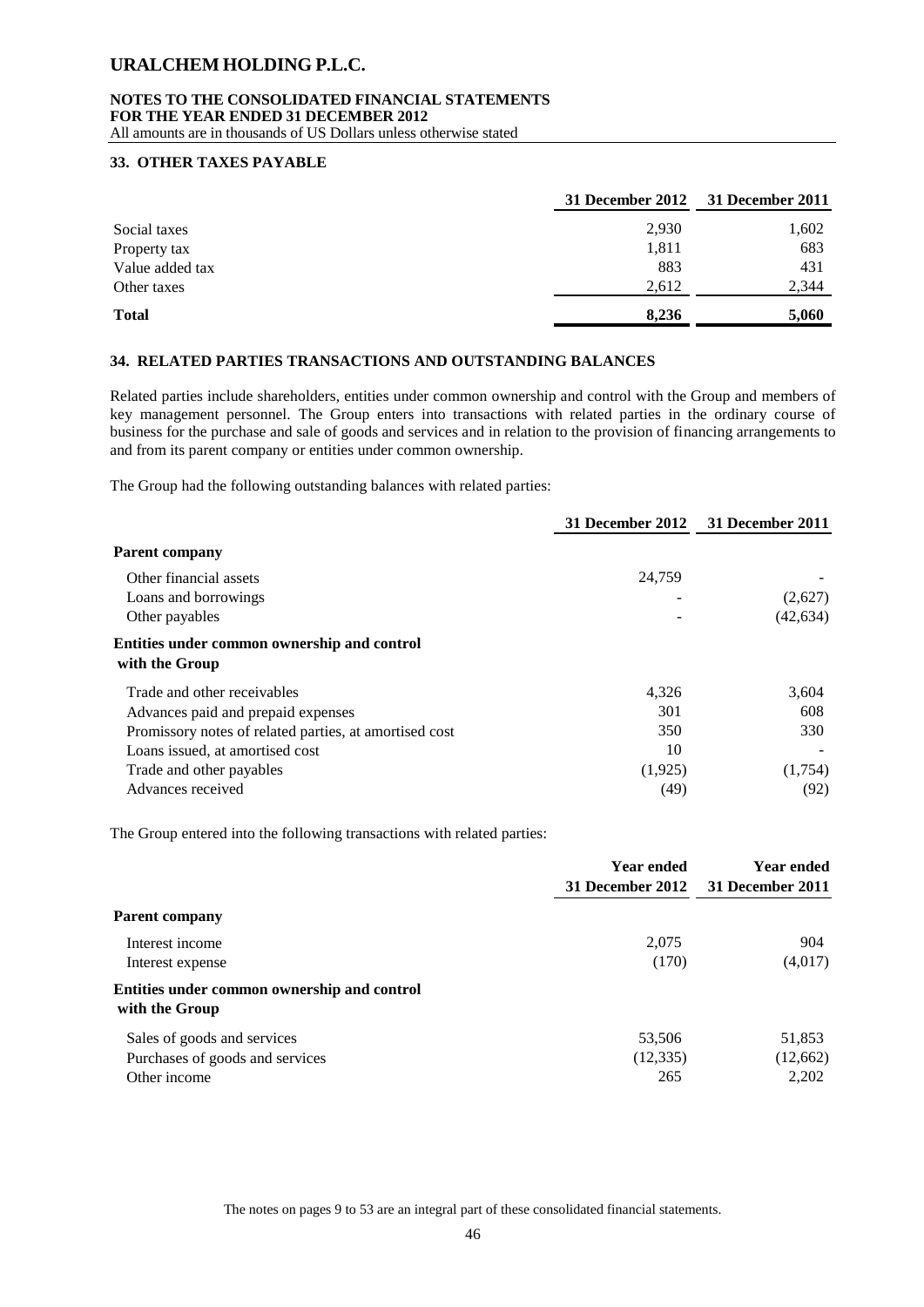#### **NOTES TO THE CONSOLIDATED FINANCIAL STATEMENTS FOR THE YEAR ENDED 31 DECEMBER 2012** All amounts are in thousands of US Dollars unless otherwise stated

### **Transactions with related parties**

#### *Sale and purchases of goods*

Sales of goods to related parties were made on market terms. Sales of services, which mainly consisted of sales of electricity and heat energy, were made at prices established by the Federal Utility Committee, a government regulator responsible for establishing and monitoring the prices on the utility market in the Russian Federation.

Purchases from related parties which primarily included purchases of raw materials for production of nitrogen fertilisers were made at market prices plus an insignificant premium of 1.0% to 2.0% as reimbursement for operating expenses of those entities.

#### *Loans issued to related parties*

The loans issued to related parties are primarily loans issued to the parent company of the Group.

As at 31 December 2012, loans issued to related parties included loans issued to the parent company in the amount of USD 24,759 thousand bearing interest at annual fixed rates 5.5%.

#### *Dividends paid*

On 1 August 2012, the Company declared dividends to the shareholders in the amount of USD 63,194 thousand. On 9 August 2012 dividends were paid.

#### *Other transactions with the parent company*

On 18 January 2012, the Group settled liabilities to the parent company in the amount of USD 42,634 thousand consisting of:

- Distribution of dividends received from associate during the year ended 31 December 2011 in the amount of USD 13,174 thousand and recorded in other payables in the consolidated statement of financial position as at 31 December 2011;
- Repayment of liability for the PMF's shares to the parent company in the amount of USD 29,460 thousand.

### **Compensation of key management personnel**

The compensation of key management personnel of the Group for the year ended 31 December 2012 comprised salaries and cash bonuses in the amount of USD 12,275 thousand (2011: USD 13,709 thousand), social taxes in the amount of USD 1,218 thousand (2011: USD 238 thousand).

### **35. COMMITMENTS AND CONTINGENCIES**

#### **Purchase of natural gas**

In December 2012, the Group entered into the binding purchase agreements with Gazprom and Novatek, to purchase defined volumes of natural gas.

Future minimum costs under non-cancellable purchase agreements were as follows:

|                            |           | 31 December 2012 31 December 2011 |
|----------------------------|-----------|-----------------------------------|
| Due in one year            | 390.530   | 235,521                           |
| Due from two to five years | 1.495.217 |                                   |
| <b>Total</b>               | 1,885,747 | 235,521                           |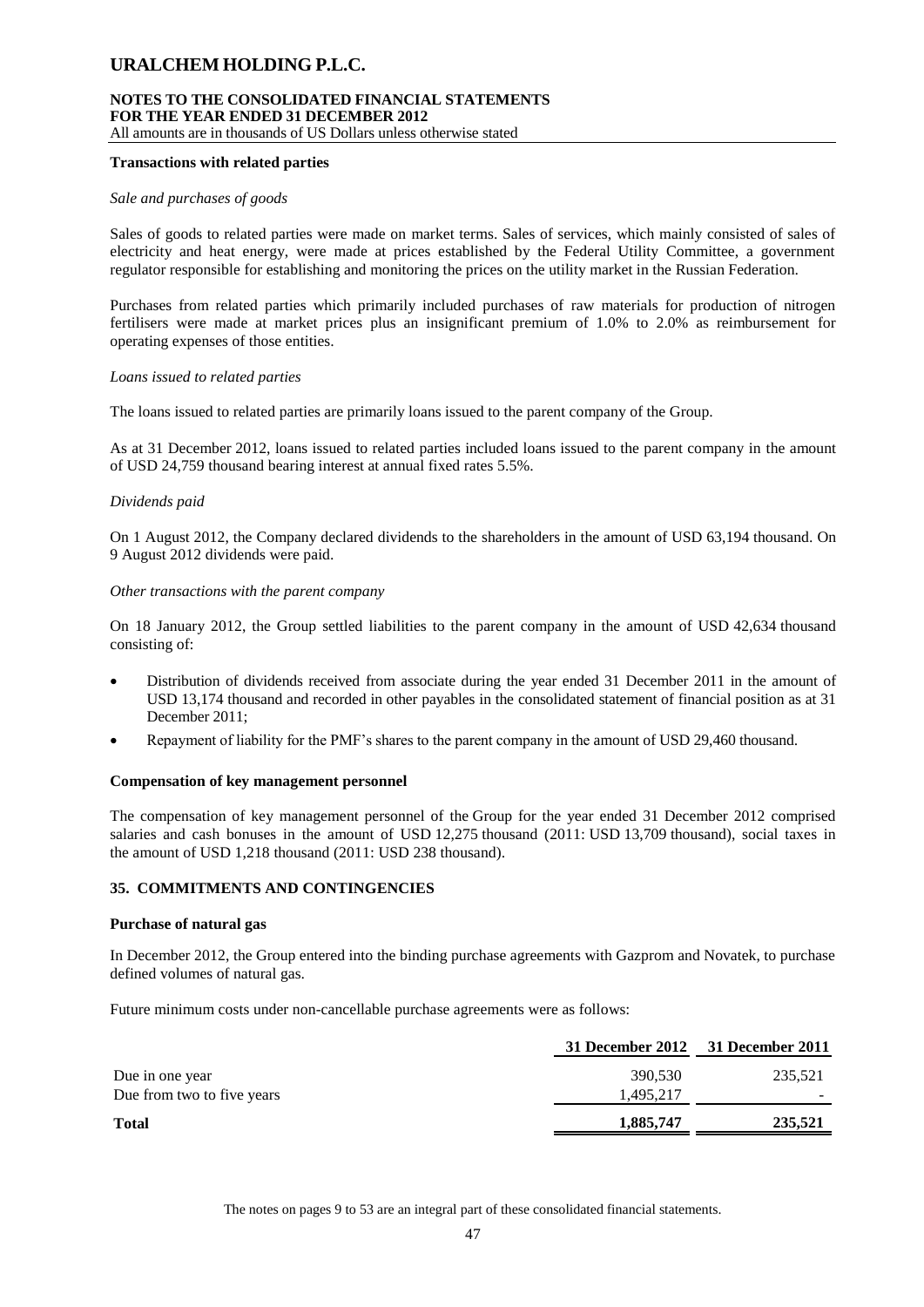#### **NOTES TO THE CONSOLIDATED FINANCIAL STATEMENTS FOR THE YEAR ENDED 31 DECEMBER 2012** All amounts are in thousands of US Dollars unless otherwise stated

### **Capital commitments**

As at 31 December 2012, the Group's contractual capital commitments for acquisition of property, plant and equipment amounted to USD 29.831 thousand (2011: USD 8,175 thousand).

#### **Operating leases: Group as a lessee**

The Group leases certain machinery, equipment and office premises. The respective lease agreements have an average life of one to five years with no renewal option at the end of the lease term.

Future minimum rental expenses under non-cancellable operating leases were as follows:

|                            |        | 31 December 2012 31 December 2011 |
|----------------------------|--------|-----------------------------------|
| Due in one year            | 49.923 | 39,250                            |
| Due from two to five years | 28,250 | 33,616                            |
| <b>Total</b>               | 78.173 | 72,866                            |

#### **Litigation**

The Group has a number of claims and litigation relating to sales and purchases. Management believes that none of these claims, individually or in aggregate, will have a material adverse impact on the Group.

#### **Taxation contingencies in the Russian Federation**

The Russian Federation currently has a number of laws related to various taxes imposed by both federal and regional governmental authorities. Applicable taxes include VAT, corporate income tax and social taxes, together with others. Laws related to these taxes have not been in force for significant periods, in contrast to more developed market economies; therefore, the government's implementation of these regulations is often inconsistent or nonexistent. Accordingly, few precedents with regard to tax rulings have been established. Tax declarations, together with other legal compliance areas (for example, customs and currency control matters), are subject to review and investigation by a number of authorities, which are enabled by law to impose severe fines, penalties and interest charges. These facts create tax risks in Russia that are more significant than typically found in countries with more developed tax systems. Generally, tax declarations remain open and subject to inspection for a period of three years following the tax year.

While management believes that it has adequately provided for tax liabilities based on its interpretation of current and previous legislation, the risk remains that tax authorities in the Russian Federation could take different positions with regard to interpretive issues. This uncertainty may expose the Group to additional taxation, fines and penalties that could be significant.

### **Environmental matters**

The Group is subject to extensive federal, state and local environmental controls and regulations in the regions of the Russian Federation in which it operates. The Group's operations involve the discharge of materials, contaminants and waste water into the environment that could potentially impact on flora and fauna, and give rise to other environmental concerns.

The Group's management believes that its production facilities are in compliance with all current existing environmental legislation in the regions in which it operates. However, environmental laws and regulations continue to evolve.

The Group is unable to predict the timing or extent to which those laws and regulations may change. Such change, if it occurs, may require that the Group modernise technology and upgrade production equipment to meet more stringent standards.

Management of the Group regularly reassesses environmental obligations related to its operations. Estimates are based on management's understanding of current legal requirements and the terms of licence agreements. Should the requirements of applicable environmental legislation change or be clarified and amended, the Group may incur additional environmental obligations.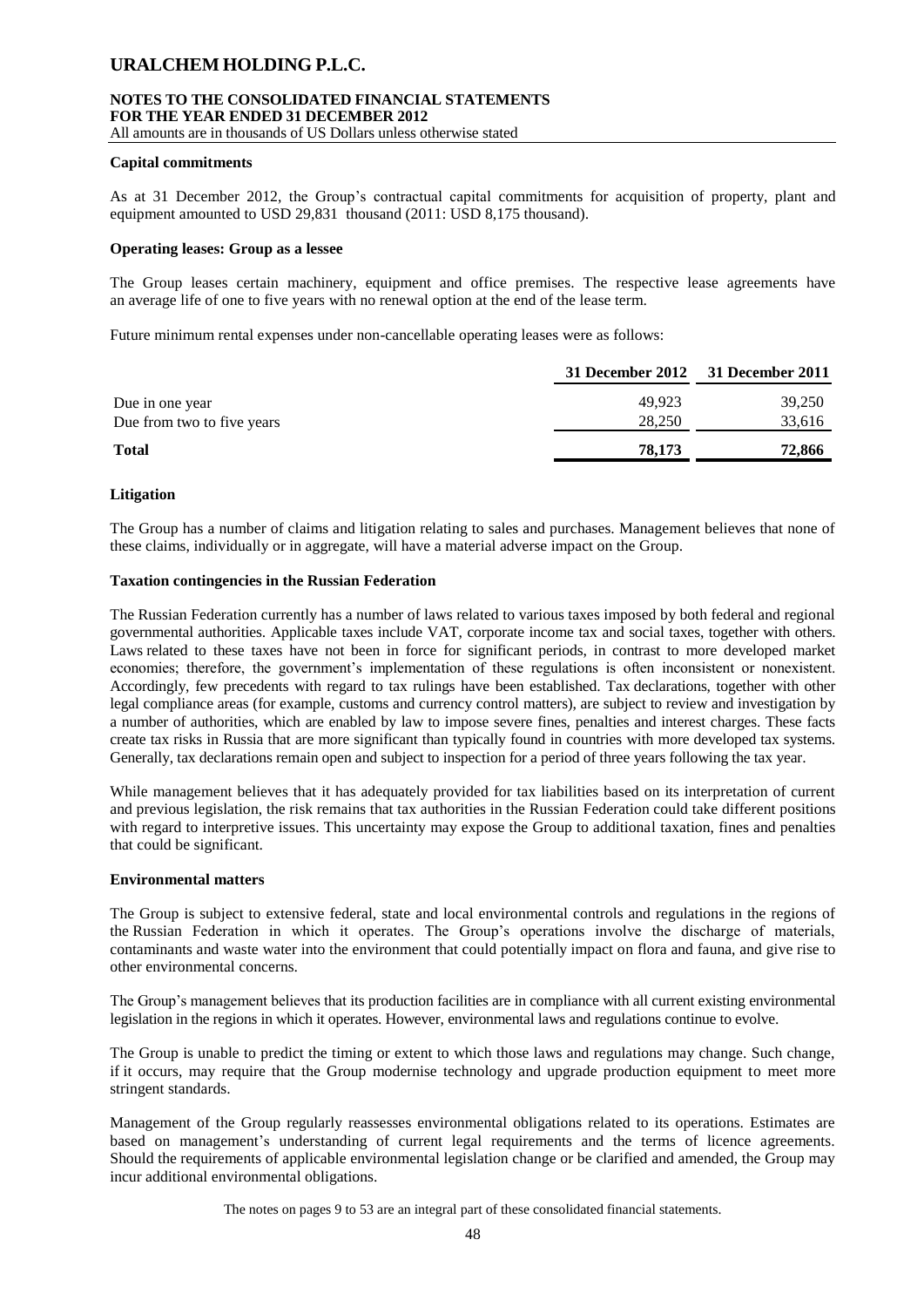#### **NOTES TO THE CONSOLIDATED FINANCIAL STATEMENTS FOR THE YEAR ENDED 31 DECEMBER 2012** All amounts are in thousands of US Dollars unless otherwise stated

#### **Russian Federation risk**

Emerging markets such as Russian Federation are subject to different risks than more developed markets, including economic, political and social, and legal and legislative risks. Laws and regulations affecting businesses in Russian Federation continue to change rapidly, tax and regulatory frameworks are subject to varying interpretations. The future economic direction of Russian Federation is heavily influenced by the fiscal and monetary policies adopted by the government, together with developments in the legal, regulatory, and political environment.

Russia produces and exports large volumes of oil and gas, its economy is particularly sensitive to the price of oil and gas on the world market.

#### **36. FAIR VALUE OF FINANCIAL INSTRUMENTS**

The fair value of financial assets and liabilities is determined as follows:

- the fair value of financial assets and financial liabilities with standard terms and conditions and traded on active liquid markets are determined with reference to quoted market prices; and
- the fair value of other financial assets and financial liabilities are determined in accordance with generally accepted pricing models based on discounted cash flow analysis using prices from observable current market transactions.

As at 31 December 2012 and 2011, management believed that the carrying value of financial assets and liabilities approximated their fair values due to (i) their short-term nature for current financial assets and liabilities, (ii) the fact that interest rates on loans receivable approximate current market rates for similar debt instruments, and (iii) the fact that the interest rates on long-term liabilities approximate the current market rates for similar instruments (refer to note 28).

### **37. FINANCIAL RISK MANAGEMENT**

#### **Capital risk management**

The Group manages its capital to ensure that entities of the Group will be able to continue as a going concern while maximising the return to the shareholders through the optimisation of the Group's debt to equity ratio. Management of the Group reviews the capital structure on a regular basis. Based on the results of this review, the Group takes steps to balance its overall capital structure through the payment of dividends, new share issues as well as the issue of new debt or the redemption of existing debt.

#### **Major categories of financial instruments**

The Group's principal financial liabilities comprise loans and borrowings and trade payables. The main purpose of these financial instruments is to raise finance for the Group's operations. The Group has various financial assets such as available-for-sale investments, trade and other receivables and loans issued, cash and cash equivalents and promissory notes.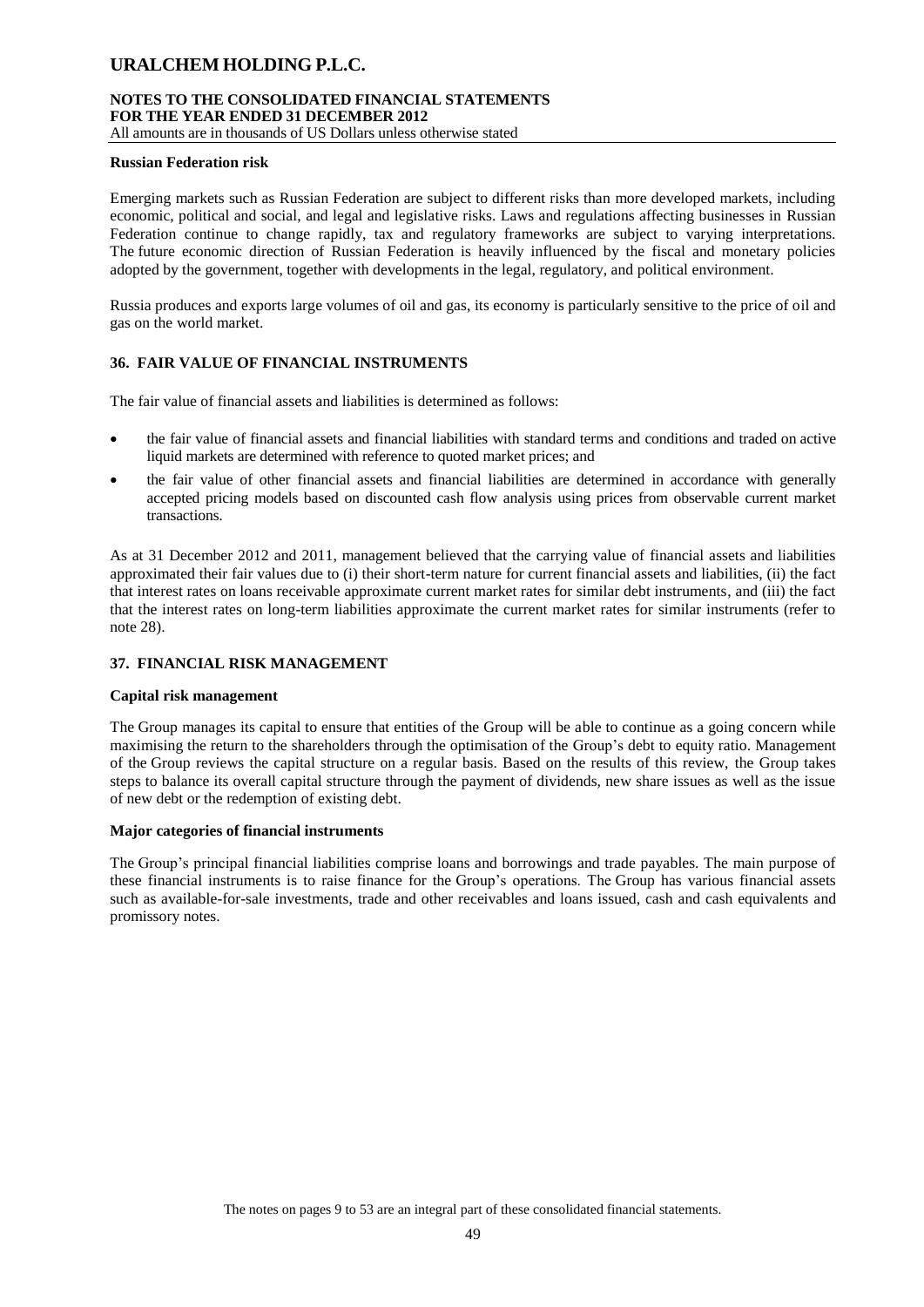# **NOTES TO THE CONSOLIDATED FINANCIAL STATEMENTS**

**FOR THE YEAR ENDED 31 DECEMBER 2012**

All amounts are in thousands of US Dollars unless otherwise stated

|                                                             | 31 December 2012 31 December 2011 |           |
|-------------------------------------------------------------|-----------------------------------|-----------|
| <b>Financial assets</b>                                     |                                   |           |
| Cash and cash equivalents                                   | 177,617                           | 252,566   |
| AFS investments                                             | 171,576                           | 167,110   |
| Loans issued and accounts receivable                        | 129,242                           | 95,256    |
| Promissory notes held by related parties, at amortised cost | 350                               | 330       |
| Promissory notes of third parties, at amortised cost        |                                   | 62        |
| Other financial assets                                      |                                   | 155       |
| <b>Total financial assets</b>                               | 478,785                           | 515,479   |
| <b>Financial liabilities</b>                                |                                   |           |
| Loans and borrowings                                        | 941,701                           | 1,130,243 |
| Obligations under financial leases                          | 65,671                            | 53,172    |
| Trade and other payables                                    | 38,385                            | 94,723    |
| <b>Total financial liabilities</b>                          | 1,045,757                         | 1,278,138 |

The main risks arising from the Group's financial instruments are foreign currency, interest rate, credit and liquidity risks.

### **Foreign currency risk**

Currency risk is the risk that the financial results of the Group will be adversely impacted by changes in exchange rates to which the Group is exposed. The Group undertakes certain transactions denominated in foreign currencies.

The carrying amounts of the Group's foreign currency denominated monetary assets and liabilities as at 31 December 2012 and 2011 were as follows:

|                                       |            | <b>USD-denominated</b> |            | <b>EUR-denominated</b> |  |
|---------------------------------------|------------|------------------------|------------|------------------------|--|
|                                       |            | 31 December            |            | 31 December            |  |
|                                       | 2012       | 2011                   | 2012       | 2011                   |  |
| <b>Assets</b>                         |            |                        |            |                        |  |
| Trade and other receivables           | 49,498     | 69,907                 | 23         | 586                    |  |
| Other financial assets                | 24,759     |                        |            |                        |  |
| Cash and cash equivalents             | 44,663     | 191,613                | 99,612     | 13,013                 |  |
| <b>Total assets</b>                   | 118,920    | 261,520                | 99,635     | 13,599                 |  |
|                                       |            |                        |            |                        |  |
|                                       |            | <b>USD-denominated</b> |            | <b>EUR-denominated</b> |  |
|                                       |            | 31 December            |            | 31 December            |  |
|                                       | 2012       | 2011                   | 2012       | 2011                   |  |
| <b>Liabilities</b>                    |            |                        |            |                        |  |
| Loans and borrowings                  | 689,019    | 949,401                | 213,661    |                        |  |
| Obligations under finance leases      | 35,832     | 45,237                 |            |                        |  |
| Trade and other payables              | 1,779      | 8,022                  | 648        | 393                    |  |
| <b>Total liabilities</b>              | 726,630    | 1,002,660              | 214,309    | 393                    |  |
| <b>Total net (liabilities)/assets</b> | (607, 710) | (741, 140)             | (114, 674) | 13,206                 |  |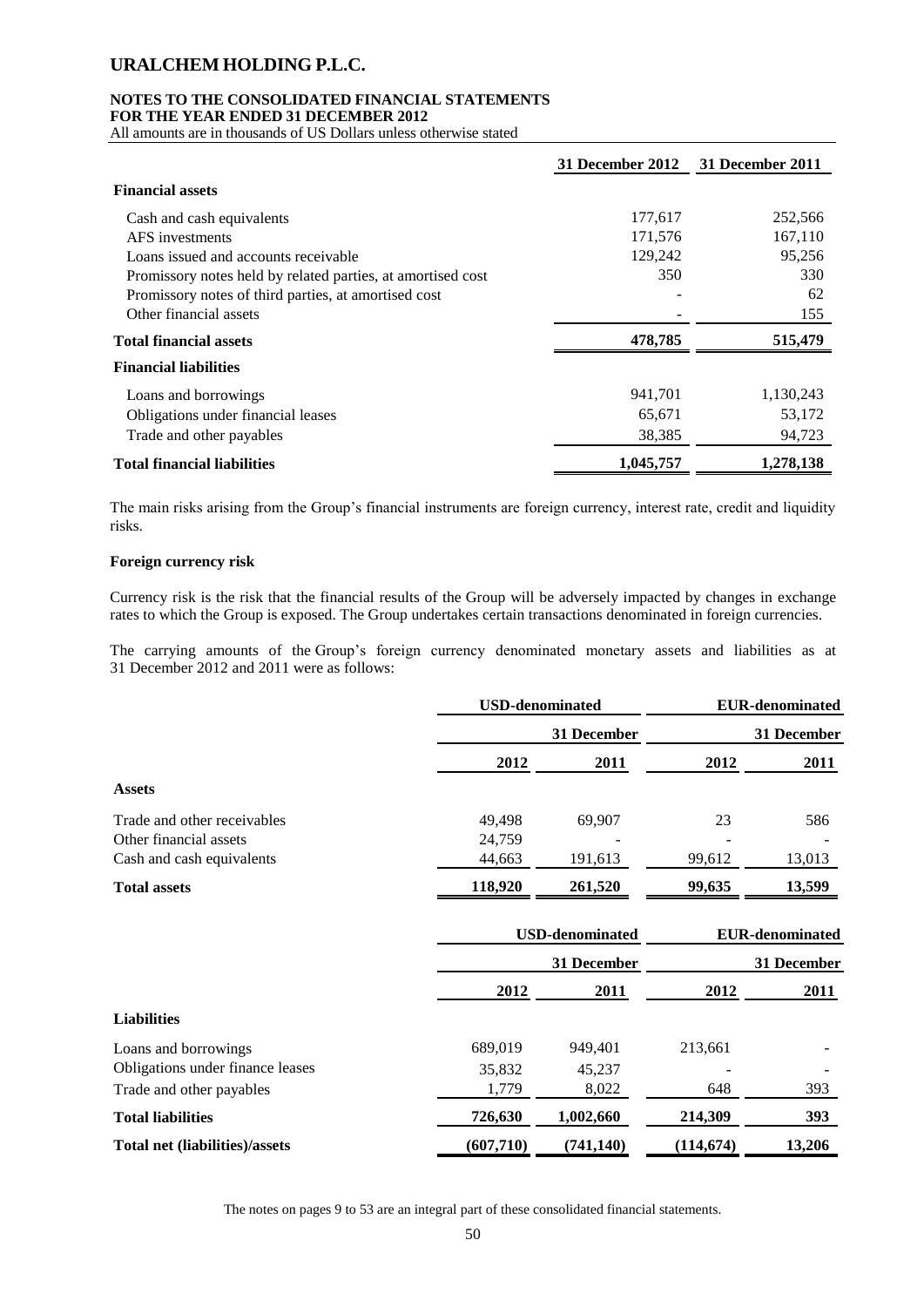#### **NOTES TO THE CONSOLIDATED FINANCIAL STATEMENTS FOR THE YEAR ENDED 31 DECEMBER 2012**

All amounts are in thousands of US Dollars unless otherwise stated

The table below details the Group's sensitivity to the strengthening of the Russian Rouble against the US Dollar and the Euro by 10.0%. The analysis was applied to monetary items at the end of the reporting period denominated in currencies different than the respective entity's functional currency. A positive number indicates an increase in profit where the Russian Rouble strengthens against the US Dollar and Euro.

|               |        | <b>USD-impact</b> |             | <b>EUR</b> -impact |  |
|---------------|--------|-------------------|-------------|--------------------|--|
|               |        | 31 December       | 31 December |                    |  |
|               | 2012   | 2011              | 2012        | 2011               |  |
| Profit/(loss) | 60,771 | 74.114            | 11.467      | (1,321)            |  |

#### **Interest rate risk**

Interest rate risk is the risk that changes in floating interest rates will adversely impact the financial results of the Group. The Group does not use any derivatives to manage interest rate risk exposure.

The table below details the Group's sensitivity to an increase of 1.0% in the Libor interest rate. The analysis was applied to loans and borrowings based on the assumption that the amount of the liability outstanding as at the end of the reporting period was outstanding for the whole year.

|      |       | LIBOR - impact                    |
|------|-------|-----------------------------------|
|      |       | 31 December 2012 31 December 2011 |
| Loss | 9,376 | 9,468                             |
|      |       | <b>EURIBOR</b> - impact           |
|      |       | 31 December 2012 31 December 2011 |
| Loss | 2,485 |                                   |

Impacts of sensitivity as loss analysis on equity would be the same as that on profit as shown in the table above.

### **Credit risk**

Credit risk is the risk that a customer may default or not meet its obligations to the Group in time, leading to financial losses to the Group.

For the year ended 31 December 2012, revenue from the Group's five largest customers constituted over 25.7% of the Group's total revenue (2011: 23.1%). However, the Group is not dependent on these customers because of the existence of a liquid commodity market for the majority of fertilisers and its by-products.

At 31 December 2012, amounts receivable from the Group's five largest customers were USD 19,952 thousand (2011: USD 13,783 thousand), which represented approximately 21.0% of the total current outstanding balance of accounts receivable (2011: 15.5%).

#### **Liquidity risk**

Liquidity risk is the risk that the Group will not be able to settle all its liabilities as they fall due. The Group's liquidity position is carefully monitored and managed. The Group has a detailed budgeting and cash forecasting process to help ensure that it has adequate cash available to meet its payment obligations.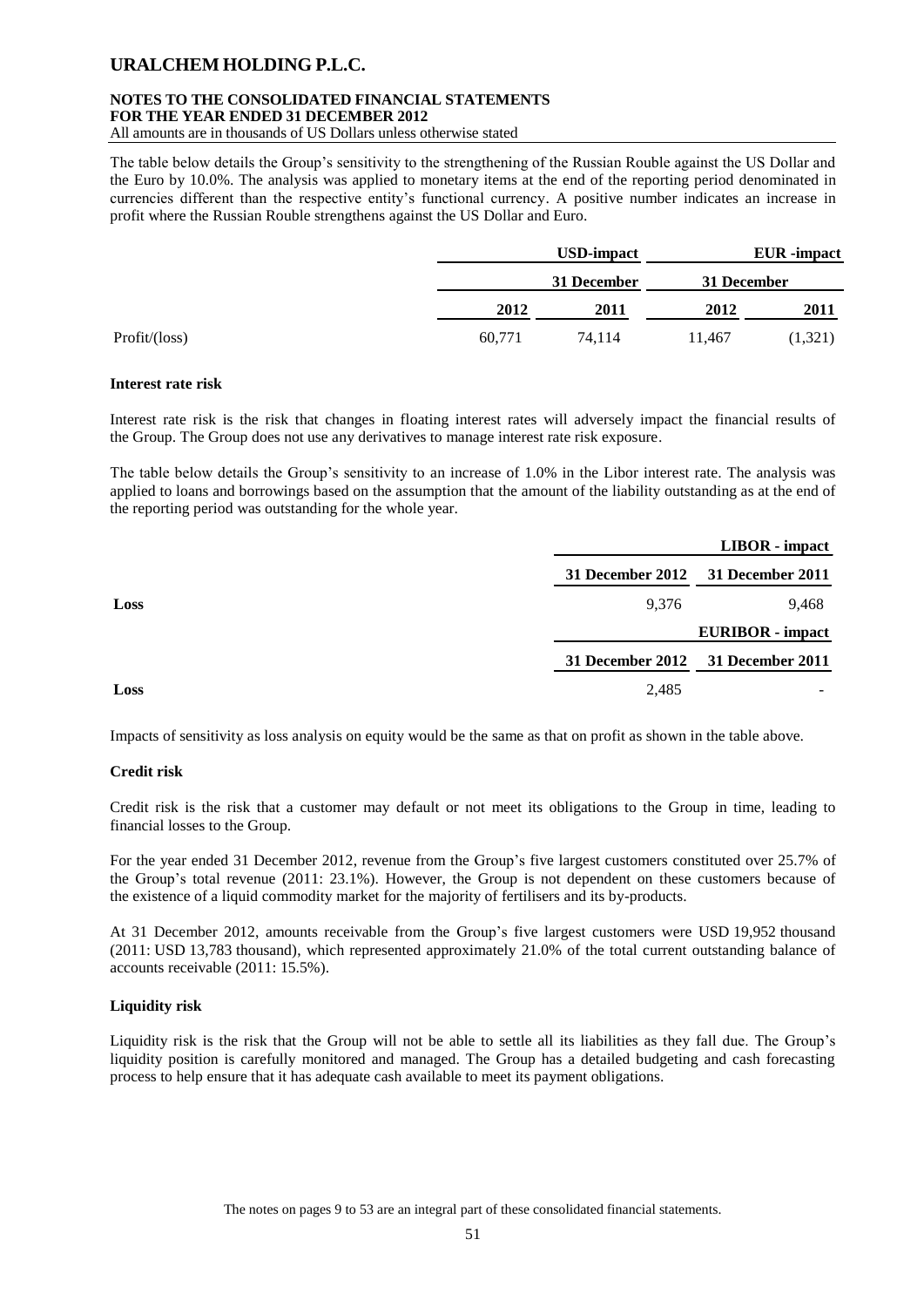### **NOTES TO THE CONSOLIDATED FINANCIAL STATEMENTS FOR THE YEAR ENDED 31 DECEMBER 2012**

All amounts are in thousands of US Dollars unless otherwise stated

Presented below is the maturity profile of the Group's financial liabilities (the maturity profile for trade accounts payable and payables for property, plant and equipment is presented in note 32) as at 31 December 2012 and 2011 based on undiscounted contractual payments, including interest payments:

|                               | 31 December 2012                                    |                 |                                                        |                             |              |
|-------------------------------|-----------------------------------------------------|-----------------|--------------------------------------------------------|-----------------------------|--------------|
|                               | Fixed rate financial liabilities, at amortised cost |                 |                                                        |                             |              |
|                               | <b>Obligations under finance</b>                    |                 |                                                        |                             |              |
|                               |                                                     | leases          |                                                        | <b>Loans and borrowings</b> | <b>Total</b> |
|                               | <b>Principal</b>                                    | <b>Interest</b> | Principal                                              | <b>Interest</b>             |              |
| Due within three months       | 4,596                                               | 377             | 17                                                     | 409                         | 5,399        |
| Due from three to six months  | 4,610                                               | 173             |                                                        | 312                         | 5,095        |
| Due from six to twelve months | 8,421                                               | 1,203           | 175                                                    | 669                         | 10,468       |
| Due in the second year        | 14,603                                              | 3,602           | 4,399                                                  | 1,237                       | 23,841       |
| Due in the third year         | 11,170                                              | 5,119           | 8,248                                                  | 1,079                       | 25,616       |
| Due in the fourth year        | 9,604                                               | 6,627           | 4,398                                                  | 787                         | 21,416       |
| Due in the fifth year         | 7,230                                               | 7,087           | 4,398                                                  | 630                         | 19,345       |
| Due thereafter                | 5,437                                               | 8,224           | 13,196                                                 | 472                         | 27,329       |
|                               | 65,671                                              | 32,412          | 34,831                                                 | 5,595                       | 138,509      |
|                               |                                                     |                 | Floating rate financial liabilities, at amortised cost |                             |              |
| Due within three months       |                                                     |                 |                                                        | 15,386                      | 15,386       |
| Due from three to six months  |                                                     |                 | 4,020                                                  | 10,864                      | 14,884       |
| Due from six to twelve months |                                                     |                 | 84,053                                                 | 21,641                      | 105,694      |
| Due in the second year        |                                                     |                 | 332,688                                                | 35,478                      | 368,166      |
| Due in the third year         |                                                     |                 | 226,022                                                | 25,013                      | 251,035      |
| Due in the fourth year        |                                                     |                 | 226,022                                                | 11,220                      | 237,242      |
| Due thereafter                |                                                     |                 | 48,244                                                 | 2,104                       | 50,348       |
|                               |                                                     |                 | 921,049                                                | 121,706                     | 1,042,755    |
| <b>Total</b>                  | 65,671                                              | 32,412          | 955,880                                                | 127,301                     | 1,181,264    |